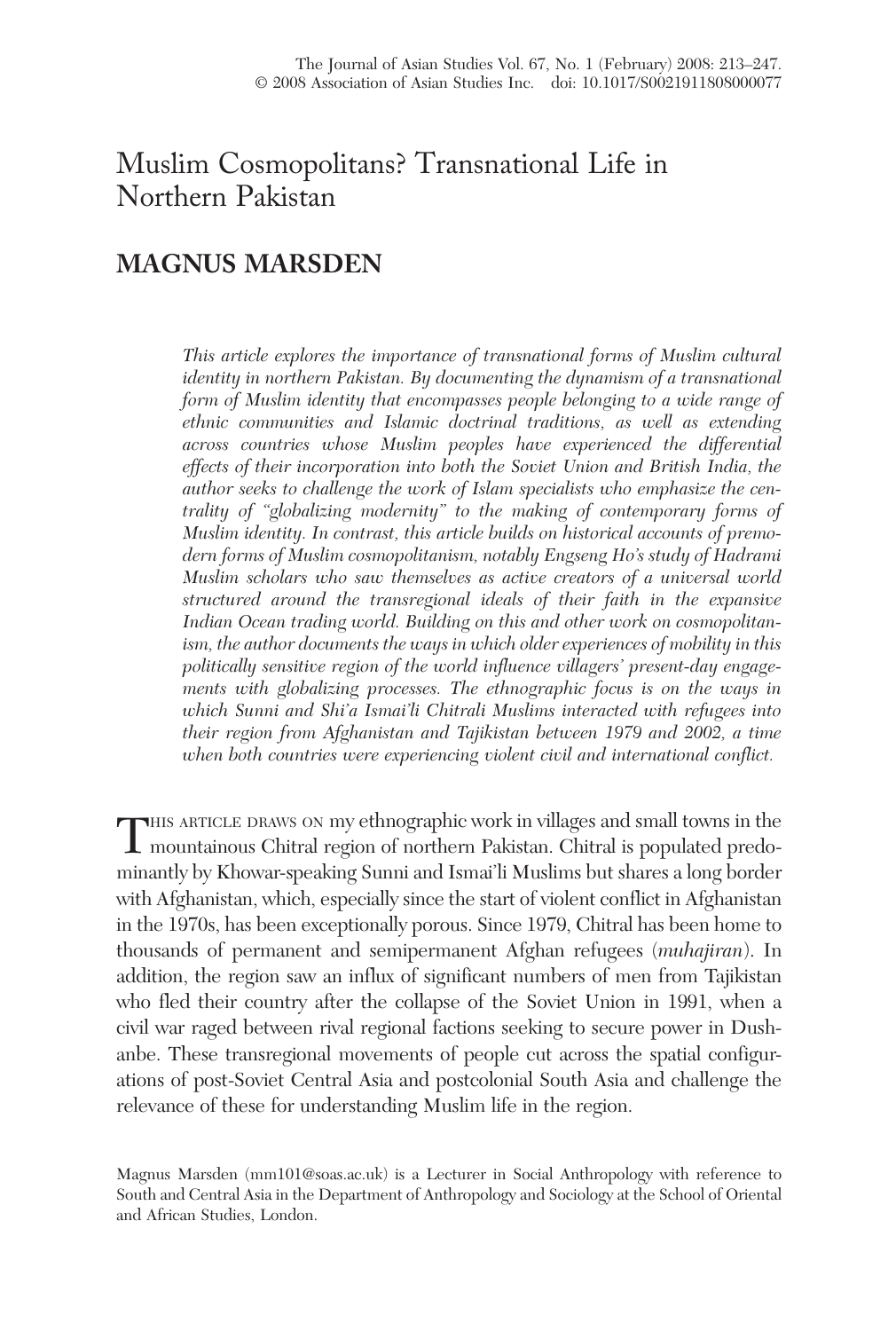My interest in these connections led me to travel to Tajikistan and Afghanistan in 2005 in order to meet men who had once been "refugees" in Chitral yet who, between 2001 and 2003, had mostly returned to their "homelands" (watanan). During my stays in Chitral, I often meet and talk to "refugees" who live there. Their presence is a focus for much discussion among Chitralis, who often accuse these folk of having introduced "simple" Chitralis to a range of moral vices, most notably heroin addiction. Yet all the Chitralis I know also emphasize the important cultural and familial connections that exist between Chitral and a wide range of ethnolinguistic communities living in neighboring regions of Afghanistan and Tajikistan.

My concern here is with what Vinay Gidwani and K. Sivaramakrisnan (2003) call "invisible histories of movement" between remote villages in an expansive extranational mountain realm. This realm, however, lies at the "fringes of the intellectual frameworks known as 'area studies'" (Van Schendel 2002a, 647), and its people have experienced the divisive effects of the geopolitics of the Cold War. As a result, few scholars consider either the connections between Muslims inhabiting the peripheries of South and Central Asia or the ways in which these illuminate the nature of Muslim thought and self-understanding in these settings and beyond. As is often noted in the case of other borderlands, it would be tempting to think of Chitrali Muslims as, above all else, living at the margins of the Pakistan nation-state and on the periphery of South Asia. In contrast, this article "jumps scale" (Van Schendel 2002a) by considering the wider regional and analytical significance of relationships between Chitrali Muslims and their neighbors in Tajikistan and Afghanistan.

A consideration of these transregional ways of being Muslim points toward the significance of "identifications, hybrid identities, diasporic existences, minorities, and marginal communities" (Navaro-Yashin 2002, 74) that remain overlooked in much work on Islam within and beyond South Asia's Muslim societies. In particular, there is a growing body of work that gives the impression that the most salient extranational forms of "Muslim identity" in Pakistan are abstract, religious, created through the processes of globalizing modernity, and tied to the displacement of older local identity registers (Roy 2004). Yet these studies tend to overlook the role played by transregional dynamics in the shaping of South Asian ways of being Muslim and both personal and collective forms of self-understanding.<sup>1</sup> The significance of work on "global Islam," moreover, has been further enhanced by the terrorist attacks of September 11, 2001—an event that injected new relevance into understanding the so-called radicalization and globalization of Muslim identities. The emergence of this new gatekeeping concept for the study of Islam in South Asia, and more

<sup>&</sup>lt;sup>1</sup>Anthropological studies of transnational life in a range of culturally fractured border zones often deploy their ethnographic findings in order to question the "naturalness" of the nation as a category of analyses (Gupta 1992, 64; Van Schendel 2002a, 139).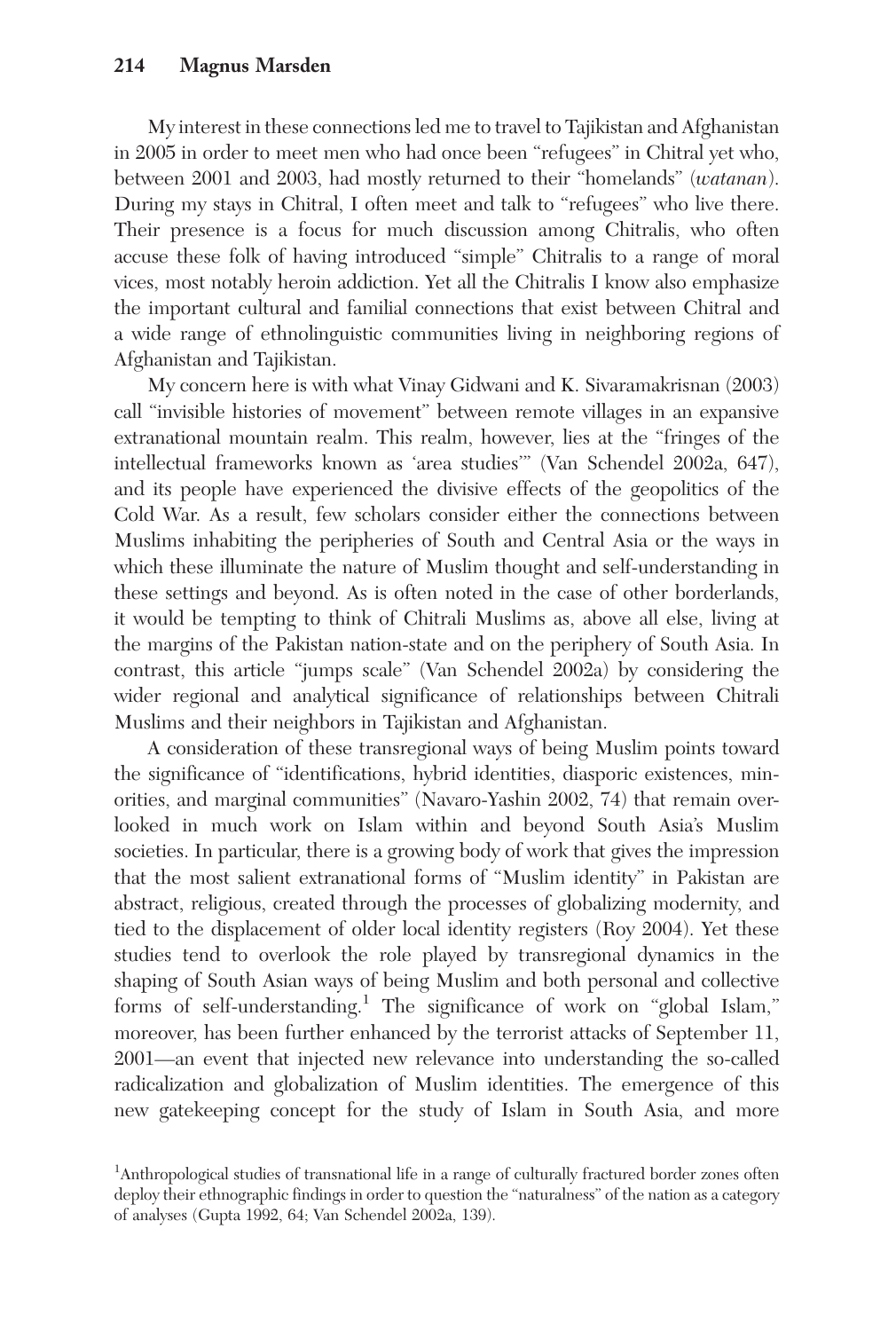particularly Pakistan, has meant that ways of being Muslim that are neither local and vernacular nor fluid and limitlessly global are rarely the focus of sustained investigation. What I also seek to emphasize, however, is that documenting the multidimensionality of everyday Muslim identifications in a transregional setting that traverses Central and South Asia contributes to rather than challenges older debates about the importance of bounded distinctions to Muslim  $life.<sup>2</sup>$ 

My concern with transregional forms of mobility and the forms of personal and collective Muslim self-understanding they stimulate connects the findings presented here to anthropological work that theorizes types of identity "imaginings" that are wider in scope than national, subnational, or ethnic (Gupta 1992; see also Bayly 2004a, 2004b; Ho 2002). Much of this work addresses the opportunities and problems posed by terms such as "globalization," "cosmopolitanism," and "transnationalism" for analyzing "folk understandings of the global, and the practices with which they are intertwined" (Tsing 2002, 469). Many anthropologists, for example, have contested the scholarly tendency to associate working-class migrants exclusively with transnationalism, claiming that doing so denies such people the possibility of embodying an "open-endendness" of cultural vision (Werbner 1999). Cosmopolitanism and "open-ended" "subjectivities" that enhance "potentialities for engagement with 'otherness'" (Humphrey, Marsden, and Skirvskaja, forthcoming), Pnina Werbner suggests, remain associated with global cities and elites or places claimed by international trade and the global traffic in meaning (Appadurai 1996; cf. Ferguson 1999, 211–21; Hannerz 1996; see also Das and Poole 2003; Gidwani and Sivaramakrishnan 2003; Gupta 1992; Pollock 2004; Tsing 2005; Van Schendel 2002b; Wilson and Donnan 1998). As a result of these debates, there is now a wider recognition among anthropologists of the ways in which open-ended subjectivities may emerge from rural–rural migrations as much as they do from transnational movement (Gidwani and Sivaramakrisnan 2003). Other scholars, however, have pointed toward the danger of treating cosmopolitanism as simply reflecting the "celebration of cultural sophistication." Instead, they define cosmopolitanism as a discursive devise through which "a specific and exclusive local identity" is "objectified and valorised" (Osella and Osella 2007). Likewise, Anna Tsing has argued that by focusing on "historically specific collaborations" rather than interactions between "globalizing" forces and "local" visible in the simultaneous production of ideal forms of cosmopolitan, openness for engagements with "otherness" and more vernacular forms of collective self-understanding are made visible. Repeated interactions between people from different backgrounds, she suggests, create "new interests

<sup>&</sup>lt;sup>2</sup>I build on Mathijs Pelkmans's call in his study of the Turkey–Ajaria border for the need to "move beyond the discussion of whether borders are best defined in terms of fluidity or rigidity and examine how these aspects are ultimately interconnected" (2006, 13).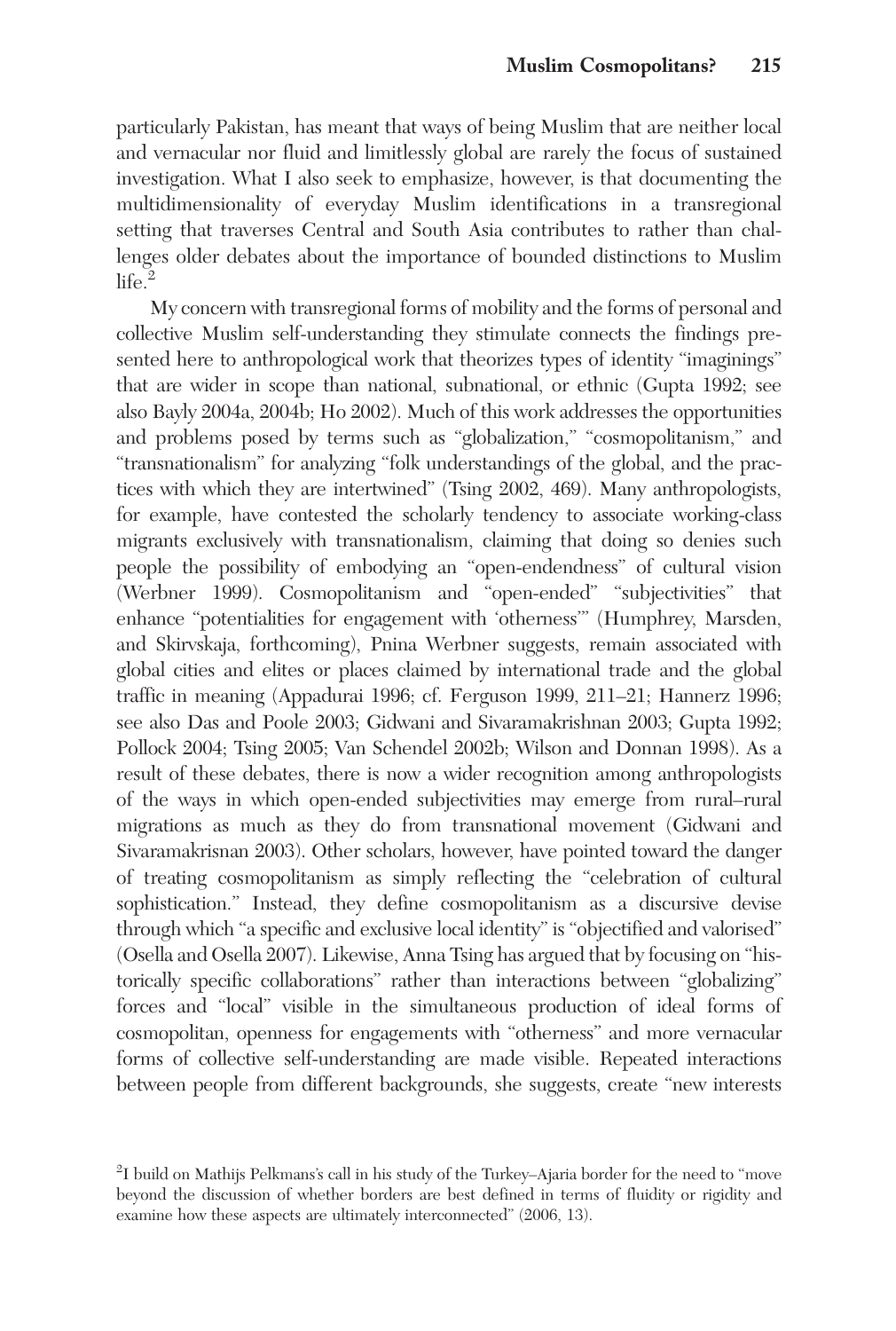and identities" that are never to "everybody's benefit" (2005, 126; see also Pollock 2004, 19–20).

What I find most useful about these debates about cosmopolitan forms of selfunderstanding that are neither local, national, nor global is their recognition of the ways in which even exclusive forms of identity arise from wider links, a process that Engseng Ho refers to as "resolute localism" (2006, 68). Exclusive forms of self-understanding, moreover, are not only the product of interactions between openness and closedness: They are also often purposefully injected with a sense of cosmopolitanism. This article, too, explores a highly particularistic set of cosmopolitanism practices as they are enacted by Muslims living in a particular setting. By documenting the ways in which village Muslims negotiate diverse registers of allegiance and identity during the course of their daily lives, I seek to draw attention to the complexities of Muslim life in a territorially porous and internally diverse region, and to the important role that local practices and discourses of cosmopolitanism play in shaping these negotiations. These practices lead to the production of exclusive interests and identities. At the same time, they also call on the region's people to switch between very different indexes of being Muslim.

Anthropological work on Islam has been enriched in recent years by studies focusing on the historical dynamism of connective Muslim life and the role of these in Islam's constitution as a world religion (cf. Bowen 1998). Many studies focus on avowedly religious yet dispersed forms of translocal diasporic networks, such as those embodied in Sufi brotherhoods (Werbner 1999, 2004) or global movements of Islamic reform and purification (Mandaville 2004; Metcalf 1999). Others theorize about the ways in which the circulation of long-distance traders, pilgrims, and holy men of religious authority all contribute to a shared sense of Muslim community and the making of transcultural Islamic spaces or ecumenes (Ho 2006, 100). Much of this work focuses on "coastal Muslims" living in the expansive Indian Ocean region and argues that transregional ways of being Muslim in such littoral spaces have been long overshadowed by works that explore Muslim life in the so-called heartland of Islamic textual in northern India (Didier and Simpson 2005, 43).<sup>3</sup>

In Chitral, too, connective ties of kin, trade, and religious knowledge are all central to the making of transregional forms of Muslim collective identity that challenge conventional core–periphery models of the sacred geography of Asian Islam.<sup>4</sup> This article adds to these studies by exploring the ways in which

 ${}^{3}$ For comparative studies of other transregional spaces that cut across more conventional representations of cultural "areas," see Bruce Grant (2005), Engseng Ho (2002, 2004, 2006), Seteney Shami (2000), Edward Simpson (2006), and Willem van Schendel (2002a). See Benjamin F. Soares (2005) and Robert Launay (1992) for considerations of transregional Muslim identities in West Africa.

<sup>4</sup> By focusing on an expansive mountain range that cross-cuts nation-states, is connected by networks of overland trade routes, and is made up of doctrinally and linguistically diverse valley communities, I aim to show that mountain as well as coastal regions afford complex opportunities for the instantiation of forms of sociality that are highly attuned to the negotiation of religious plurality.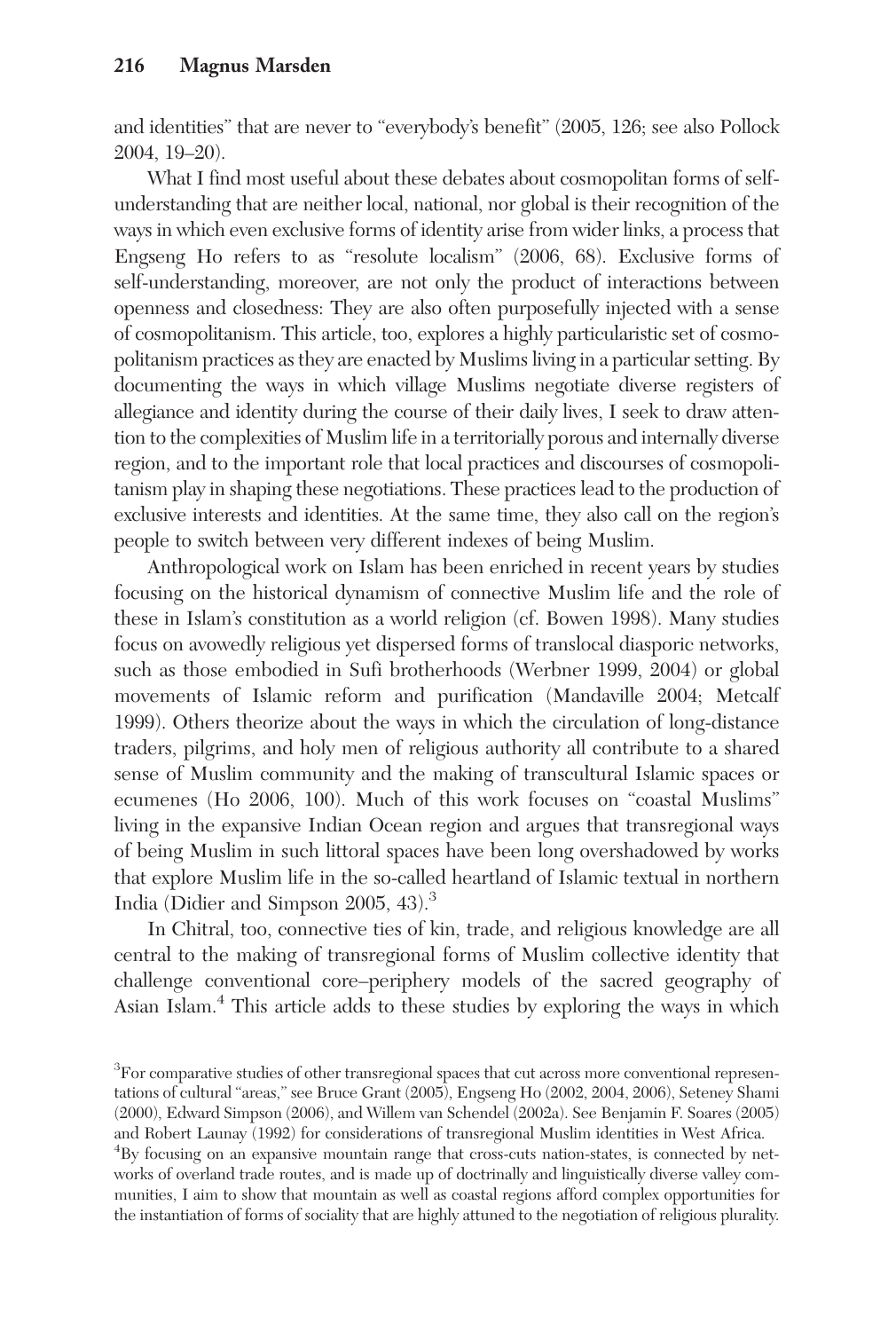such forms of interconnectivity have interacted with another very different type of transnational mobility: refugee flows generated by violence, Afghanistan's fragmentation, and the breakup of the Soviet Union. Pakistan's North-West Frontier Province has been profoundly affected by political instability, military conflict, and displacement over the past three decades, making it an especially rich setting for the study of transnational dynamics of Muslim self-understanding. Most anthropological work on "refugees" in Pakistan focuses on "displaced persons" living in "camps" (Shahrani 1995).<sup>5</sup> "Uprooted" Afghans living a life divided between camps and the frontier's reformist Deobandi madrasas are widely recognized as playing a critical role in the emergence of de-territorialized forms of "Muslim identity," the displacement of older identity registers, and the so-called radicalization of Frontier Muslim identities (notably Kepel 2002; Roy 2004; see also Roy 1994; Roy and Zahab 2004). There is now a growing appreciation of the diversity of the Afghan refugee experience in Pakistan (Monsutti 2006). The implications of this diversity, however, for the tenor of religious and cultural life in Pakistan has remained largely unexplored.<sup>6</sup>

Thus, this article emphasizes the ways in which people's older experiences of mobility in a culturally complex world shape their current experiences of transregional movement (Shami 2000, 189). Chitralis talked about and interacted with men from Tajikistan and Afghanistan who lived and worked in their village in diverse and complex ways. These incomers were not simply treated as rootless "refugees" but as relatives, friends, and named persons who carried languages, cultural practices, and unique forms of religious knowledge, as well as workers and servants with shared histories of participation in culturally connected realms of labor.

#### SULTON'<sup>S</sup> STORY

Sulton came to Chitral from the southern Gorno-Badakshan region of Tajikistan in December 1999, two years after the cessation of full-scale military conflict there but during a period of great economic hardship and political uncertainty.

<sup>5</sup> On camp-based refugees in Pakistan, see M. Nazif Shahrani (1995); cf. Michael Hutt (2005) on Bhutan's refugee community in Nepal. For a notable exception, see David B. Edwards (1990, 1994). My work differs from Edwards's work on Pakistan-based Afghan refugees in Pakistan in that I focus on the interactions between Afghan refugees and Pakistani Muslims in a local setting. <sup>6</sup>There is an expanding body of literature by development-focused researchers based in Afghanistan (e.g., Abbasi-Shavazi and Glazebook 2006; Collective for Social Science Research 2006a, 2006b; Habibi and Hunt 2006; Stigter 2005), as well as more analytical treatments of the problems associated with the "repatriation" of Afghan refugees to the country today (Turton and Marsden 2002; Monsutti 2006). The focus of these studies, however, is concerned more with the livelihood strategies of refugees than with the implications that such forms of mobility have for understanding the interconnected cultural and religious dynamics of life in Afghanistan and neighboring countries today.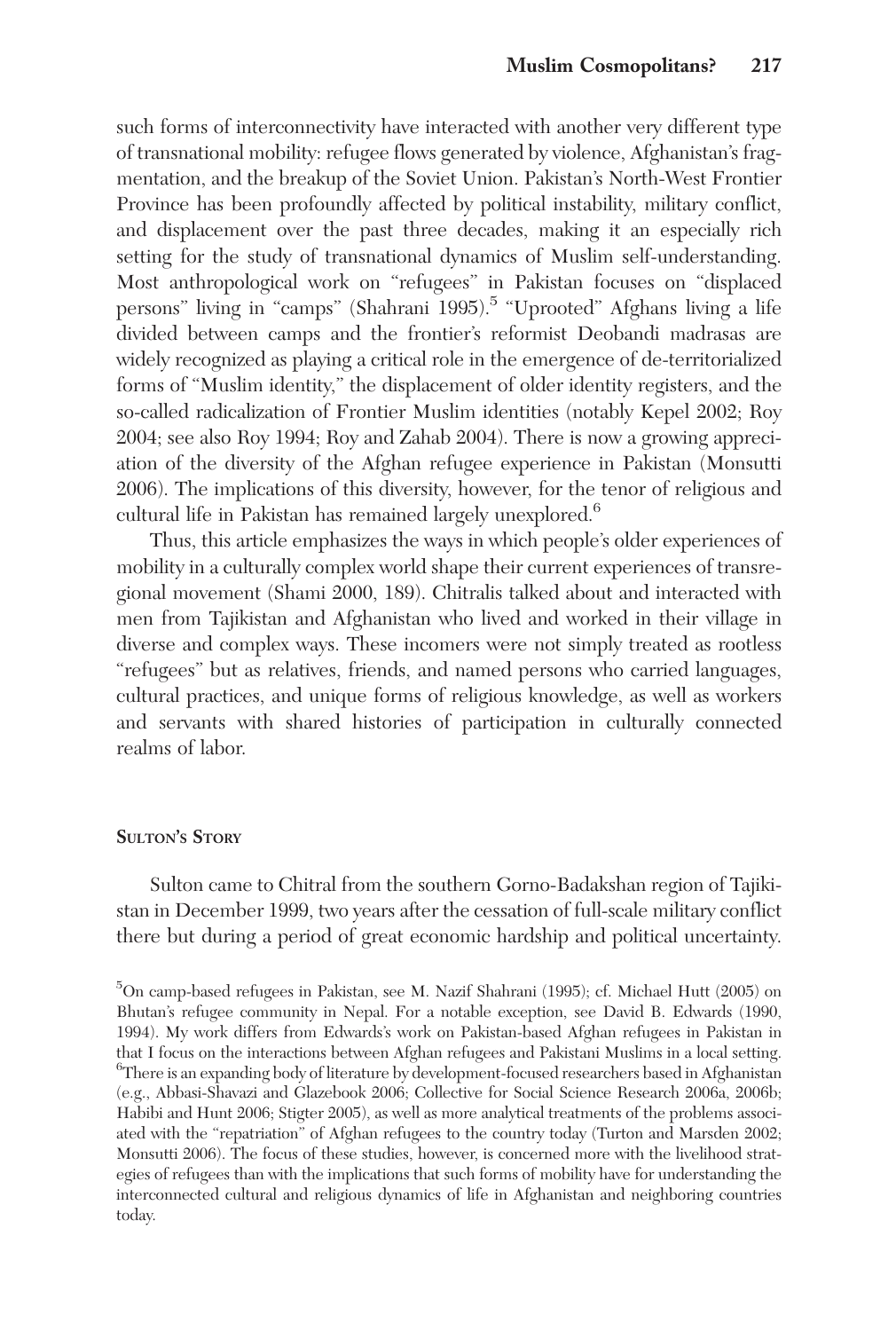His mother tongue is an Iranian-Pamiri language, Shughni, but he also speaks Tajiki Farsi, Russian, and now Khowar and Dari (Afghan Farsi). On his arrival in Chitral, a member of the family with whom I stay found him on a cold winter's night outside one of the village's places of Ismai'li worship. Like the Khowar-speaking Chitrali family with whom we both stayed, Sulton is a Shi'a Ismai'li Muslim. During his first months in Chitral, Sulton frequently told the family, themselves descendents of influential *pirs* (spiritual authorities), that it was his search for Ismai'li religious knowledge that had motivated him to embark on his journey to Chitral: Ismai'lis in Tajikistan, he said, had little knowledge about Ismai'li doctrine as a result of the antireligion policies of the Soviet Union, and he wanted to return home with a certificate of Ismai'li education.

Sulton's stay in Chitral would not result in him acquiring any abstract sense of affiliation with a shared Ismai'li communal identity, however. Sulton spent most of his days collecting water, threshing wheat, chopping wood, and even planting roses; yet his is stay in the village was eventful. He was known as "hot headed" by the villagers. On one occasion, for instance, he gave a village boy, Aftab, who had a reputation for being something of a loafer—a result of his public attempts to meet girls and his fondness for shamelessly smoking hashish in the village lanes—a sound beating over a disagreement concerning the division of the village's scant water supplies. Sulton also fell out with the Ismai'li family with whom he stayed: He accused them of putting him to work but teaching him nothing about religion. One evening, he fought with the family's younger brother, saying, "I have come to Pakistan to go back with something and not to be treated like your slave." He left the home, now pursued also by the village police, who were threatening to charge him with assault, and never returned.

On September 8, 2001, I met Sulton again, this time on the polo ground at the region's administrative headquarters, Markaz. Sulton had radically transformed his personal appearance: When first in Chitral, like most other men from Tajikistan, he had worn Western-style trousers and had been clean shaven; now, he appeared bearded and dressed in shalwar kamiz. He also pointed in the direction of the group of men who had accompanied him to the ground. Bearded and donning black turbans, they were, he told me, Afghan Taliban based in the city of Jalalabad; he had been working for them as a driver since leaving Chitral the previous year.

If Sulton had not embraced any abstract commitment to Ismai'li religious knowledge or community during his stay in Chitral, neither had he been unthinkingly Talibanized by his experiences in Afghanistan either. Sitting underneath the cool shade of the famous Chinese Plane tree where Chitrali polo players rest their horses at halftime, Sulton whispered to me that he had not become a Sunni, nor had he renounced his Ismai'li faith. Rather, in the company of his newly found Taliban companions, he merely pretended to be a Sunni. "They don't know I'm an Ismai'li, don't tell them," he told me. The dissimulation (taqiya) of adherence to Ismai'li doctrine and practice is a marked feature of historical and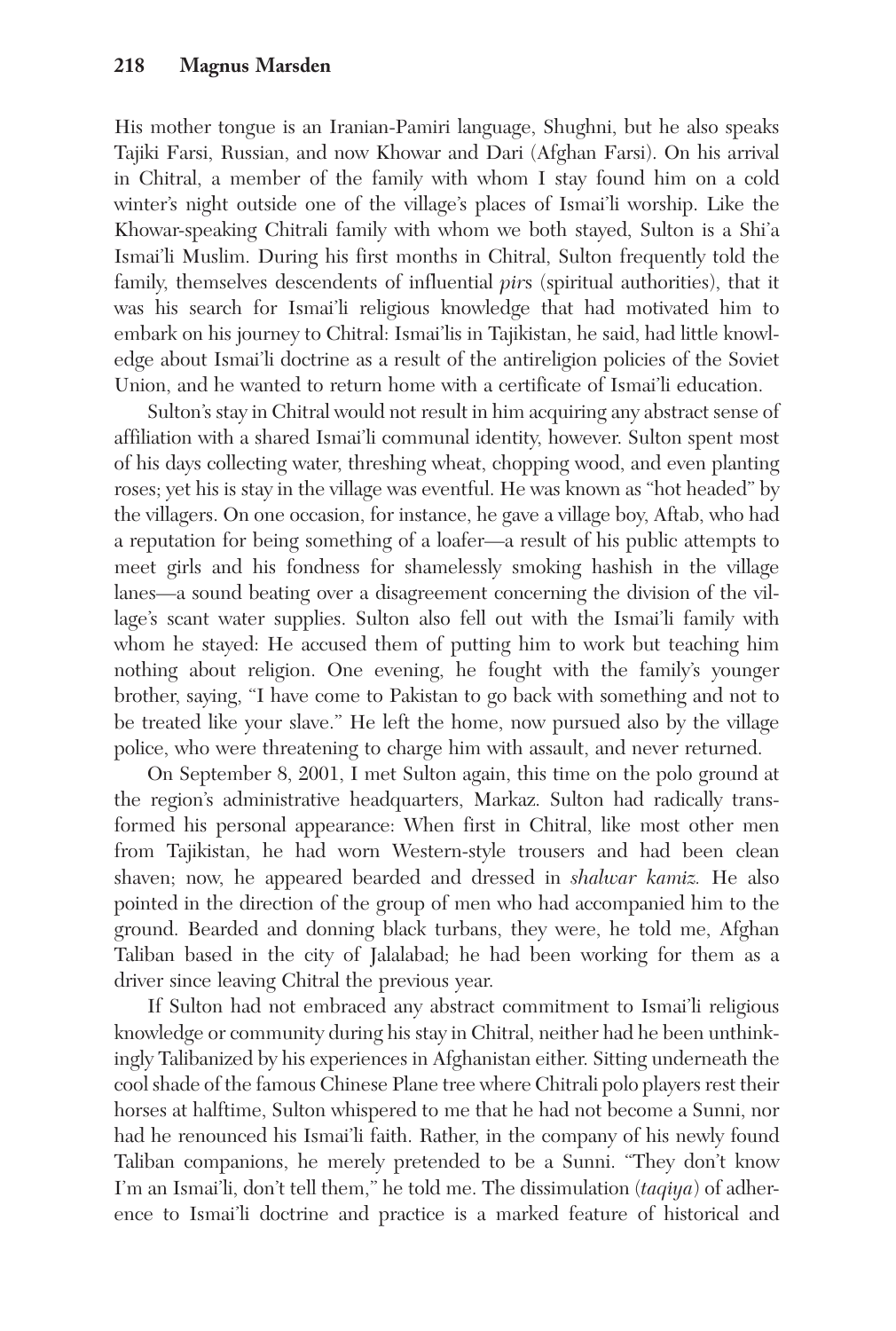present-day Ismai'li experience. What is distinctive about Sulton's case, however, is that it involved an Ismai'li from Tajikistan joining the Taliban, a Sunni and predominantly ethnically Pashtun movement, widely known for its deeply hostile and violent attitudes to Shi'a Muslims. Pretending to be a hard-line Sunni in such an ambient is not a simple task, especially for a post-Soviet Ismai'li. Sunni and Shi'a Ismai'lis pray in very different ways, and Sulton told me that he stood at the back of gatherings and imitated his Taliban bosses as best he could. I noticed these men leaning on their plush new Toyota Hilux, gazing at Sulton and myself chatting, and decided that this was not the place to linger. Instead, I returned to the polo ground and watched the equally captivating spectacle of the game between the Chitral Police and the Chitral Scouts descending into a physical brawl involving players and their uniformed supporters alike, an event that would lead to curfew being imposed in the town the following day.

After September 11, I lost touch with Sulton but often wondered what had happened to him. In March 2002, I was informed that Sulton had returned to Chitral. He was now said to be working in the house of a man from a one-time noble (adamzada) background, known as a lord (lal) across the region, and who owned, by Chitrali standards, a substantial amount of land in a relatively remote village to the north of the region. This *lal* was a Sunni, although he was also known throughout Chitral for expressing near blasphemous statements. He also had a well-earned reputation for being Chitral's most prolific hashish producer, and it was now rumored that he was diversifying his smuggling activities into apricot schnapps—the production of which my former Talib friend, Sulton, was said to be investing his talents, to great effect.

The next time I met Sulton was with the aforementioned lord on a snowy afternoon in December 2005. We arranged to meet at dusk on the polo ground, where Sulton told me that he felt he was now the proverbial "prisoner of the mountains" (zomo qaidi): If he returned to Tajikistan, he would almost certainly be arrested by Tajikistan's security forces, who were suspicious of all people who had fled to Pakistan or Afghanistan during the civil war, and even more suspicious of those who had yet to return. If he traveled to "down Pakistan" (aff Pakistan) in order to meet officials at Tajikistan's embassy, he feared that he would picked up by the Pakistan police, perhaps sent to Guantánamo Bay, or even deported to Tajikistan, where he risked standing accused of illegally leaving his country during the civil war and being harshly treated by its police and intelligence agencies. Sulton then pulled out a bottle of apricot schnapps that he had hidden down his trouser leg and presented it to me as a gift before bidding farewell.

On the one hand, Sulton's story highlights the very different ways in which states are directly involved in the production and regulation of transregional mobility. Sulton's mobility is pervaded by a sense of surveillance by the nation-states through which he travels, and this is often manifested in a fear of their intelligence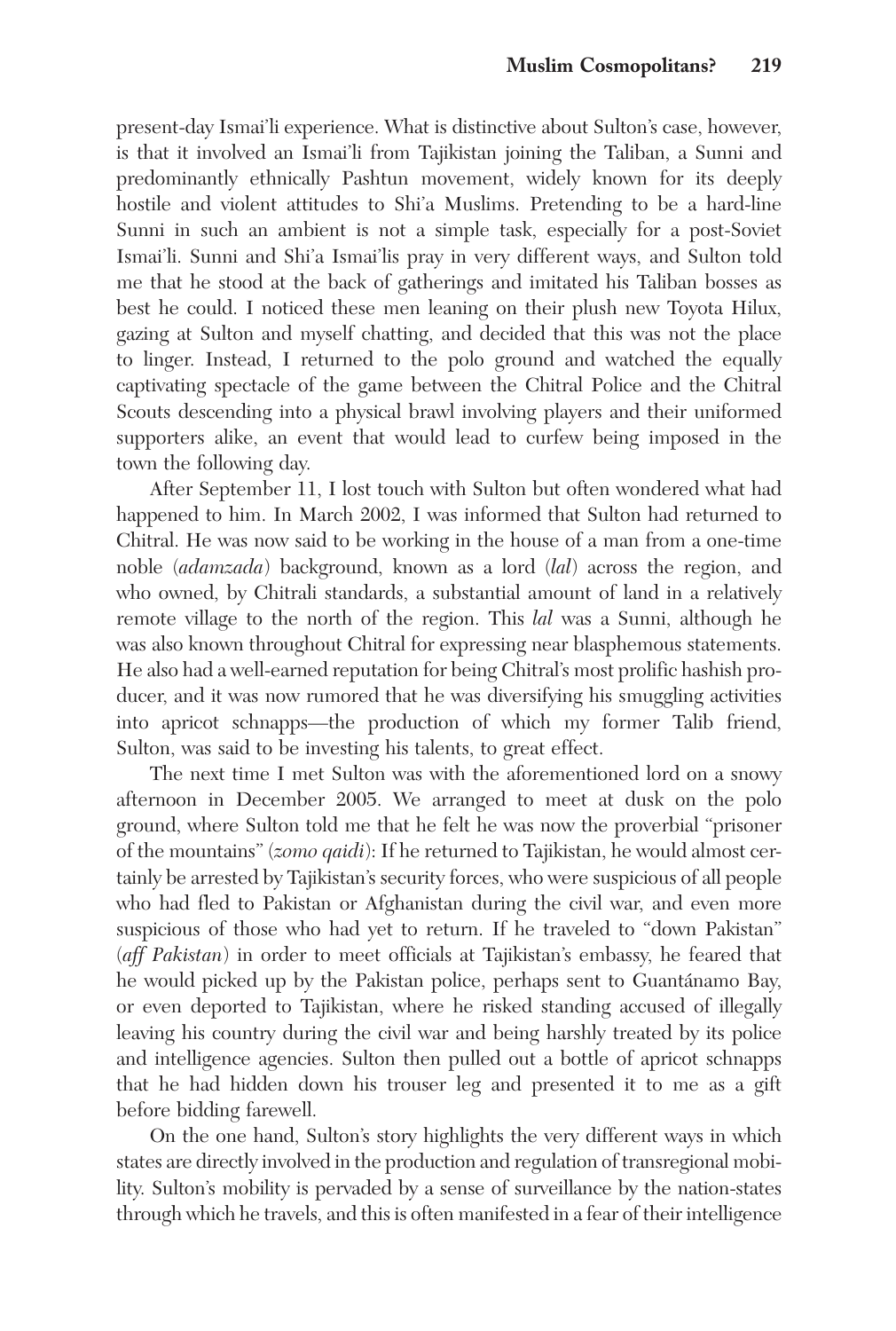agencies. Moreover, Sulton also recognizes the ways in which very different forms of transnational policing and surveillance—those arising from the United States and the so-called war on terror—add a further layer of complexity to the consequences of his transregional mobility. In spite of such limits, however, more neutral places, notably Chitral, continue to afford him complex opportunities for repeating cycles of arrival, departure, and return. At the same time, Sulton illustrates the importance of types of everyday strategies that anthropologists have long recognized as being characteristic of life in borderlands. He is not merely a nameless refugee, passively buffeted by distant international events but rather embarks on complex courses of action in response to rapidly changing geopolitical circumstances.

Sulton's trickster-like ability to artfully instrumentalize the relationships he builds with Chitrali Ismai'lis, Sunni smugglers, and the Pukhtun Taliban is an important reminder of the social and moral multidimensionality that borderland life may inject into even the most apparently bounded forms of collective identity. Thus, Sulton persuasively switches between different registers of Muslim subjectivity as he moves through the region. Ho has described the history of the Yemeni Hadrami diaspora in relationship to a "landscape of places that closed or opened" to different categories of people in relationship to "internal divisions" and "external rivalries" (Ho 2006, 314). Sulton's Chitral odyssey illustrates exactly the type of work deployed by people who move through such shifting moral landscapes, which are divided by colonially imposed boundaries and invested with shifting forms of global political significance. A wily frontier strategist and a sophisticated mountain cosmopolitan, Sulton affords us a unique glimpse into the making and working of actual cosmopolitanism on the Pakistan–Afghan frontier.

#### THE SETTING

A region known today primarily because of the ongoing search for al-Qaeda militants, the war on terror, and heroin cultivation, few appreciate the degree to which northern Pakistan, northeast Afghanistan, and southern Tajikistan form an interconnected region of the Muslim world that is remarkably diverse in relation to its size and sparsely populated terrain.<sup>7</sup> This section explores the ways in which all these societies are historically connected and the importance of these for understanding the region today.

I was aware throughout my fieldwork in Chitral that Chitrali Muslims have a strong sense of identification with a broad transnational region that is similar in important ways to what historians of precolonial India describe as a "Persianate" realm. Historians conceptualize this Persianate realm as defined not only by the

7 A notable exception is Hermann Kreutzmann's (2003) sophisticated exploration of the changing economic and political fortunes of the region's high mountain farmers and pastoralists.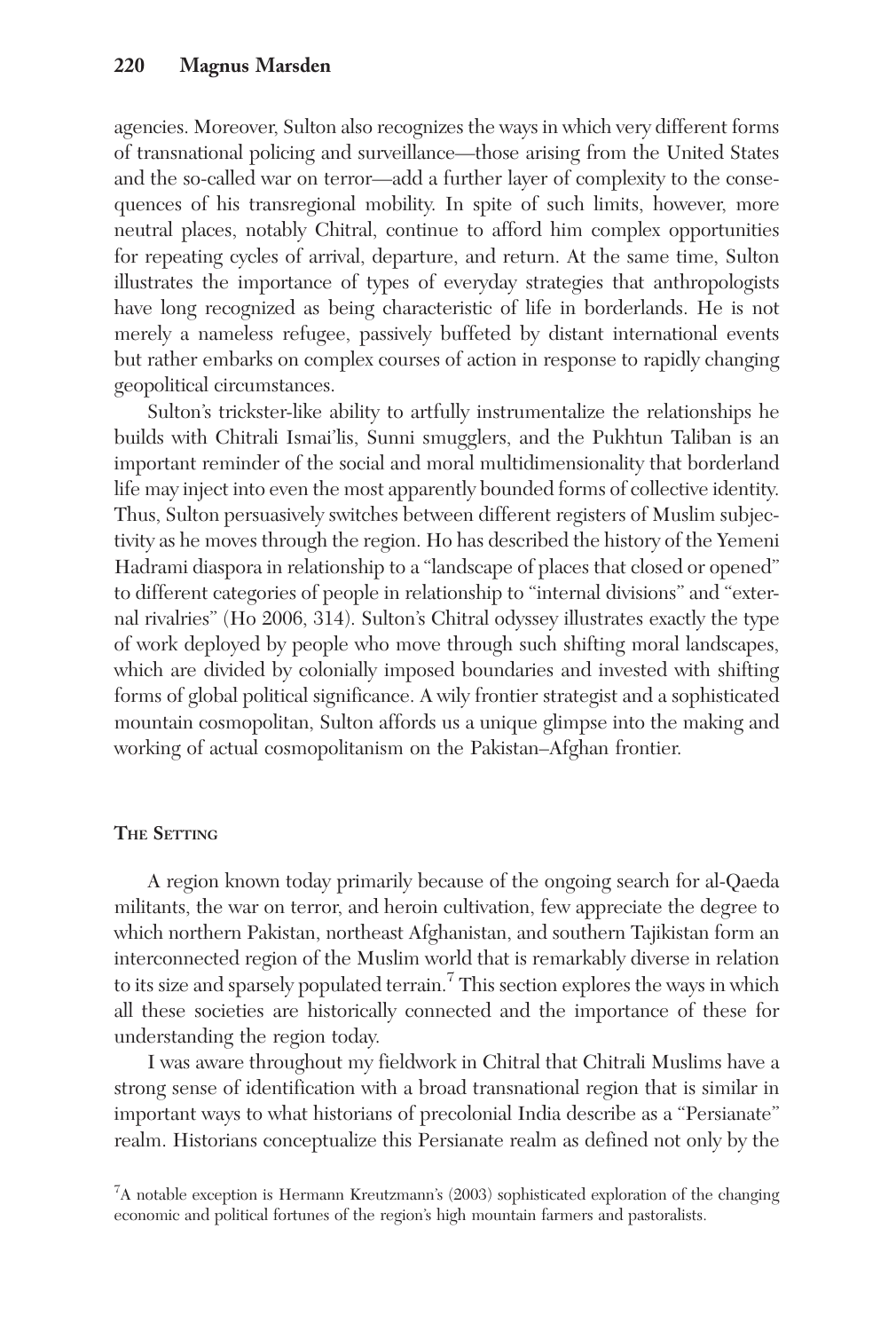importance of Persian as a language of political authority and high culture but also in relationship to its shared literary traditions (Cole 2002; Mir 2006). The Persianate world was not a homogenous, static, or territorially bounded cultural entity. It was defined, rather, by ongoing cultural interchange between India and Iran (Cole 2002) and with Turkic-speaking regions of Central Asia (Canfield 1991). These complex processes of exchange led to the creation of important "hierarchies of culture" (Alam and Subrahmanyam 2007, 177) within and across a region that incorporated both Indian urban centers, notably Delhi and Lucknow, as well as rural regions of Central Asia (Shahrani 1991). Nevertheless, Persianate societies shared similar types of political authority defined by a marked focus on kingship, distinctions between commoners and aristocrats, and a courtly, literate, bureaucratic tradition (Alam 2004; Alam and Subrahmanyam 2004).

Persianate forms of sociality, governance, and high culture formed a critical dimension of everyday life in the expansive region on which I focus here. Throughout much of the nineteenth century, each of these regions was once a quasi-monarchical state, or princely kingdom incorporated into a central Asian khanate.<sup>8</sup> The fiefdoms of Gorno-Badakshan of present-day Tajikistan were, until the expansion of the Soviet Union, embedded within tributary relationships with the emirate of Bukhara (see Becker 1968). The kingdom of Afghan Badakshan was enmeshed in a shifting relationship with the centralizing Afghan state (Noelle 1997), while the territorial boundaries of the Chitral princely kingdom, which was part of both tributary and conflictual relations with the "states" of Badakshan and Kashmir, constantly shifted in relationship to the factional succession disputes within the region's "ruling family" (Biddulph 1972; IUCN Pakistan 2004).

The ruling families of many of these realms enjoyed a very high degree of shared kinship with one another. At the same time, it was also a region of intense instability provoked by ongoing factional struggles within and between the region's "states," where the flight and exile of rulers and princely contenders to courtly power was a widely deployed political strategy (Parkes 2001a).<sup>9</sup> These migrations also included the carriers of Persianate linguistic and cultural practices, including poets from the court of Kabul who "wrote the history of Chitral in Persian poetry," composed praise poetry in honor of its Mehtar, or ruler, and taught the court's children Persian (Murtaza 1982, 319).

<sup>&</sup>lt;sup>8</sup>These mountain kingdoms also existed on the frontiers of the Mughal Empire, and, as with other dry zones in Iran, Afghanistan, and Central Asia, have long been intimately connected with the history of India (see Gommans 2002). For an overview of Chitral's historiography, see Wolfgang Holzwarth (1996).

<sup>&</sup>lt;sup>9</sup>The realm as a whole may be compared to Stanley J. Tambiah's (1976) model of Southeast Asian "galactic polities." Court histories of Chitral document the crisscrossing migration of men and their families descended from the ruling families of neighboring states, especially Badakshan (Murtaza 1982, 302; see also Kreutzmann 2003, 220).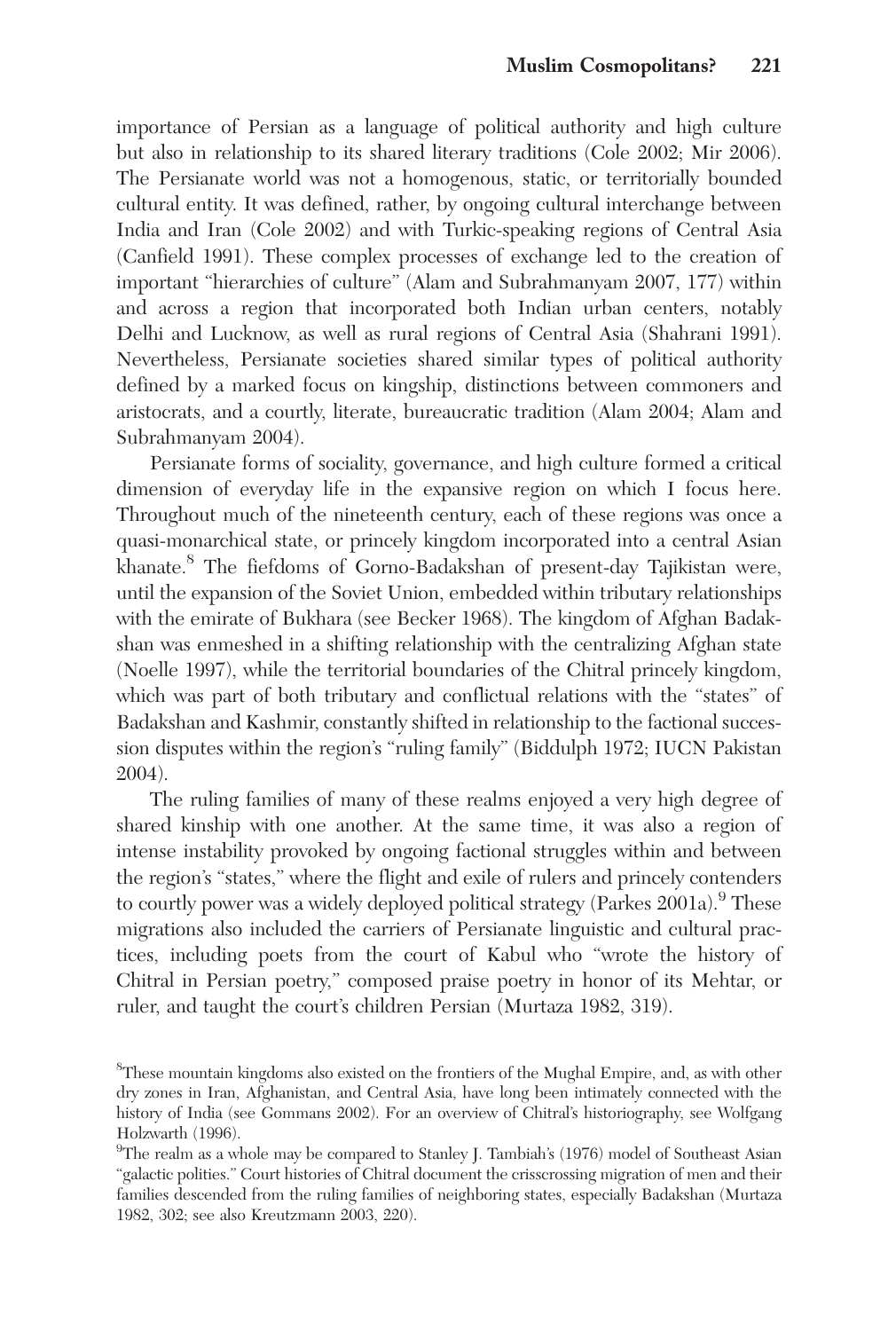This political interconnectivity was further enhanced by flows of people between these polities before and shortly after the expansion of Russian and British colonial power in the region.<sup>10</sup> Population movement included traders and pilgrims en route to Mecca from Chinese Turkestan (Shahrani 2002, 41). Complex systems of patronage that incorporated quasi-aristocratic gentry elites and folk described as "serfs" (chirmuzh) and "servants" (khidmatgaran), in Khowar and tenants (dehqan) in Dari were central to the region's political economy. Such people often moved with the region's interrelated lordly elite whom they served (Staley 1982). The transfer of "slaves," moreover, between these mountain realms (Hopkins, forthcoming), is another shared dimension of past experience for the region's people, the legacy of which continues to be a sensitive topic of debate today.

In what ways have the cultural forms of this courtly Persianate been reformed within the context of South Asia's modern nation-states? (Ali 2004, 3; Parkes 2001b; Staley 1982, 153–54). Many scholars have argued that the divisive effects of colonialism and nationalism obscured the range of ties that had once connected this diverse Indo-Persian realm (Cole 2002, 31). Others suggest that premodern Persianate traditions have been stripped of their vitality and rendered an apolitical part of South and Central Asia's "national cultures." Yet despite now being a fully integrated part of the Pakistan nation-state, many Chitrali Muslims continue to speak and read Farsi. There is a very strong tradition in Chitral of the performance of Khowar love songs, which are deeply influenced by Persianate ghazal poetry. In recent years, moreover, many Chitralis have told me that the region's poets are using more and more complex Farsi words and phrases in their writing. Much social science literature on Pakistan focuses on the Punjabization of the country's cultural and political life (Jaffrelot 2002). Yet Chitralis talk about processes that could be described as the Farsization of their popular culture. Chitralis who speak Farsi, moreover, are not confined to elderly and noble men educated during the final days of the Chitral court—younger men from a wide range of backgrounds have also often learned Dari, most notably from Chitral's Afghan refugees.<sup>11</sup> At the same time, the region's *ulama*, or dashmanan, continue to talk about the ability to read religious texts, especially Rumi and Hafiz, in Farsi as a sign of great erudition and a source of unique spiritual insight, despite their own education in reform-minded Urdu and

<sup>&</sup>lt;sup>10</sup>The Norwegian linguist Georg Morgenstierne (1932,  $68$ ) said that he had met a man from Yamg, an Ismai'li village that is now a part of Tajikistan, in the Chitral bazaar in 1929, pointing toward the

continuing interactions between Chitralis and Pamiri Ismai'lis living in the Soviet Union. 11Chitralis are conscious of the differences between the types of Farsi spoken in Afghanistan, Tajikistan, and Iran and are also aware of the national linguistic categories "Dari" and "Tajiki." On the whole, however, they say that they are able to speak and read "Farsi"—this is why I refer to Persian, Farsi, Tajiki, and Dari interchangeably throughout this article. On the complexities of the scholarly usage of the terms "Persian," "Farsi," "Dari," and "Tajik," see Brian Spooner (1993).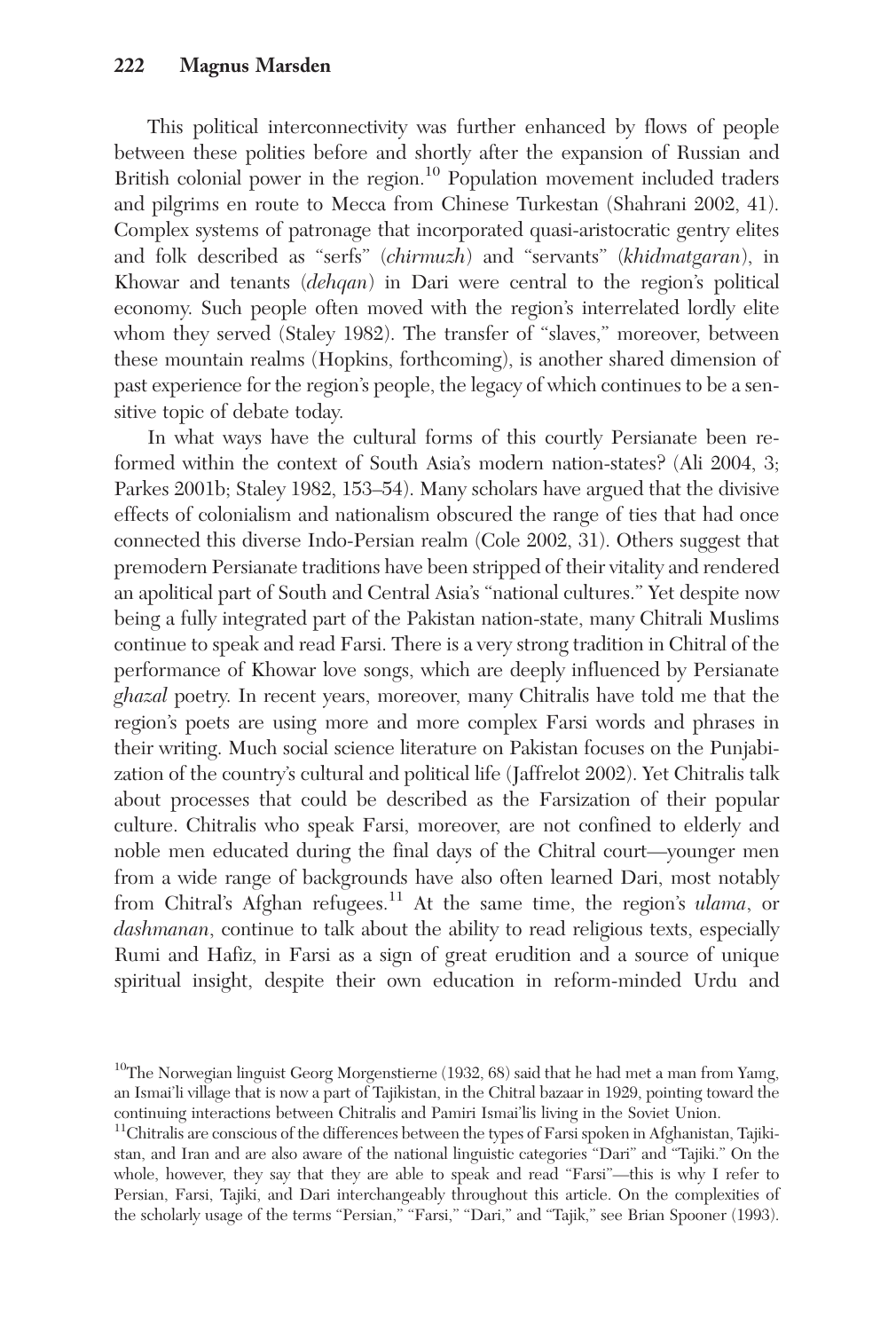Pashto-medium madrasas that teach the Islamic sciences above all through the use of Arabic texts.

Almost all Chitralis, moreover, say that Farsi is the "sweetest" language of all and proudly comment that Khowar is more closely related to Farsi than the North-West Frontier Province's de facto language of politics and religion, Pashto. What Chitralis themselves talk about as the expanding significance of Farsi in their region's popular culture has taken place alongside Chitral's political incorporation into the North-West Frontier's political culture over the past thirty years. During this period, Pakistan's so-called Islamist political parties, the leadership of which is predominantly Pukhtun (Nasr 2005), have become a central feature of political life in Chitral. Much of the imaginative work that Chitralis invest in mapping their region as a space influenced by high forms of Persian culture and language, thus, forms a complex local response to the interplay between Islamist and Pukhtun ethnic politics that has shaped many of the political debates in the frontier in recent years.

Yet playing an active role in making and being a part of this extranational cultural space does not simply eclipse the power of more vernacular-like forms of self-understanding rooted in adherence to the diverse and cross-cutting registers of locality, language, and doctrine. For all Rowshan villagers, "being Chitrali" and speaking Khowar are critical reference points that distinguish them from other ethnolinguistic groups in Pakistan and beyond, most especially Pashto-speaking "Pukhtuns." Furthermore, the invisible histories of movement I explore did not take place between a Khowar-speaking Chitral realm, on the one hand, and a generalized Persian-speaking realm, on the other. Diverse registers of linguistic difference and attachment to locality were and remain an active feature of life in the region. Major languages spoken, in addition to the notionally "national" languages of Urdu, Dari, and Tajiki, include a range of Indo-Iranian languages that are, although to widely differing degrees, closely related; these include Khowar, Shughnani, Kalasha, Wakhi, Rowshani, and Yidgah (see Decker 1992; Morgenstierne 1932; Staley 1982).

Nor does Islam define a religious continuum in the region in any simple sense. Two types of Islamic doctrinal traditions are represented in the region: Sunni and Shi'a Ismai'li. Ismai'lis are taught to believe the Aga Khan is the "living Imam," the closest direct descendent of Muhammad and therefore a man of unique spiritual insight and power—he is also referred to as the "talking Qur'an," or  $qur'an-e$  natiq (Daftary 1990).<sup>12</sup> The village people with

 $12$ Shi'a Ismai'lis came into being as a result of a schism over succession to the imamate in 1094, and Ismai'lis differentiate themselves from Ithna 'ashariyya Shi'a Muslims. There have also been a number of doctrinal splits during the course of Ismai'li history (Daftary 1998, 2). The Nizari Ismai' lis are the largest Ismai'li doctrinal cluster. The other Ismai'li community in South Asia is the Tayyibi Ismai'lis, known as the Bohras (see Engineer 1989; Blank 2001). Ismai'lis in Chitral and, indeed, northern Pakistan, are all Nizari Ismai'lis. In Chitral, Shi'a Ismai'lis contrast their modes of theological understanding and experience with those of the region's Sunnis. At one level, what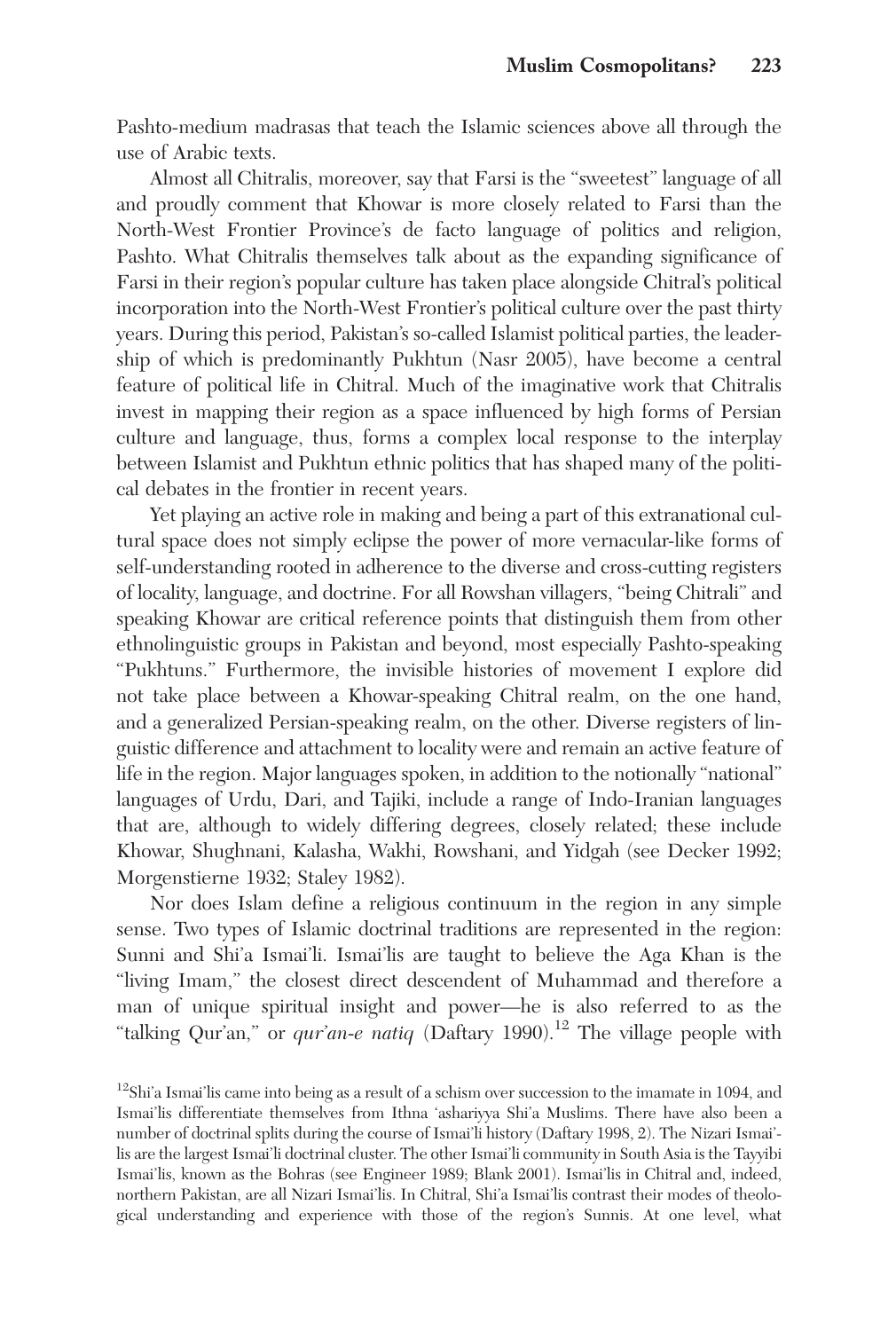whom I work are all Khowar-speaking Muslims, yet they categorize themselves as being either Shi'a Ismai'li or Sunni. There have been moments of violent conflict between the followers of these deeply divergent Islamic "doctrinal clusters," both during the colonial period, notably in 1924, and in more recent years in 1982, 1999, and 2001 (see Marsden 2005).

Although Islam divides as much as it unites the region's Muslims, the Ismai'li Islamic tradition is an important and shared source of faith, self-understanding, and experience, as well as conflict, in all of these settings. Ismai'lis in the region talk a great deal about their collective memories and experiences of "cruelty" (*zulm*) in the Sunni-majority courtly and latterly nation-states within which they live. In recent years, Ismai'lis in Afghanistan have faced violent attacks by the Sunni mujahidin (see Ehmadi 1993, 1998), which led many of them to flee to Chitral, especially between 1992 and 2001.<sup>13</sup> In Chitral, too, powerful Sunni religious authorities trained in Pakistan's religious seminaries campaigned throughout the 1990s for the Pakistan state to declare Ismai'lis non-Muslim infidels (kafiran) (Marsden 2005). In 1999, it was widely rumored among Chitrali Muslims that the Aga Khan was considering evacuating all of Chitral's Ismai'lis to Canada in the event of a major upsurge in violent sectarian conflict in the region. Shared experiences and the imagination of flight, thus, are marked features of the collective memory of Shi'a Ismai'lis across all of these diversely constituted realms.

Neither the shared historical memory of Sunni cruelty nor the more recent interactions between Afghan and Chitrali Ismai'lis have resulted in the creation of an elevated sense of Ismai'li internal sameness, however.<sup>14</sup> Ismai'li religious

distinguishes them from Chitral Sunnis is that they are taught to believe that the Aga Khan or "Present Iman" is the center of Shi'a Ismai'li belief and cosmology, imbued with a special form of spiritual insight and power, and considered to be able to interpret the Qur'an in a way that is impossible for ordinary Muslims. At the same time, they also emphasize the ways in which the Shi'a Ismai'li tradition of Islam focuses particularly on the need to understand the inner (batin) meanings of the Qur'an. Ismai'li Qur'anic interpretation (tafsir) emphasizes the importance of esoteric hermeneutics (ta'wil) in which the surface words of the Qur'an are understood as having a deeper meaning than the doctrines they elicit. In contrast, the region's Sunnis are often said to be above all concerned with "surface level" (tanzil) forms of Qur'anic interpretation (tafsir). The historiography of Shi'a Ismai'lis forms of knowledge, identity, and devotion in Chitral remains contested, although some authors suggest Ismai'li forms of thought and identity may have been important in the region from the early seventeenth century (Holzwarth 1996, 123).

<sup>&</sup>lt;sup>13</sup>On the Afghan Badakshan's *mujahidin* and their role in the anti-Soviet resistance movement, see Shahrani (1984).

<sup>&</sup>lt;sup>14</sup>The influences of transnational forces on Ismai'li ways of being Muslim in Chitral today are complex and often have a more apparently "global" dimension . The Aga Khan is a U.K. citizen based in Paris, while the offices of the Aga Khan Foundation (a major international nongovernmental organization) are located in Geneva. Both of these places form an important part of the religious and geographic horizons of the region's Ismai'li Muslims. The Aga Khan makes relatively frequent visits to Chitral (most recently in December 2003) and other regions of Pakistan, Tajikistan, and Afghanistan with significant Ismai'li populations (see Marsden 2005 for a consideration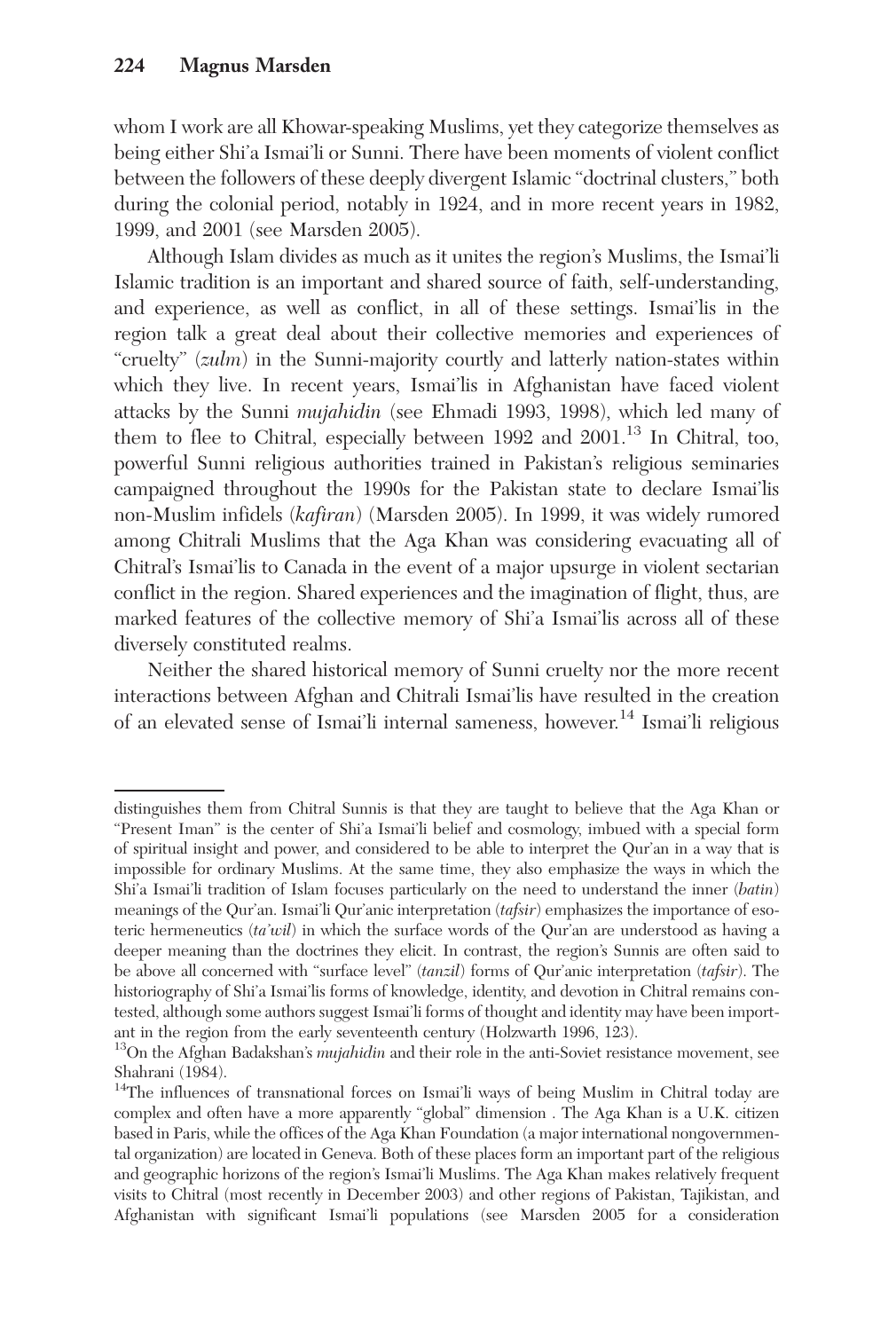self-understandings, as I have encountered them, are always relationally defined. Interactions among Afghan, Chitrali, and Tajik Ismai'lis, emerging from the porousness of the region's boundaries over the past decade, have contributed to a growing emphasis on Ismai'li internal sameness. Yet, as I will discuss later, this has not inevitably weakened other types of attachment to locality and regional custom. Nor has it created a miniature Ismai'li arch within a broader and rapidly emerging Shi'a crescent, which, according to political scientists such as Vali Nasr (2006), links politically resurgent Shi'a Muslims from Beirut to Lucknow. Rather, the region's Ismai'lis often talk about the cultural differences that distinguish them from one another, but they unite in relationship to Ismai'li communities elsewhere in South Asia, notably Gujerati-speaking Khoja Ismai'lis, who are influential in the offices and institutions of the Aga Khan.<sup>15</sup> Abstract types of Islamic consciousness are not innate and just waiting to be realized—rather, different types of Muslim self-understanding remain simultaneously important without simply effacing one another.

If modern refugee flows have not simply led to the displacement of regionally distinctive registers of Muslim self-understanding, then neither have they effaced older forms of interregional connectivity. The influx of men from the post-Soviet state of Tajikistan in the late 1990s, in addition to Sunni and Ismai'li Muslims from Afghanistan, adds another layer of complexity to the transregional connections that I am currently exploring.<sup>16</sup> Chitral became a unique and interactive space that connects the predominantly Muslim societies of postcolonial Pakistan, post-Soviet Tajikistan, as well as "semicolonial" Afghanistan (Goodman 2000; Shih 1996). People whose lives had been divided for nearly a century once again shared the intimate spaces of Chitrali villages.<sup>17</sup> In October 2005,

of deedar). During the Aga Khan's visit in December 2003, for example, the family of Chitrali Ismai'lis with whom I stay hosted Ismai'li guests from both Tajikistan and Iran. 15Ismai'lis in Badakshan and Chitral, however, explain the origin of these differences that divide

them from their Khoja brethren as being a product of their affiliation to an Ismai'li spiritual tradition said to be a legacy of the preaching activities of the eleventh-century mystical poet

Nasir-e Khusraw (Hunsberger 2000). A complex funeral ritual, the chiragh-e roshan, widely said by Ismai'lis throughout the region to be a direct legacy of the preaching activities of Nasir-e Khusraw, is one especially important diacritical mark deployed the region's mountain Ismai'lis to define themselves in relation to their co-religionists in different settings within and beyond South Asia. Cf. John R. Bowen (1989) for the ways in which Muslims in Sumatra distinguish themselves on the basis of distinctions they make between different modes of performing Islamic daily prayers.

<sup>16</sup>For detailed accounts of Tajikistan's civil war, see especially Shirin Akiner (2002), Shirin Akiner, Mohammad-Reza Djalili, and Frederic Grare (1997), and Adeeb Khalid (2007, 148–53). For a recent study of the textual expressions of the Ismai'li Islamic tradition in the Pamirs during the late nineteenth century, see Abdul Iloliev (2006).

<sup>&</sup>lt;sup>17</sup>The villages and small towns of the Gorno-Badakshan Oblast did not see major fighting, yet they were subjected to a blockade by Tajik government forces. Pamiri Tajiks, the term widely used to refer to Ismai'lis living in Badakshan, were involved in the civil war. Some Pamiris fought and became especially commanders for the opposition Islamic Movement for Tajikistan (Roy and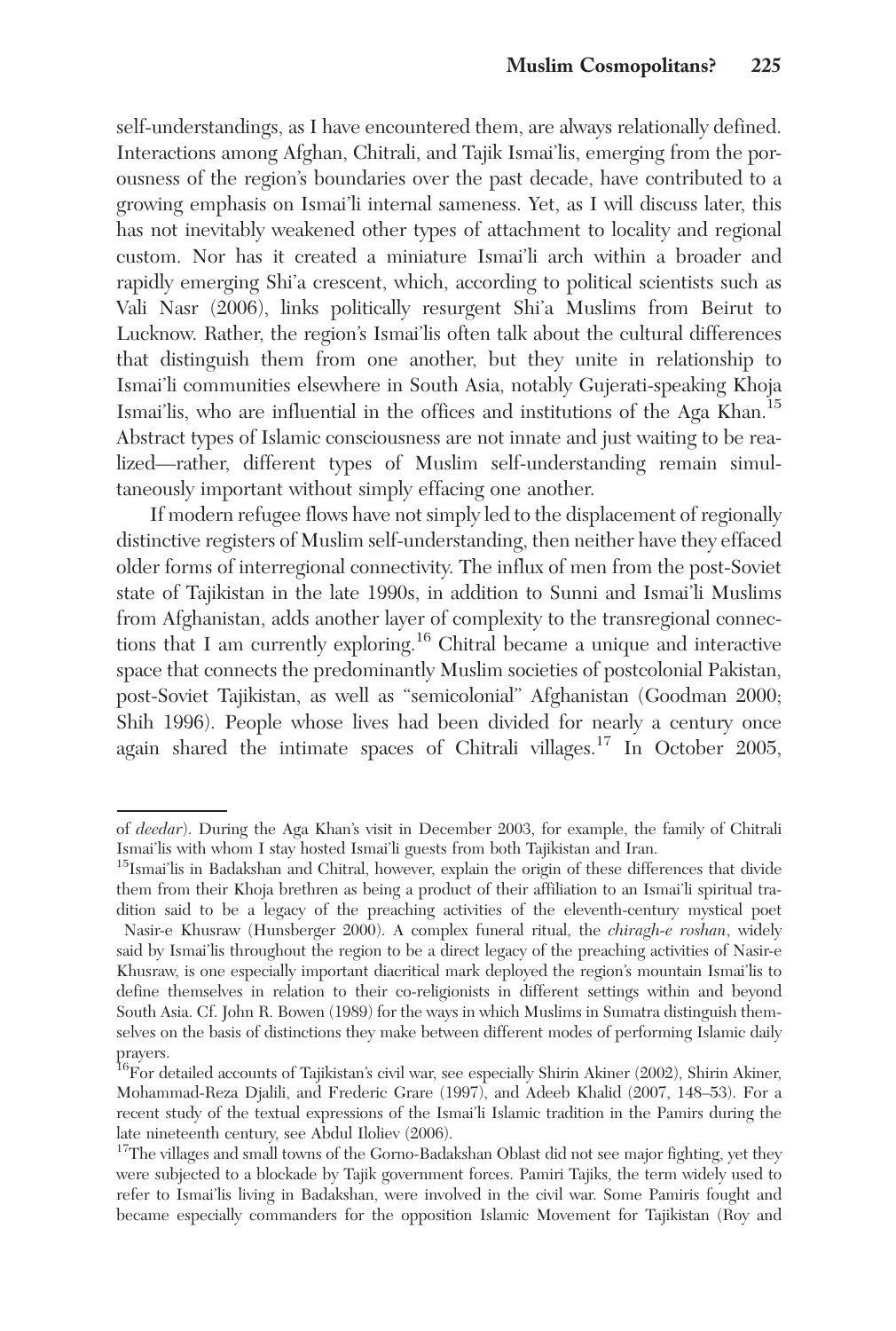I visited villages in Tajikistan's Gorno-Badakshan Oblast in order to meet Pamiris, the term widely used by the region's people to refer to the Ismai'lis who live in the high mountain villages of both Tajikistan and Afghanistan and who lived in Chitral between 1992 and 1999 as refugees. I was told how they had swum across the Pyanj River into Afghanistan, where they bartered with Afghan Wakhi-speaking villagers for kerosene and aluminum dishes in return for precious Afghan supplies of oil, rice, but also tea from Chitral. $^{18}$  In small groups, they also traversed the Afghan Wakhan corridor and the high passes of the Hindu Kush, eventually reaching Chitrali villages after a three-day walk. Chitral occupied an important place in the geographic and imaginative horizons of all the Pamiris I spoke to. Village elders remember their grandfathers walking to Chitral in order to procure teas, sugar, and salt before their region's incorporation into the Soviet Union. Others told me that their grandmothers were Chitrali, and they could remember the names of the Chitrali villages from where they had come and asked me if I had visited these places. One man even remembered some of the Khowar words that he had been taught by his grandmother as a child. Thus, Tajik men did not simply enter Chitral as displaced persons; they arrived, rather, with previously existing reputations and holding historically informed expectations of the nature of Chitrali life.

Connections between these regions, however, have changed rapidly in relationship to changing geopolitical circumstances. After the American-led defeat of the Taliban government in Kabul in 2002, the Chitral–Afghan border was effectively sealed. The United Nations High Commission for Refugees (UNHCR) and the government of Pakistan also actively pursued initiatives designed to encourage the return of Pakistan-based Afghan refugees to their country. These included the closure of established refugee camps in Pakistan, the relocation of Afghan refugees living in urban settings such as Peshawar to more remote and rural locations elsewhere in the frontier, and the offering of financial incentives by the UNHCR designed to encourage the return of Afghans to Afghanistan. At one level, these changing representations of Afghans living in Pakistan from internationally recognized refugees to nonrefugees stand in contrast to the ways in which the subjectivities and roles

Zahab 2004) against progovernment forces. As a result, Pamiri Tajiks living in Dushanbe were the targets of widespread violent attacks. Consequently, many Dushanbe-based Pamiris sought to escape to their ancestral villages in the Pamirs during the war. Yet the people of Gorno-Badakshan, a region that had hitherto largely depended on Soviet subsidies, were starving as a result of the government blockade of traffic to the region, including humanitarian aid convoys. It was during these years that hundreds of ethnic "Pamiris" from post-Soviet Tajikistan migrated as seasonal laborers and refugees to the villages of Chitral and Pakistan's major cities, especially Karachi, which is also home to a wealthy and vibrant Ismai'li community.<br><sup>18</sup>These modern-day forms of "barter" thus invoked older memories of transregional trade in the

era before the hardening of the colonial boundaries that divided British India from the Soviet Union (Shahrani 2002).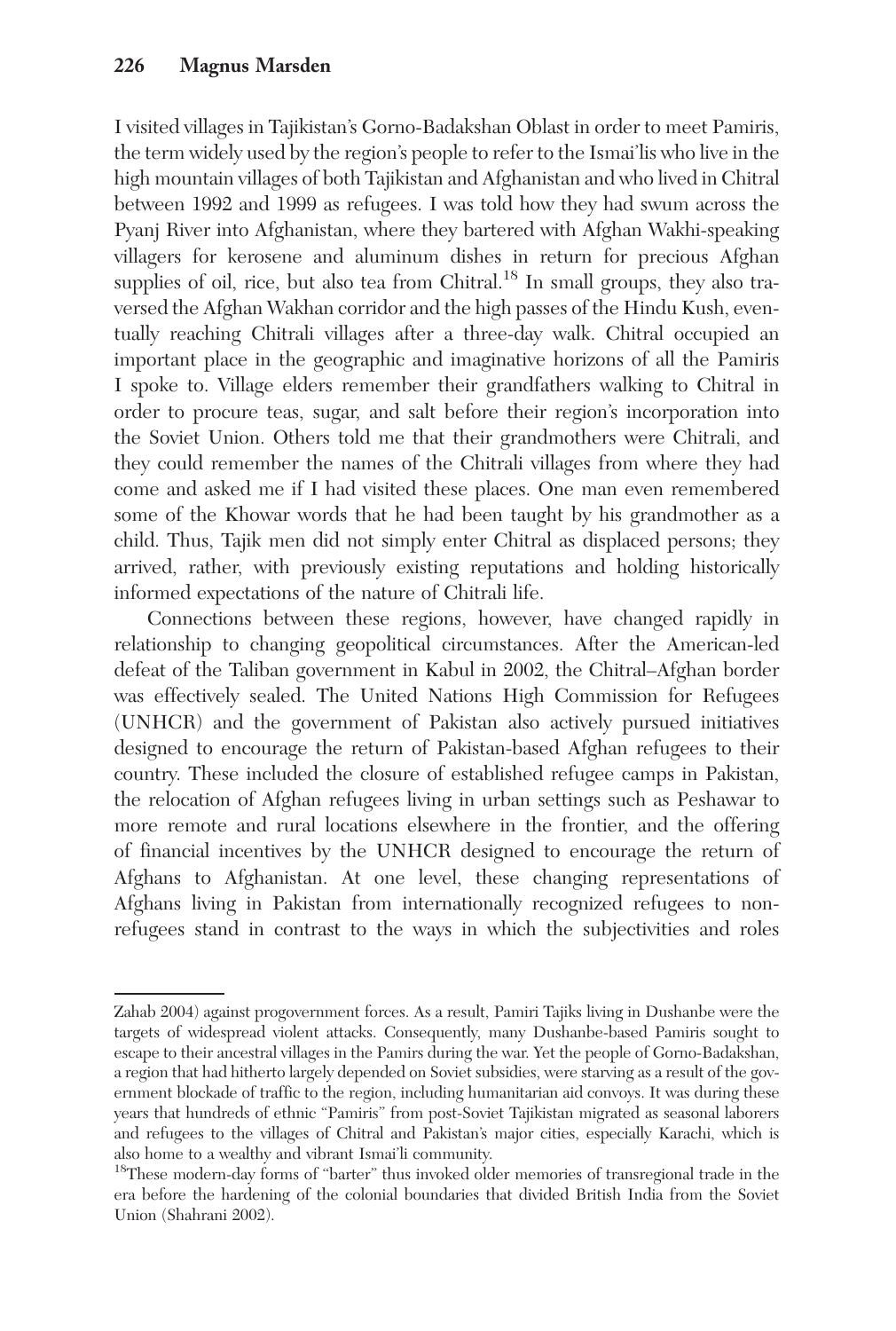of Afghan refugees are understood in complex and multidimensional ways in specific localities in Pakistan. At the same time, they point toward the ways in which nation-states and international organizations have increasingly represented refugees and formulated their policies in relationship to attempts by United States in order to assert a claim of stability in Afghanistan in the wake of the country's invasion in 2001 (Turton and Marsden 2002, 3).

These changes have had important consequences for the livelihoods and personal experiences of the region's mobile mountain Muslims. Since December 2001, few Farsi-speaking Afghan and Tajik peoples have been able to enter Chitral without either Afghan refugee cards or Pakistani visas and internationally valid passports. Some Afghan refugees with legal documentation stayed, but most left. Importantly, many of those who did leave continue to hold Afghan refugee cards; they continue to make frequent returns to Chitral in order to participate in education courses run by small-scale private tuition centers (especially English language and computer training), sell cheap secondhand cars from Afghanistan at higher Pakistan prices, and visit the Chitrali families with whom they lived during the previous thirty years.<sup>19</sup> Others who remained in the region without proper documentation, as in the case of Sulton, now lived in a region of uncertainty, surrounded by heavily policed boundaries and thrust into the international spotlight after September 11.

The closure of the Afghan–Pakistan border had a profound impact on people's everyday lives. The region's interconnected frontier economy underwent rapid change: Cross-border trade in meat and precious stones, especially lapis lazuli and polo horses from Afghanistan, and kerosene and wheat from Chitral, abruptly ceased. Afghan villagers in Badakshan told me they could neither walk to Chitral nor afford the expensive journey to Kabul. By July 2003, the only Afghans living permanently in Chitral were Sunnis who owned butcher shops and bakeries; many Chitrali shopkeepers complained that the bazaar felt "empty" (khali).

Yet connections between the regions have an uncanny ability to reappear even after the imposition of apparently rigid forms of boundaries: The borders that divide the region's people open as they close. International development nongovernmental organizations, especially the Aga Khan Development Network, have been active in Chitral since 1983 (Parkes 2000); they are now undergoing significant downsizing in Pakistan but are expanding their operations in the postconflict

<sup>&</sup>lt;sup>19</sup>Most "Chitrali Afghans," as they often refer to themselves, have now returned to their country, and the assisted repatriation of Afghans living in Chitral by the UNHCR continued during a visit to the North-West Frontier Province in August 2006. In Kabul, I have met men working in the city's burgeoning guesthouse sector who lived and worked in Rowshan and spoke to me in Khowar. Many other Afghan refugees who ran shops in Chitral's main bazaars, have now opened businesses in Afghanistan's major cities, notably Mazar-e Sharif, Kabul, and Kunduz. Chitrali development professionals working in Afghanistan also talk of the affectionate friendships they have built with Khowar-speaking Afghan men whom they knew as refugees in Chitral.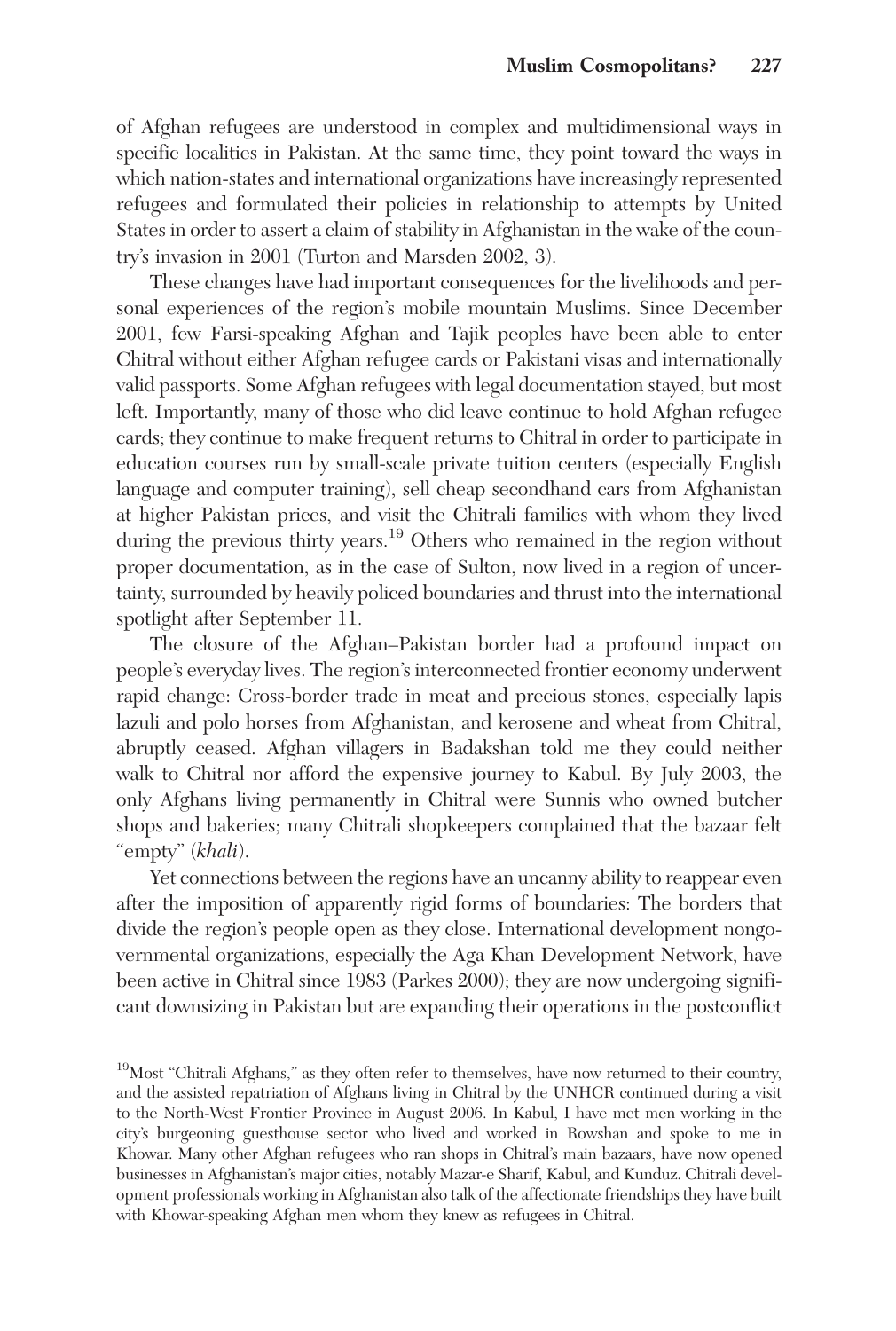settings of Tajikistan and Afghanistan. Their one-time Chitrali employees are often attracted by the prospect of handsome U.S. dollar salaries to work in Afghanistan: well educated, and having been brought up with Afghans and speaking fluent Dari, Chitrali men are especially attractive candidates for these posts, and many now live and work in Kabul and Badakshan.<sup>20</sup>

## INSIDERS AND OUTSIDERS: FIGHTER PILOTS, RED ARMY SOLDIERS, AND DUSHANBE **ARTISTS**

The remainder of this article will focus on the everyday negotiation of diversity in my main Chitral fieldwork site, Rowshan. Rowshan is a large and relatively prosperous village with a population of about 8,000 largely Khowar-speaking Ismai'li and Sunni Muslims. These people are mostly long-term Rowshan dwellers, but they also include more recent "incomers" from nearby villages that are less wealthy than Rowshan. Almost all Rowshan villagers own relatively small landholdings on which they grow subsistence crops of rice, wheat, and vegetables. There is also an expanding "new elite" of well-educated villagers employed by nongovernmental organizations and government offices within and beyond the region.

In what follows, I will focus on the forms taken by interactions between incomers and Rowshan people. Rowshan villagers referred to Afghans and Tajiks in their village as "outside people" (berieo roye) and "strangers" (nagoni). Many social scientists continue to depict refugees as rootless people, devoid of a particular national culture and, as a result, excluded from the national imaginaries of the countries in which they live. States and their publics consider them, in other words, an impure threat to what Liisa H. Malkki (1995) has termed the globally hegemonic "national order of things." For Malkki, such folk have one of two options: They must either create "nation-like" identities in order to forge for themselves a space in the "national order of things," or they must subvert it by emphasizing their "liminality." These arguments have been forcefully contested in recent years, most notably by Aihwa Ong, who suggests that Malkki fails to explore the "complex, ambiguous and interweaving processes that transform refugees back into citizens," noting that "particular states and their publics may be for and *against* refugee influx at different points of time"  $(2003, 78-79).$ <sup>21</sup>

<sup>&</sup>lt;sup>20</sup>The role played by the Aga Khan Foundation in cultivating a transcultural world is particularly important. Many of the Chitralis currently employed in development posts in Afghanistan are employed by the Aga Khan Foundation. At the same time, I have met women from Tajikistan's Badakshan region who have been sponsored by the Aga Khan Foundation to undergo courses in health and education training in Chitral. Constraints of space prevent a detailed exploration of the institutional dimensions of transregional space-making here.

<sup>&</sup>lt;sup>21</sup>The problems with conceptualizing refugee movements without considering their relationship to older forms of migration and mobility have also been challenged by refugee specialists working on Afghan refugees in Pakistan (see Connor 1989).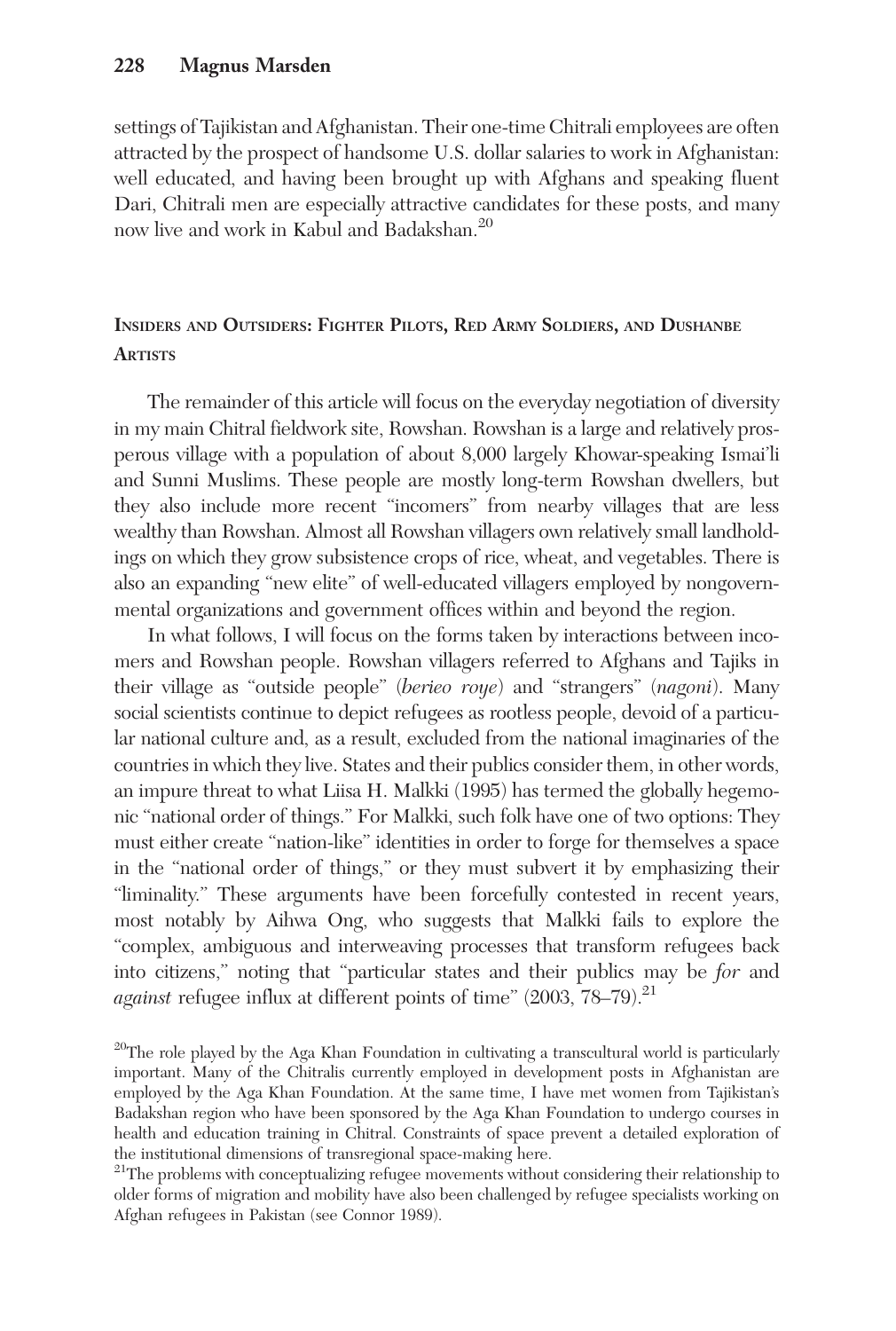Despite their use of the term "outsider," Rowshan people deploy a wide range of categories to describe the men from Afghanistan and Tajikistan living in their village. These diverse ways of imagining and categorizing refugees have major implications for shaping the nature of the interactions that take place between villagers and outside people and, therefore, Rowshan villagers' cosmopolitan "appreciation of ideas, things, and beings from many places" (Tsing 2006) in Rowshan.

Rowshan people's conceptualizations of "outsiders" are characterized by a very high degree of complexity (cf. de Munck 2005; Froerer 2006). There are three major categories of "outsiders" (nagoni) that are relationally referred to one another during everyday conversations between Rowshan villagers. First, there are Khowar-speaking people who have settled in Rowshan since migrating there from nearby villages. Second, there are people from "down Pakistan," especially Pashto-speaking Pukhtuns who live and work in the village, mostly as hawkers and shopkeepers. Third, there are those people whom Rowshan villagers describe as "doers of Farsi" (farsi korak)—these are the Dari- and Tajik-speaking refugees and laborers from Tajikistan and Afghanistan who are the central focus of this article.

These different types of "outsiders" are placed within a moral hierarchy that is known and understood by most Rowshan villagers. Villagers perceive different categories of outsiders as capable of bringing strikingly contrasting forms of immorality to village life. Pukhtuns are widely perceived as being the most dangerous type of stranger: They are associated with many types of criminality, notably theft, child snatching, and drug smuggling.<sup>22</sup> In comparison to Pukhtuns, Rowshan villagers see Farsi-speaking "Tajiks" as less morally corrupting. Some Farsi speakers live with their families in Rowshan, where they own respectable businesses; many have lived in Chitral for up to thirty years and speak fluent Khowar. The ability of these "refugees" to speak Khowar is something that villagers contrast to what they perceive as the inability of Pukthuns to learn their civilized and sophisticated language. Villagers often say that Khowar and Farsi are closely related and both "sweet" (shireen) languages in a way that the "hard"  $(sakht)$  Pashto is not.<sup>23</sup>

Rowshan villagers, however, do not simply essentialize all Afghan refugees as "doers of Farsi" but also typify these folk on the basis of more finite distinctions. They categorize most "doers of Farsi" as one of two types. First, the term "Tajik" (tazhi) is widely used to refer to Farsi-speaking people from the Badakshan and Panjshir regions of Afghanistan. These people are often blamed for introducing

 $22$ Depictions of Pukhtuns as child kidnappers are of particular historical significance in South Asia, especially in urban settings such as Bombay, where "Pathans" also have a reputation for being especially brutal moneylenders and strikebreakers (see Chandavarkar 1998, 173; Bhattacharya 2006).

 $^{23}\mathrm{On}$ Khowar's interrelatedness to these regional languages, see Elena Bashir (1996), Rolf Thiel Endressen and John Chr. Kristiansen (1981), and Morgenstierne (1936).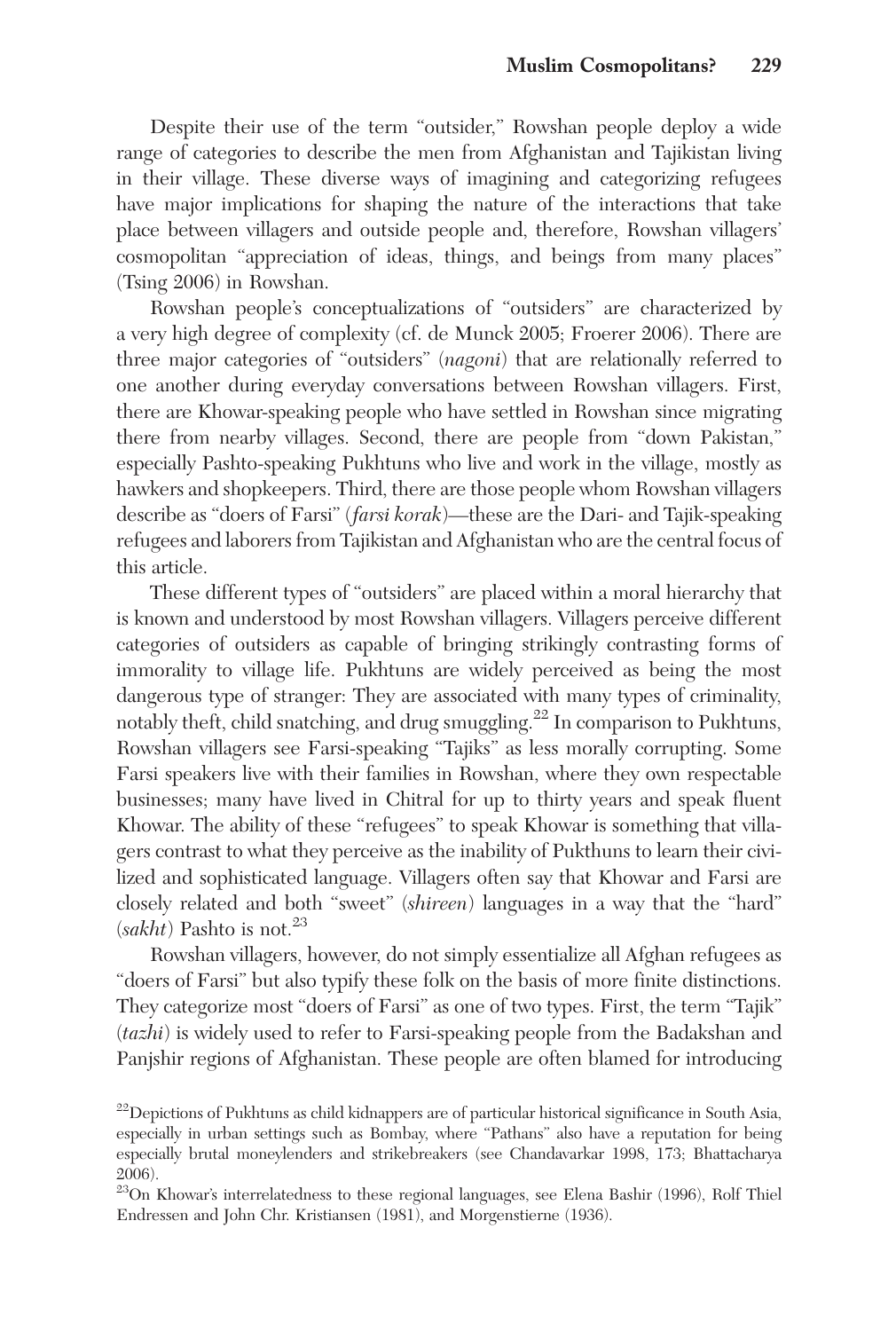homosexuality (*bachabazi*) into the region, although this discourse is more widely articulated in Chitral's urban district headquarters, Markaz, than it is in village settings such as Rowshan.<sup>24</sup> Second, Rowshan villagers deploy very different stereotypes to talk about another category outsiders who are, nevertheless, also said to be "doers of Farsi": "Wakhiks" are Wakhi-speaking Ismai'li people who have long migrated to Chitral largely as seasonal laborers (*mazduran*) from the Wakhan corridor, a valley that forms a narrow strip of Afghan territory between Pakistan and Afghanistan (see Kreutzmann 2003, 221).<sup>25</sup> Wakhi is an Pamiri Iranian language, but it is different in significant ways from other languages spoken in Chitral and Badakshan. Wakhiks are said by Chitralis to be harmless simpletons *(nacharagan)* who have "nothing in their head" *(kaka*) nikie). They are the upcountry hicks (*sarhadi roye*) against whom Rowshan villagers often define themselves as cultured (tazhibyi haftah) city-dwellers (shaharo  $roye$ <sup>26</sup> Chitralis also say, however, that they have lost many positive human qualities during the course of their long struggle to attain their lofty status as fully realized humans *(insanan)*, but the simple honesty *(sadahgi)* of their forefathers remain clearly visible in the thinking and behavior of their Wakhik neighbors.

My Chitral friends spoke with the "doers of Farsi" in the village in Farsi, although among themselves, the "outsiders" talked in a very wide range of Pamiri Iranian languages, including Wakhi, Shughnani, Rushani, and Ishkashemi. They lived mainly in groups of as many as ten men in cramped rooms in the village's small bazaar that they rented from Rowshan people. Some of them lived alone or in pairs in village houses, where they also worked as agricultural laborers. Rowshan's bazaar, a largely deserted space after the evening prayers, was filled, between 1995 and 2002, until late into the night with the sound of Tajik and Afghan music played on petrol containers fashioned into a rabob, a type of Afghan string instrument by Wakhiks and other "doers of Farsi" inside the crowded rooms in the bazaar.

These "outsiders" did not, however, live lives confined to the small teahouses (chai khana) and rented rooms of Rowshan's dusty bazaar alone: Complex cultural and religious transactions also took place between Chitralis and "outsiders." Persianate cultural forms were not simply a preexisting feature of Rowshan cultural life—as a result of the interactions between villagers and outsiders, they also

<sup>&</sup>lt;sup>24</sup>One reason for these differences in the perception of Afghan refugees may lie in the stricter ideas concerning sexual morality among urban Markaz dwellers compared to the village setting of Rowshan.

 $^{25}\!$  About 50,000 Wakhi-speaking peoples live on both sides of the Afghanistan–Tajikistan border along the Wakhan corridor, Pakistan's northern areas (especially the upper zones of the Ishkoman and Hunza valleys), northern Chitrali villages, and in the town of Tashkurgan in China's Xinjiang region (Kreutzmann 2003, 220). On the Wakhan, see Shahrani (2002); for an account of life in a Wakhi community in northern Pakistan, see Sabine Felmy (1997). For a survey of Wakhi life strategies across the region, see Kreutzmann (2003).

<sup>&</sup>lt;sup>26</sup>For a comparative study of the importance of tropes concerning the differences between city folk and upcountry hicks in Afghan storytelling, see Margaret A. Mills (1991).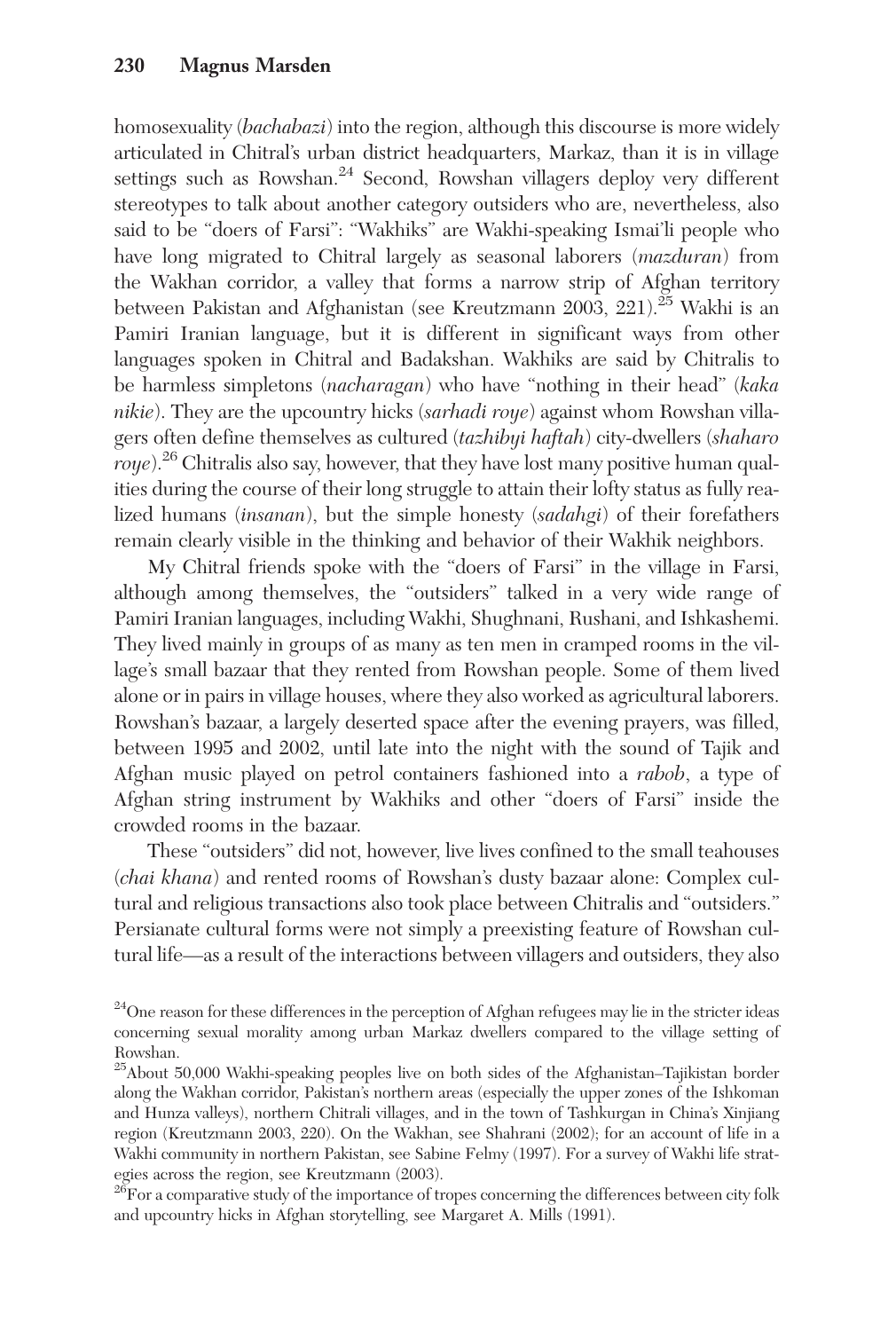continually leaked into daily village experience and were rendered into a shared focus of identification. The Afghan and Tajik guests (menu) were not treated simply as demeaning household servants, lowly immigrants in need of patronizing support, or amusing diversions from the monotony of daily village life. Rather, some Tajik men quickly earned a reputation for being cultured and creative, and many Rowshan villagers became close friends with the incoming "doers of Farsi." This was not as visible, however, in Chitralis' interactions with Pukhtuns traders and hawkers (alghani). The alghani were rarely, if ever, invited as guests or friends into Chitrali homes. On a number of occasions indeed, Pukhtun hawkers were forced to leave the village's hamlets after having been accused by Rowshan men of encouraging village women to waste their precious resources on useless trinkets.

Rowshan villagers chatted with Farsi-speaking men, introduced me to them as their friends, and even invited them into the intimate spaces of their family homes. They were also seen as a critical intellectual resource: They taught some villagers how to read Sufi books by Persian mystics such as Hafiz, Sa'di, and Shiraz. A particular visible space where Persianate cultural forms could clearly be seen leaking into village life was Rowshan's bakery shop, opened by refugees from Afghanistan's Panjshir Valley in 1998. Each afternoon, the shop would be full of village boys who gathered to learn Dari and recite verses from Farsi poems. One young Rowshan man in his early twenties, Zulfikar, generated such a passion for the study of Farsi that he even chose to embark on a master's degree in Persian literature at Peshawar University. Importantly, he was also able to persuade his parents of the worthiness of his subject by saying that he would easily find well-paid employment with a nongovernmental organization working with Afghan refugees in Peshawar. Afghans also contributed more widely to the cultural life of Rowshan. Juma Khan, an Ismai'li man in his early twenties from Afghanistan's Wakhan corridor who lived in Chitral between 1995 and 1997, frequently relayed reports about Sunni mujahidin hostility toward Wakhik Ismai'lis to his Chitrali friends. At the same time, during collective "Chitrali" evenings of music and dance, villagers often persuaded him to perform Afghan and Wakhi songs on his wooden flute.

Many men from Tajikistan earned reputations for being "artists." They were invited to paint the walls of Rowshan houses with mountain sceneries, depictions of deer and peacocks, and portraits of the current Aga Khan, Prince Karim.<sup>27</sup> These wall murals were a significant innovation to the decorative standards of Rowshan homes. Hitherto, many Rowshan Ismai'lis had not even dared to display photographs of the Aga Khan inside their guesthouses for fear of being vilified as "idol worshippers" (bud parast) by Rowshan Sunnis, let alone paint

<sup>&</sup>lt;sup>27</sup>There is also a convergence of both older traditions of Persianate miniature painting that were historically important in Tajikistan's Gorno-Badakshan region (Iloliev 2006) and newer forms of Soviet-inspired "Tajik" national art forms.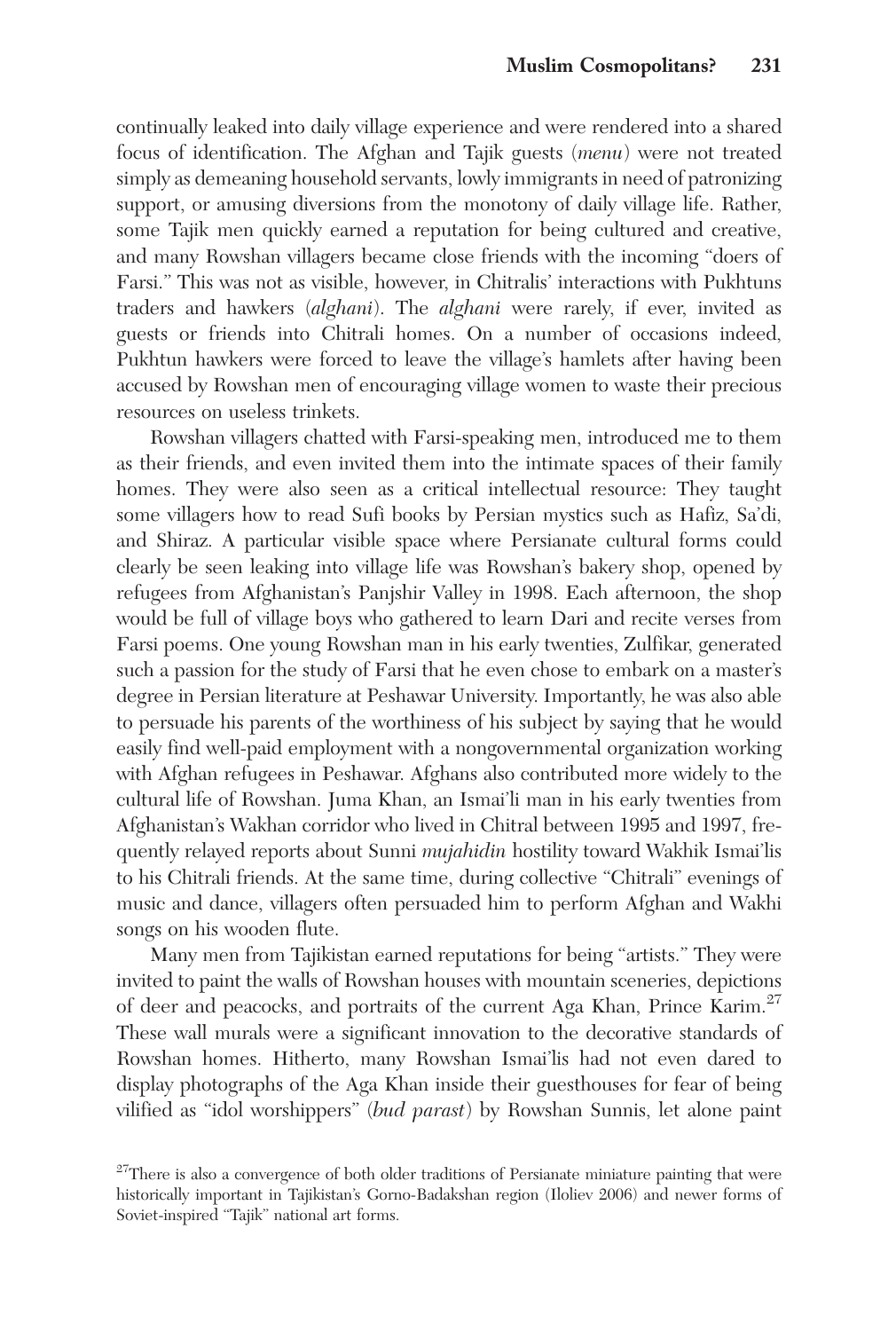full-scale portraits of him on their walls. Young Rowshan Sunni men, undergoing training in the Islamic sciences in Deobandi madrasas often say that the "kind angels of paradise" will never enter a house in which images of the human form are to be found. Wall paintings of the Aga Khan have the power to invoke even stronger emotions; they furnish evidence that Ismai'lis commit shirk, or associationism, by treating the Aga Khan as a kind of demigod. Framed photographs of the Aga Khan are often found in Ismai'li households, yet many Ismai'lis remove these from their guesthouses when they are expecting Sunni visitors known to hold uncompromising attitudes toward both images and Ismai'lis. This strategy of concealment, of course, is not applicable to wall paintings, which, therefore, embody the expression of Ismai'li forms of selfunderstanding in a shifting space located between the privacy of the home and the public of the bazaar.

Conversations about life in Tajikistan and Afghanistan were common between both Sunni and Ismai'li Rowshan villagers and Farsi-speaking outsiders. In these, the assumptions held by many Rowshan villagers about the monolithic "backwardness" (pasmandhagi) of Badakshan and its people were frequently challenged by the graphic accounts given by Tajikistan's "refugees" about life in their region. Sitting in small groups in village orchards, we were often told that Badakshan, like upper Chitral, was mountainous, remote, and populated predominantly by Ismai'li Muslims.

Yet Chitralis also learned from Tajik men that across the River Pyanj, a very different model of the Badakshani village was in place. In contrast to the stereotypes widely held by Chitralis about "backward" (pasmandah) Wakhiks, villagers in Tajikistan's Gorno-Badakshan Oblast enjoyed electricity and metaled roads that had been built by the Soviet government—such forms of "modernity" had yet to penetrate Rowshan village life. My Chitrali friends also discovered that the men now working as laborers in their fields had been engaged in very different forms of employment before the Soviet Union's breakdown. Rowshan's Tajikis told dramatic stories about how they had been parachuted as spies and translators into Afghanistan by the Soviet army. Through such conversations, Rowshan villagers gained insights into and made comparisons between the complexity of the wider setting in which they lived and the diverse types of modernizing transformations its people had experienced over the past century. Through these interactions, Rowshan people increasingly saw themselves as existing within a transnational realm where vernacular identities existed alongside a more expansive set of Persianate values, as well as the sometimes unifying and at other times divisive bonds of religion.<sup>28</sup>

<sup>&</sup>lt;sup>28</sup>It is important to note as well that such extranational forms of identity imaginings have thrived in a broader national setting in which the Pakistan "state" has consistently sought to homogenize national identity along both ethnic and religious lines (see Ali 2005; Jaffrelot 2002).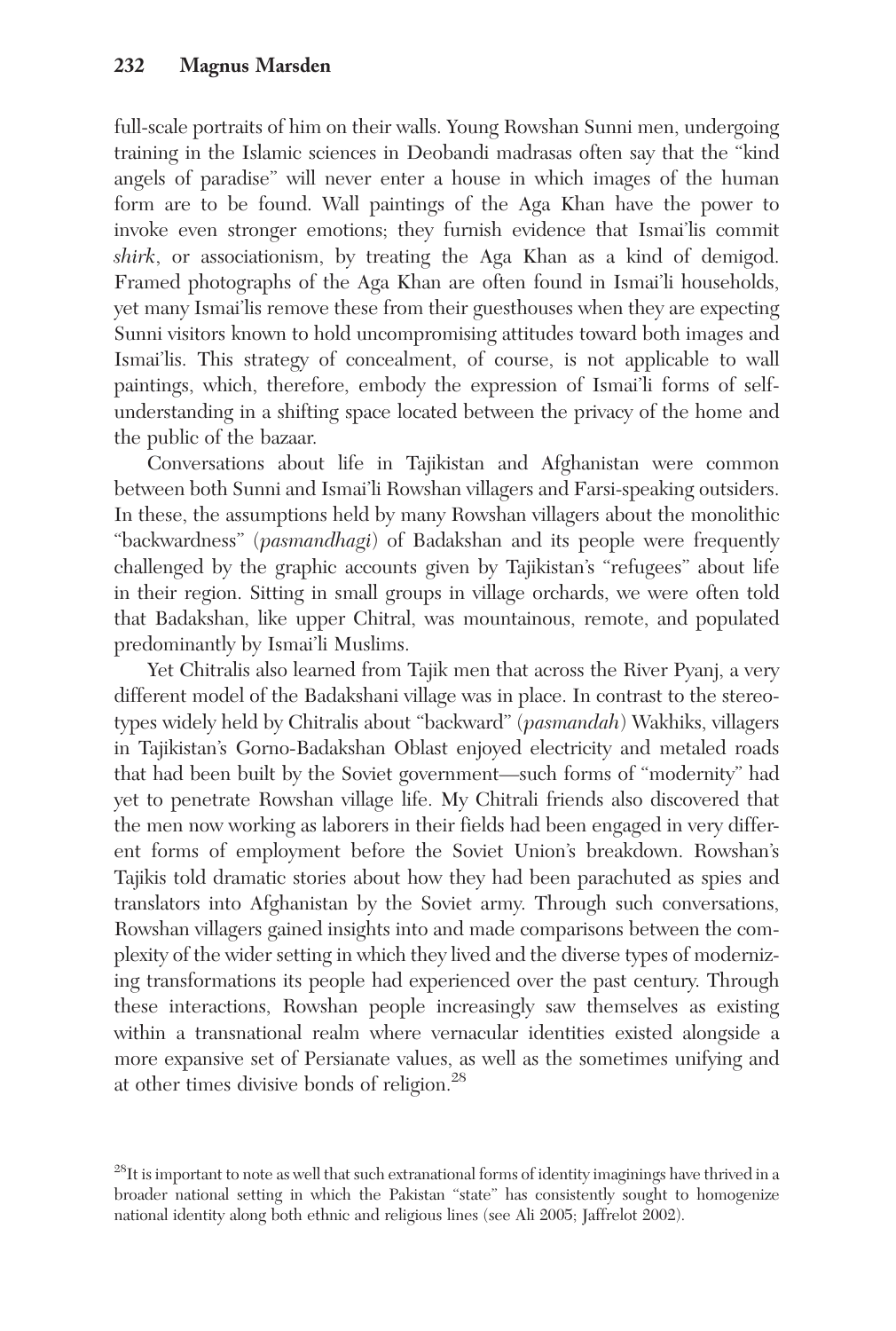#### THE CHIEF MINISTER IS COMING: PLEASE MOVE INSIDE!

Nation-states, international organizations, and older and newer imperial formations have played and continue to play very different roles in the simultaneous production and division of this transregional space. A study of interactions between "refugees" and "local villagers" in Chitral would be incomplete, therefore, without a consideration of the role of "the state" in the regulation and surveillance of this movement. What I have found useful for understanding the production of actually existing forms of cosmopolitan practices in this geopolitically sensitive setting is that these are not merely the product of a contradiction between a distant state acting (or failing to act) on a remote locality. Rather, local "faces" of the "Pakistan state" are often themselves producers of complex forms of transregional identity.

Rowshan is relatively remote, yet there are law courts, a police station, and a deputy superintendent of police in the village. As has widely been noted, the police are never a monolithic force instrumentally responsive to central command but always firmly situated within particular social contexts (Chandavarkar 1998, 15). In Rowshan, I suggest, they did not merely imagine refugees as dangerously destabilizing and polluting influences on the bounded certainties of village life. Rather, new interactions that took place between the "state" and the "refugees" did so in a space richly invested with the imprint of shared forms of sociocultural values concerning the status of the refugees as guests, co-religionists, friends, laborers, and the possessors of shared histories. This played a critical role in shaping the interactions between the Chitrali faces of the Pakistan state and the refugees.

The legal status of "outside people" was a source of confusion in the village. In December 1995, for instance, the chief minister of Pakistan's North-West Frontier Province was planning a visit to Rowshan. Such a high-level state visit to Chitral is relatively rare, and when such events do occur, they entail considerable levels of security and displays of protocol: A police escort accompanies the chief minister everywhere he goes. Many Rowshan people told me that they were worried that the police accompanying the chief minister would see the illegal Tajiks and deport them. Unlike Rowshan's several Afghan refugee families who held identity cards, the men from Tajikistan were not able to secure legal documentation within Chitral and were often too frightened to make the long journey to "Pakistan" in order to do so.

The men from Tajikistan were aware of their legally precarious position in Rowshan. As a matter of routine, they avoided going to the region's administrative headquarters because they feared being detained by the Chitral police there. One Wakhi-speaking man in his late forties whom I met in Tajikistan in October 2005 had worked and lived with a Seyyid family in Rowshan for five months. During this period, he had only been to Markaz once, and even on that occasion, he had been too scared to walk around the bazaar, for fear of being caught by the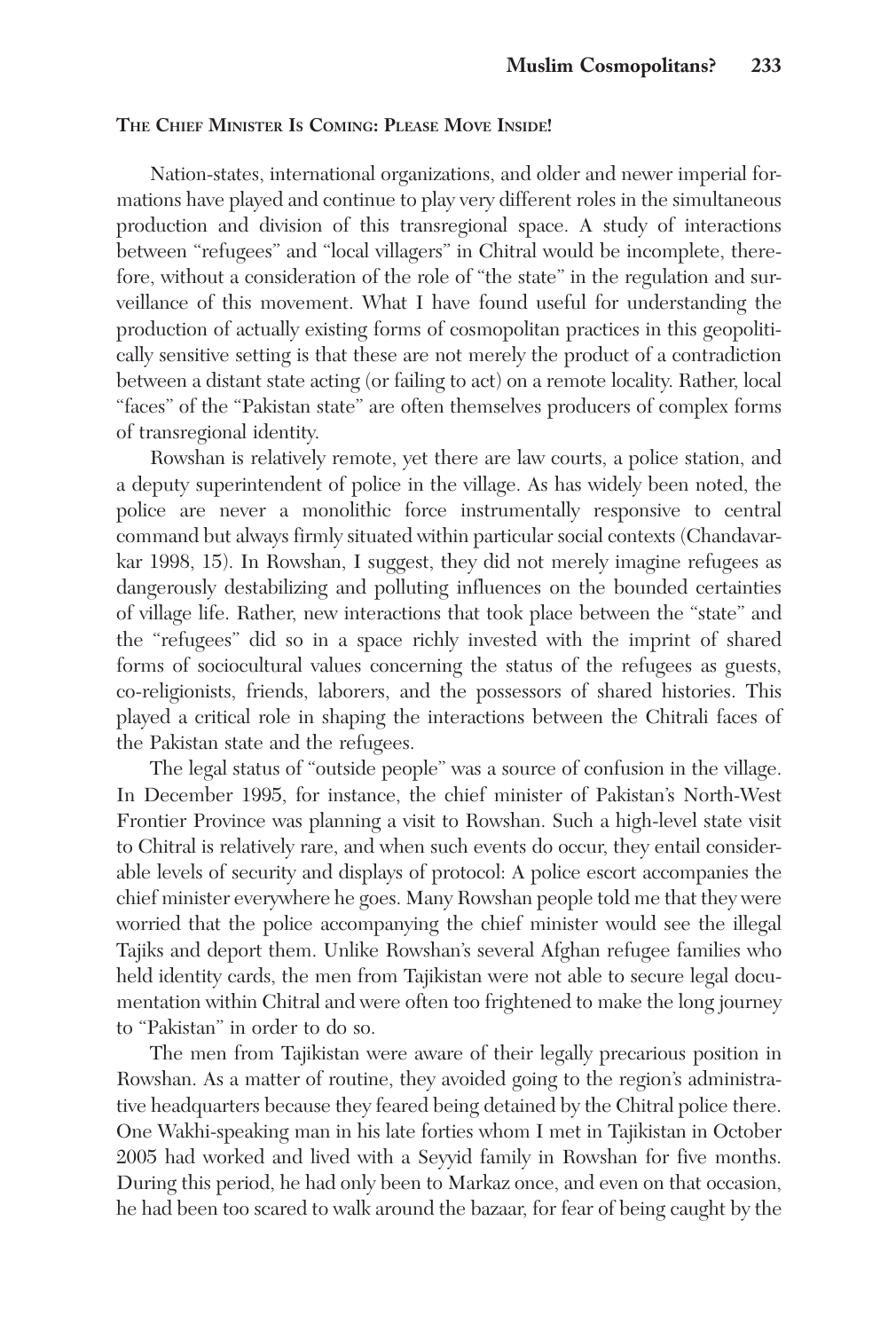police; instead, he stayed put in the vehicle in which he traveled. There is also a police station (thana) in Rowshan, yet this man and others told me that they did not fear Rowshan's police. Indeed, he told a gathering of neighbors in his village in Tajikistan's Wakhan corridor that on the day he had left Rowshan for Tajikistan, not only had a village policeman helped him find a vehicle that was going to the northern Afghan border, but also he told the driver that his passenger that day was simple, poor, and going home with gifts for his family—under no circumstances, therefore, should he be asked for a fare.

Collaborations between Chitral's police, villagers, and the incoming Tajiks sometimes took a bigger and more significant form. One day before the chief minister's visit in December 1995, for example, Rowshan's deputy superintendent of police, at the time a bearded Sunni man from Markaz who could usually be seen in the early evening fingering his prayer beads and sauntering toward the mosque, drove his police vehicle around the village and publicly announced on a loudspeaker that any people from Tajikistan staying in the village who did not hold identity cards should not go to the bazaar but instead stay with Rowshan families the following day. If not, they risked being deported to their homes and also getting Chitral's police into great trouble. Rowshan people frequently invoke the great sacrifices (qurbani) they have made for their Tajik brothers (brargini) and guests: "Chitrali hospitality," thus, led both to an open-endedness of individual subjectivity that promoted interactions with Farsi-speaking outsiders, and it also allowed Chitralis to draw boundaries around more exclusive forms of cultural "intimacy" (Herzfeld 1997, 47–48).

The collaborations that took place between Rowshan's police force, villagers, and refugees clearly challenge, in Ong's words, any simple notion that refugees and citizens are inevitably related to one another as "irreconcilable opposites" (2003, 70). Refugees interact not with faceless states that exist outside local contexts but with institutions that are "deeply imbued" with "socio-cultural values" (79) and, I suggest, embedded within particular historicosocial spaces. The "state" is multiply constituted, and its faces engage with "refugees" through different matrixes that include but are not defined by the logics of national inclusion alone. These different and intensely local "faces of the state" (Navaro-Yashin 2002) are clearly imbued with sociocultural values that both provide the basis for the cosmopolitan appreciation and engagement with people from very different backgrounds but also construct boundaries around more vernacular forms of shared selfhood and community.

### WE ARE NOT WAKHIK! TRANSNATIONAL MUSLIM IDENTIFICATIONS

Far from provoking the emergence of de-cultural and avowedly religious forms of Muslim identity, Rowshan's refugees, I have argued, facilitated a range of older and newer forms of cultural interchange and contributed to Chitral's status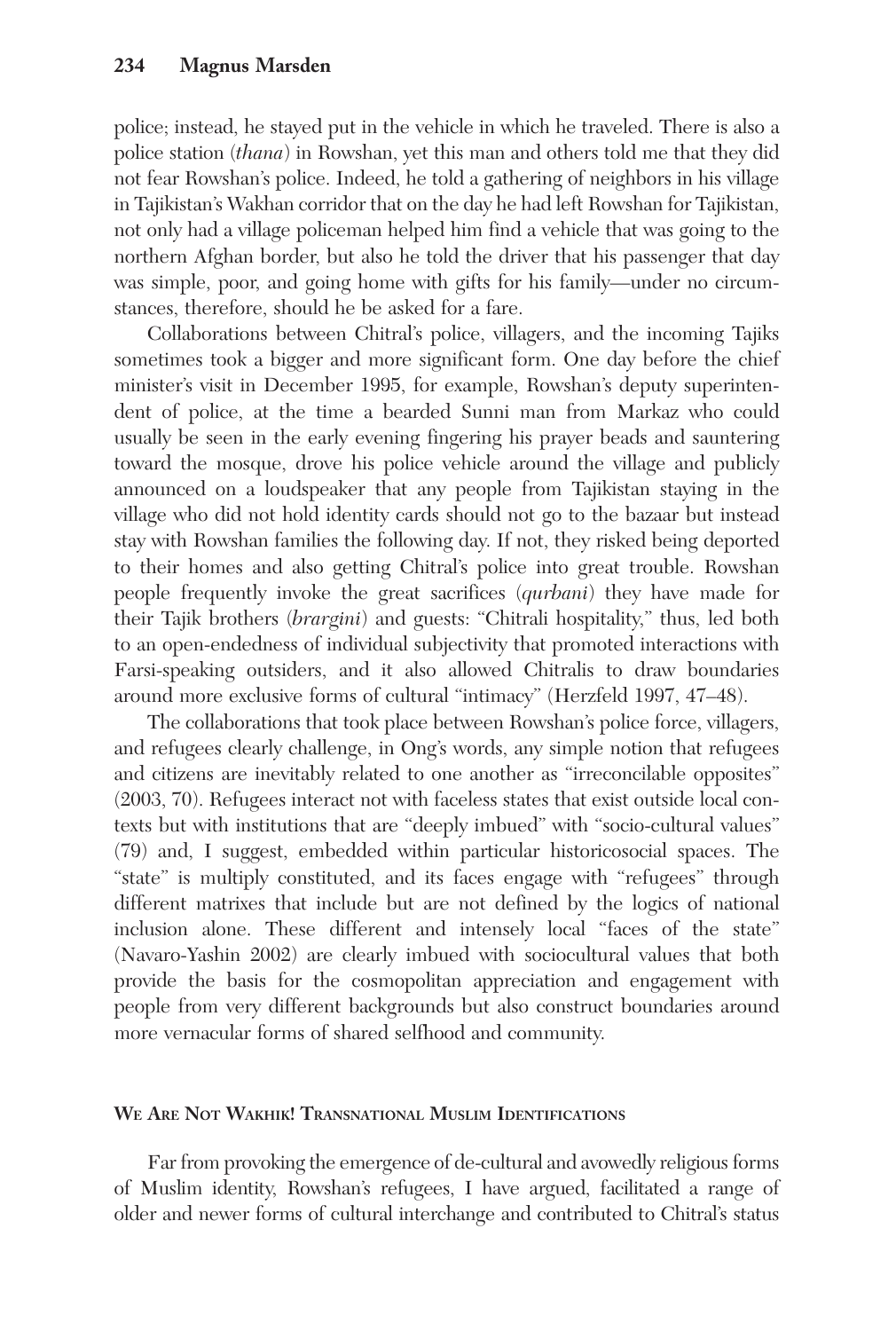as a transregional setting in which the everyday practice of coexistence with Afghan and Tajik incomers is one important cosmopolitan dynamic. When Chitralis shared their homes, engaged in conversations, and sought out these men as their friends, they were interacting with people who, for example, had experiences of work and education in the Soviet world. It would be misleading to think, however, that the cosmopolitan appreciation for diversity that is a visible feature of Rowshan village life only informs the lived nature of relationships between villagers and incomers, and therefore is generated by an external impulse or even global force that has instrumentally forged a break in the local subjectivity of Chitrali people. Rather, many Chitralis are aware of their families' own transregional pasts.29 So I will now explore the role played by older and newer forms of transregional mobility in the personal and family narratives of Chitralis today. My broader aim, though, is not merely to contest the status of "the nation" in the identity imaginings of the region's people or to question its "naturalness" as a category of analysis (Gupta 1992, 64; Van Schendel 2002b, 139). Rather, I ask in what ways people's older experiences of mobility in a culturally complex transregional space shape their current experiences, understandings, and strategies of negotiation with what today are transnational flows (Shami 2000, 189).

Rowshan villagers recognized that the flows of Afghan and Tajik people into their village were a product of the collapse of the Soviet Union and the disintegration of the Afghan state. Yet these movements of people were also talked about in terms of their relationship to older patterns of migration in the region. Rowshan Chitralis often tell me that most of their region's people are the descendents of both Farsi- and Wakhi-speaking "Afghans." They also have an in-depth historical awareness about these migrations. One woman, now aged in her early seventies, told me that her father, along with his wife and two children, had fled the Wakhan corridor in order to avoid being forced to join the Afghan army. Historians have documented, indeed, the social dislocations caused by the attempts of successive Afghan emirs and leaders notably Abdur Rahman Khan—to weaken the authority of Badakshan nobility and extend the authority of the "Afghan state" in the region (cf. Schomberg 1935, 268; Shahrani 2002).<sup>30</sup> This woman's parents and many other Wakhiks

 $29$ The Pakistan–Afghanistan border (known as the Durand line) was established in 1893, while the Wakhan corridor (intended as a buffer zone between Russia and British India) was mapped in 1895. For an account of the mapping of these borders, see Algernon Durand (2001). Political anxieties about the porousness of the Afghanistan–Pakistan border have been a marked feature of relationships between the two countries over the past fifty years. During the 1960s and 1970s, political tensions between Afghanistan and Pakistan heightened as a result of fears by the Pakistan government of the Afghan state's role in the sponsoring of a movement for the creation of Pashunistan. These issues remain important today: In 2007, Pakistani president Pervez Musharraf claimed that he intended to fence the Pakistan–Afghanistan border in order to prevent the incursion of Taliban fighters from Pakistan into Afghanistan.

<sup>30</sup>Norwegian linguistic scholar Georg Morgenstierne also documented the continuing influx of Wakhiks into Chitral during his first visit to the region in 1929 (see Morgenstierne 1932, 68).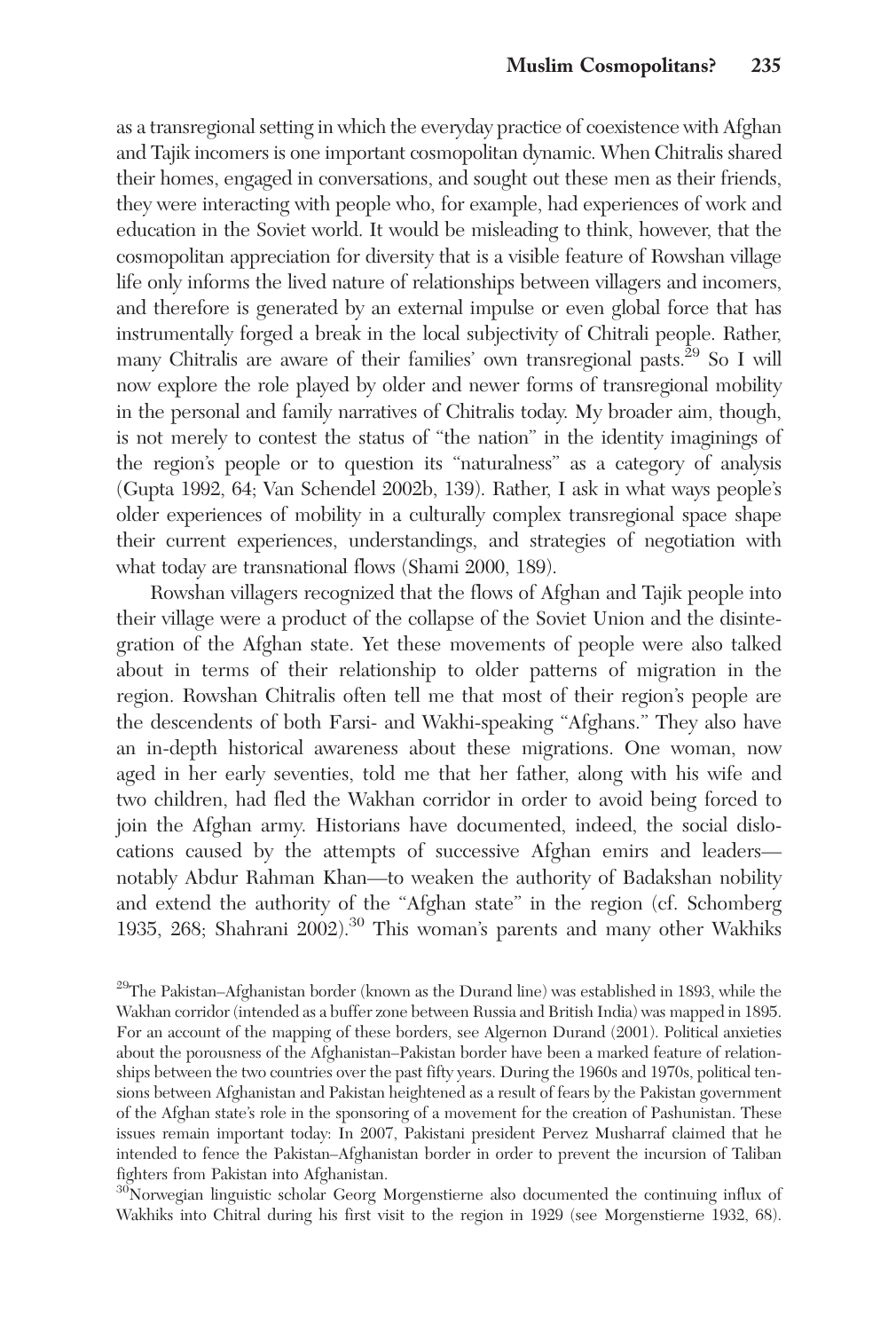settled in Chitral and were gradually incorporated into the region's fluid and changing system of status hierarchy. Some of the Afghan incomers, especially those from more noble backgrounds, were presented with gifts of land (mehrabani zameen) by the Mehtar of Chitral; others became the serfs (chirmuzh) and servants (khanazad) of Chitrali gentry families. $31$ 

The forms taken by Chitralis' narrations of their own transregional pasts vary greatly and have very different implications for local forms of self-understanding. Folk from relatively high-status backgrounds claim descent from noble families that were once influential in the court of Badakshan, until they fell out of favor with the realm's monarch, or mir. Muhsin, a Sunni Chitrali man in his mid-thirties, told me that his grandfather came to Chitral from Badakshan after having had a dispute with the *mir* of Badakshan. His grandfather was apparently welcomed to Chitral by the Mehtar of the time, who gave him land and even arranged for him to marry a local girl. As a child, Muhsin often traveled to Badakshan in order to visit his relatives; during the course of these visits, he learned to speak fluent Dari. In Chitral, however, Muhsin and all his brothers say they are Chitrali, speak Khowar, and have married Chitrali women. Nevertheless, they are now reactivating their familial ties in Afghanistan. Muhsin's brother, Sajjid, traveled to Kabul in 2004 with the aim of finding employment as a vehicle mechanic in the city's rapidly expanding nongovernmental sector. In Kabul, he stayed with some of his Afghan relatives who were originally from Badakshan but had moved to Kabul in the 1970s. Muhsin himself had worked as a tour guide for foreign journalists: He took journalists across Afghan Badakshan and simultaneously built up an expansive network of connections with the region's *mujahidin* commanders. In later years, he used his in-depth knowledge of Badakshan's conflicts to secure legal residency status as an Afghan refugee in a European country.

The reactivation of ties with Afghanistan by Chitrali families was not, then, simply confined to Chitralis hosting Afghan "refugees" in their houses. Many Chitralis have visited Afghanistan over the past two decades. Their travels, I now suggest, play an active role in making and sustaining their place in what

Wakhi-speaking people I met in Tajikistan also told me that families from their villages had fled to Chitral on their region's incorporation into the Soviet Union. Douglas Northrop (2004) also highlights the importance of movements of people, things, and idea across the Soviet–Afghanistan border in the early years of the Soviet Union.

 $31$ An anonymous reviewer for the *Journal of Asian Studies* brought my attention to the degree to which the colonial state may have played an active role in persuading the rulers of Chitral and other princely states in modern-day northern Pakistan to gift land to Afghans who emigrated from their home region's after both the third Afghan war and the expansion of Soviet Union into southern Tajikistan. This article's focus on the present-day modes of understandings deployed by Chitralis to think about their transregional pasts prevents a more detailed exploration of this issue. Nevertheless, during future research, I hope to pursue this line of historical enquiry in greater detail. Ghulam Murtaza also documents Chitral's Mehtar, between 1856 and 1892, granting Ismai'li Seyyids from Badakshan "asylum" and property following an "onslaught" by Amir Abdur Rahman Khan (Murtaza 1982, 223).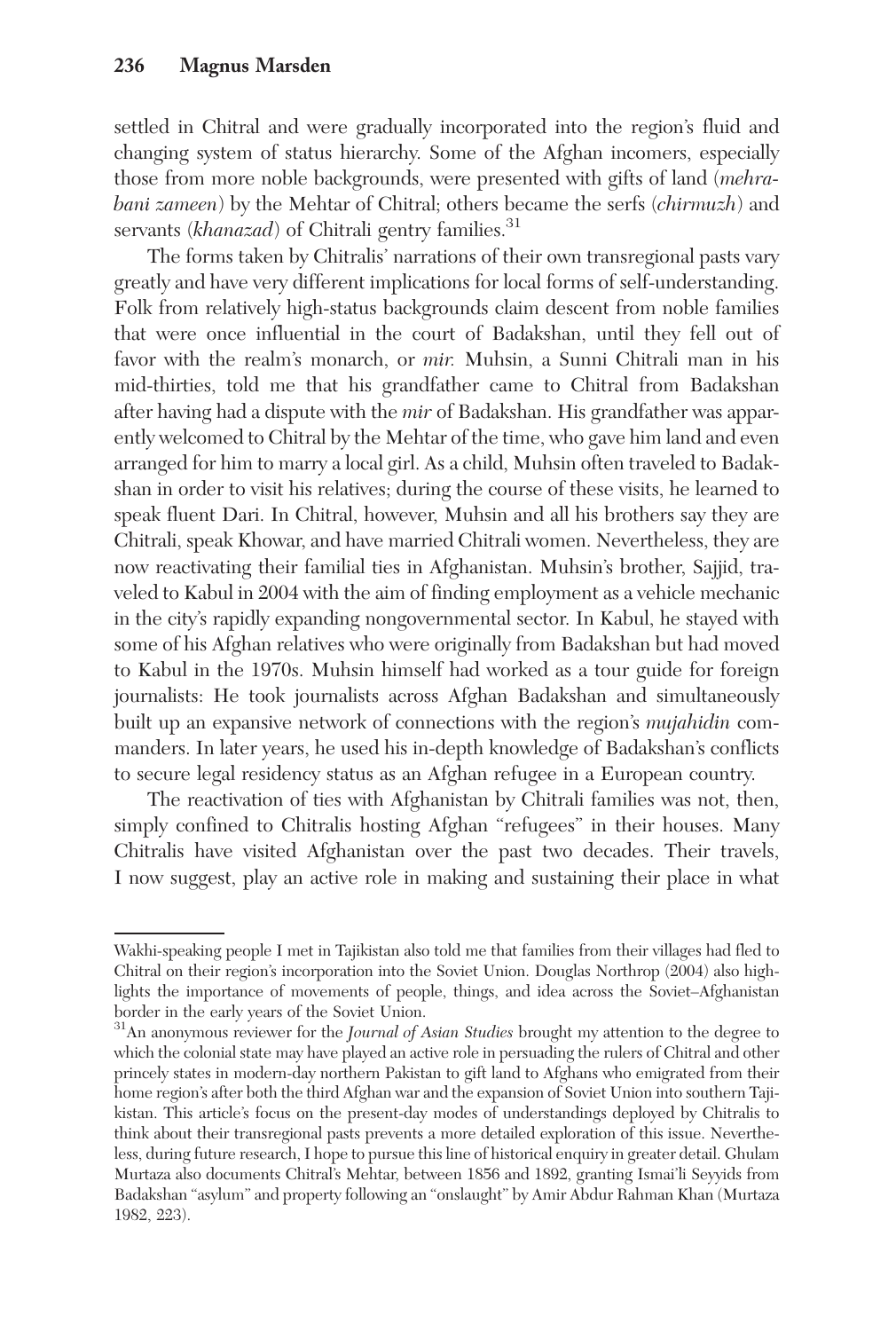I am calling a Persianate cultural zone.<sup>32</sup> Travel is a well-documented dimension of Indo-Persian literary culture (Alam and Subrahmanyam 2004)—tales of journeys (safar) are also a frequent source of Chitrali conversation.<sup>33</sup> The mother of the Ismai'li Seyyid family with whom I stay, now in her early sixties, often tells me that her mother was from Badakshan and spoke fluent Farsi, but only very rough (shum) Khowar. She was the daughter of well-known and influential family of Badakshani Ismai'li Seyyids who was given in marriage to Chitrali Sunni gentry family. This Seyyid family hails from cluster of villages known as Zebak, and they are widely respected as pirs by many Ismai'li throughout Chitral, Badakshan, and southern Tajikistan, where they have vast networks of followers (muridan).

After the withdrawal of Soviet forces from Afghanistan in 1989, the eldest son in the household, Ameen, made an epic two-month horseback journey to visit the house of his maternal grandmother, as well as to find a Badakshani horse, renowned in Chitral for being excellent for high-altitude polo. Ameen continues to tell stories rich with vivid images about the authority of the *pir* of Zebak, who had, indeed, presented him with gifts of horses, yaks, and cows. Since the early 1920s, when Bombay-based Ismai'li "community" leaders actively sought to strengthen their channels of communication with Chitrali Ismai'lis, the authority to transmit both the edicts or farmans of the Aga Khan and Ismai'li religious knowledge more generally, has, in Chitral, become increasingly the preserve of the Ismai'li Tariqa Board. This is the international Ismai'li body that coordinates, among other things, the religious education of the world's Ismai'lis. In contrast, the spiritual authority of Afghanistan's pirs remained far less contested by global developments in the organization of the world's Ismai'lis until the U.S.-led defeat of the Taliban in 2001–02, which made it possible for Ismai'li institutions to play a more significant role in the transmission of religious knowledge to Ismai'lis within Afghanistan.

Ameen's accounts of Badakshani religious life emphasize the differences that he saw in the form of religious authority in Chitral and Badakshan. They amount to a close and almost ethnographic description of this familiarly exotic realm. Ameen also shared much information about the current nature of Ismai'li experience in Badakshan with his fellow Rowshan people: He told his fellow Ismai'li village people that he had seen the Sunni mujahideen beating up Badakshani Ismai'li villagers, thereby sharing with fellow villagers firsthand knowledge about the Afghan refugees currently staying in their houses and working in their fields.

The presence of Afghan refugees in Rowshan thus reactivated Chitrali kinship connections with Afghanistan and memories of transregional family

<sup>&</sup>lt;sup>32</sup>For studies of the complex, changing and dynamic ways in which premodern Persianate influences have shaped modern Iran, see Afsaneh Najmabadi (2005) and Kathryn Babayan (2002).

<sup>&</sup>lt;sup>33</sup>On travel and mobility in the Muslim world, see Dale F. Eickelman and James Piscatori (1990).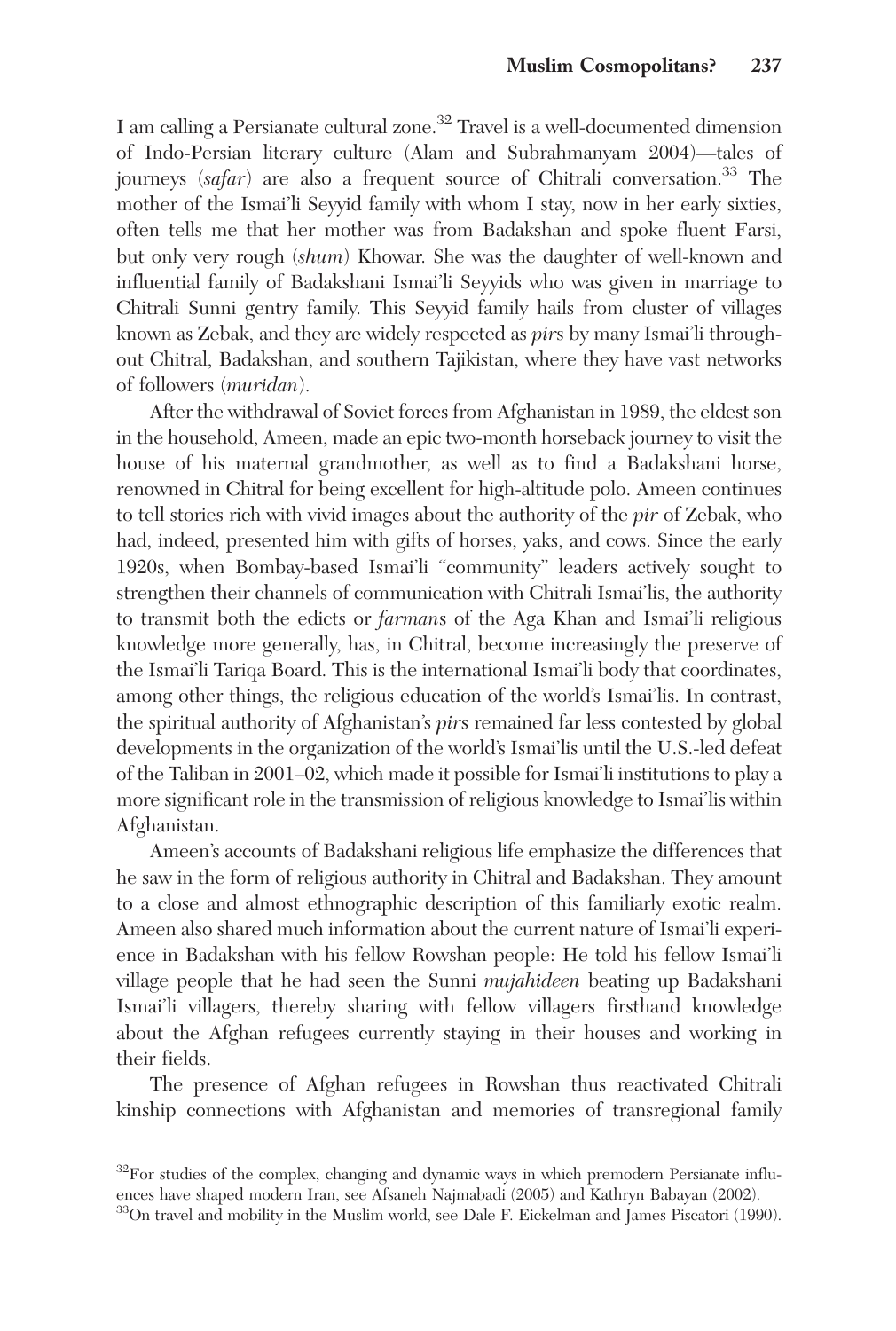histories. This process of reactivation, however, was not always a sweetly reasonable one. The descendents of the "servants" of Chitral's one-time gentry-like families have invested considerable energy into concealing their Wakhik family backgrounds. For such folk, the historical consciousness of Chitral's connections with the wider region can undermine their attempts to transform their position in Chitral's shifting system of status hierarchy.

Pachambeh Khan, a man from Zebak in his mid-thirties who fled Afghan Badakshan complaining of the cruel treatment of Ismai'lis there by powerful Sunni mujahideen commanders, stayed with a Rowshan family who were the descendents of mid-twentieth-century Ismai'li migrants from Badakshan. This family is poor by Rowshan standards: Fourteen people in total, they live in a small house, own very little land, and, when Pachambeh Khan was staying with them, none of the family members held paid employment. Pachambeh Khan was a well-incorporated feature of this family's life, however. The family's three daughters, all of marriageable age, did not observe *purdah* before him; they also cared for him when he fell ill—purportedly because he had fallen in love with a beautiful Chitrali girl from a nearby hamlet. The intimate nature of this family's relationship with Pachambeh Khan the Zebaki was the cause of much discussion in Rowshan. This family's decision to host Pachambeh Khan "proved," according to one man with whom I spoke, who at the time was in his mid-eighties and from a wealthy and onetime lordly family, that these folk were not real (asil) Rowshan people at all but "dirty Wakhiks" (wahluchi wakhi). When I visited him in his home, he often told me that these families had once been "homeless beggars" (gadai tesh mashkak) until they were given enough land on which to survive by Rowshan villagers.

Talking about extra-Chitrali family backgrounds is a sensitive dimension of village conversation, which is important because of its role in local understandings of Afghan, Tajik, and Wakhi "others." Equally important, however, are the ways in which such conversations feed into the construction of shared forms of Chitrali selfhood and the internal divisions, boundaries, tensions and ambiguities surrounding authenticity that are central to these. Having and admitting to a transregional past may confer prestige, knowledge of distant places and conditions, and access to unique forms of spiritual insight. Yet it may also be unwelcome proof of a family's low status in the past, their tenuous claims to the village's land and its water resources, and the possibility that the moral unit of the village is being threatened by the presence of insincere interlopers bent on concealing their hybrid pasts.

These dualistic understandings of transregionality, "openness," and "closedness"—what Ho refers to as "dynamic signification" that marks the "movements of individuals" and presides over "the coming and goings of numerous persons across space, time and culture" (2006, 115)—illustrates the extent to which some Chitralis contrast their cosmopolitanism with others who cannot or have not participated in such forms of mobility. At the same time, it also points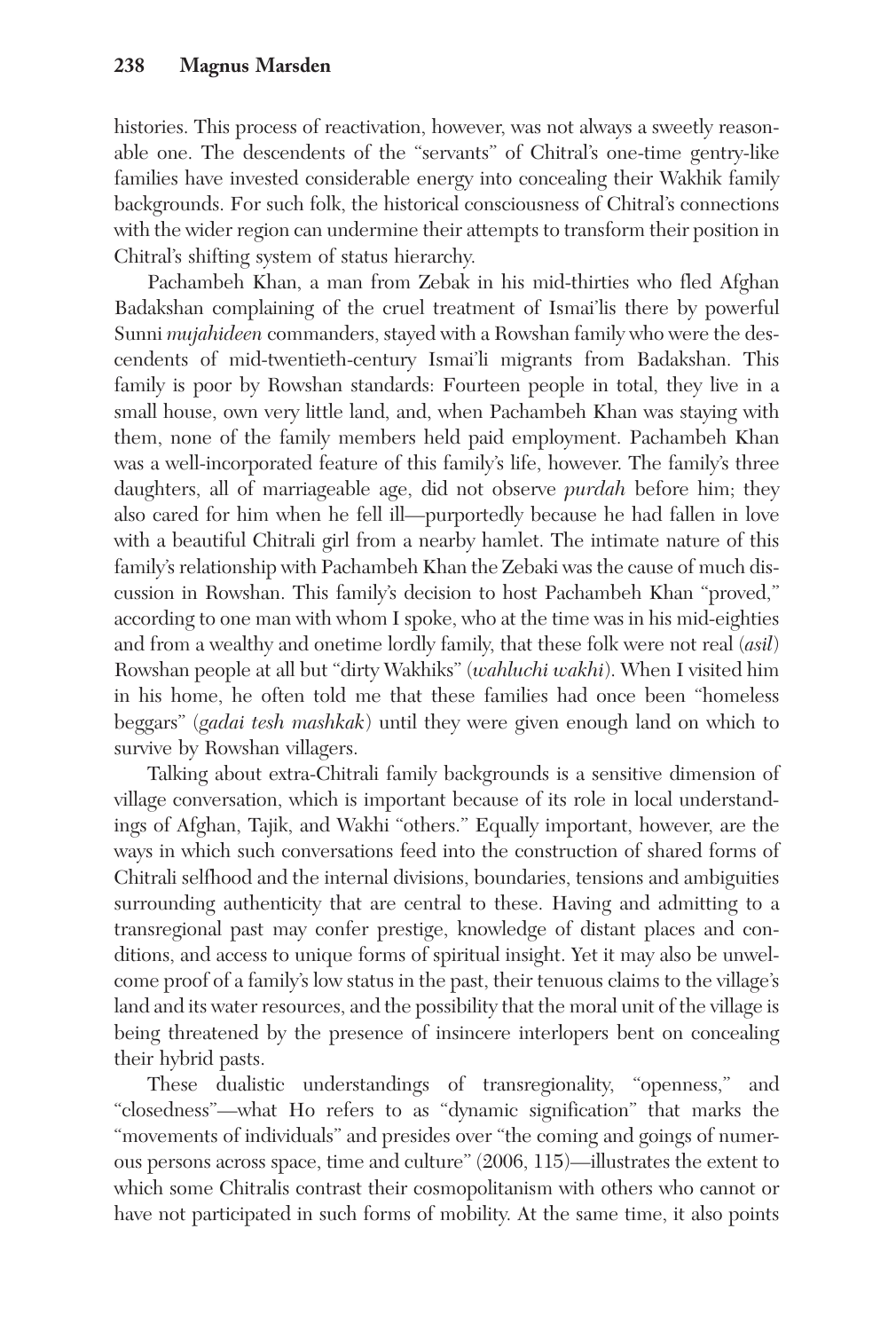toward the ways in which Chitralis make finite distinctions between different forms of transregional mobility and the types of people who undertake them. While some types of mobility, when undertaken by men from lordly or religious families, are glamorous, personally enriching, and motivated by noble causes, others are practiced by the wrong people, for the wrong reasons, and in the wrong way. Villagers whose family members had once served as the laborers and domestic servants of the region's lordly families, a practice transformed though not eliminated by introduction of government land reform legislation in the 1970s, are especially open to such accusations of improper mobility.

The narration, therefore, of twentieth-century histories of movement from the Wakhan to Chitral is a matter of extreme sensitivity in Rowshan today. Indeed, many people go to great lengths to deny that they are Wakhiks at all—one woman who had migrated with her father to Chitral as a young child frequently became angry with villagers if they said she was Wakhik. Since I first visited Chitral in 1995, I have often talked with Rowshan villagers about their extra-Chitrali origins, yet it is only in recent years that I have heard stories about my friends' "Wakhik" grandparents. One man in particular, Lablabu Khan, has given me many insights into this domain of Chitral life and history. In his early forties, and from a village in a Chitrali village close to Afghanistan, Lablabu now lives in Rowshan, where he is low-grade government employee. His wife's mother came to Chitral from the Wakhan when she was ten years old—her father, she told me, was fleeing conscription in the Afghan army. His mother-in-law worked in the household of one of the region's gentry-like families. Then, as now, her family lived on a small plot of land, which they had been "given" by the lordly family for whom they worked. In recent years, they, like many other such Chitrali families, have benefited from the opportunities for social mobility provided to Chitralis by raising literacy levels, employment in the local wing of the Pakistan army (the Chitral Scouts) and police, and labor migration to Pakistan's cities. Two of her sons, although not formally educated, became junior commissioned officers in the Chitral Scouts until they retired and built impressive houses on land overlooking not only their ancestral home but also that of their onetime lords; her other two sons work as medical technicians in Karachi's prestigious Aga Khan University.

Lablabu Khan often tells me that he considers talking about matters of status, family descent, and hierarchy to be a highly impolite feature of Chitrali conversation (mashkulque). Hearing conversations about such matters, he tells me, makes his brain "cook" and go "mad." When staying in Rowshan in order to undertake his duties in the government department for which he works, he stays in small house built of mud bricks on land owned by his boss. He frequently complains that although his boss is kind and honorable, this man's nephews treat him as their uncle's serf, constantly asking him to do odd jobs and provide them with bottles of home-brewed raisin wine (kishmish orgh) without payment. These requests are a source of great irritation to Lablabu's eighteen-year-old daughter,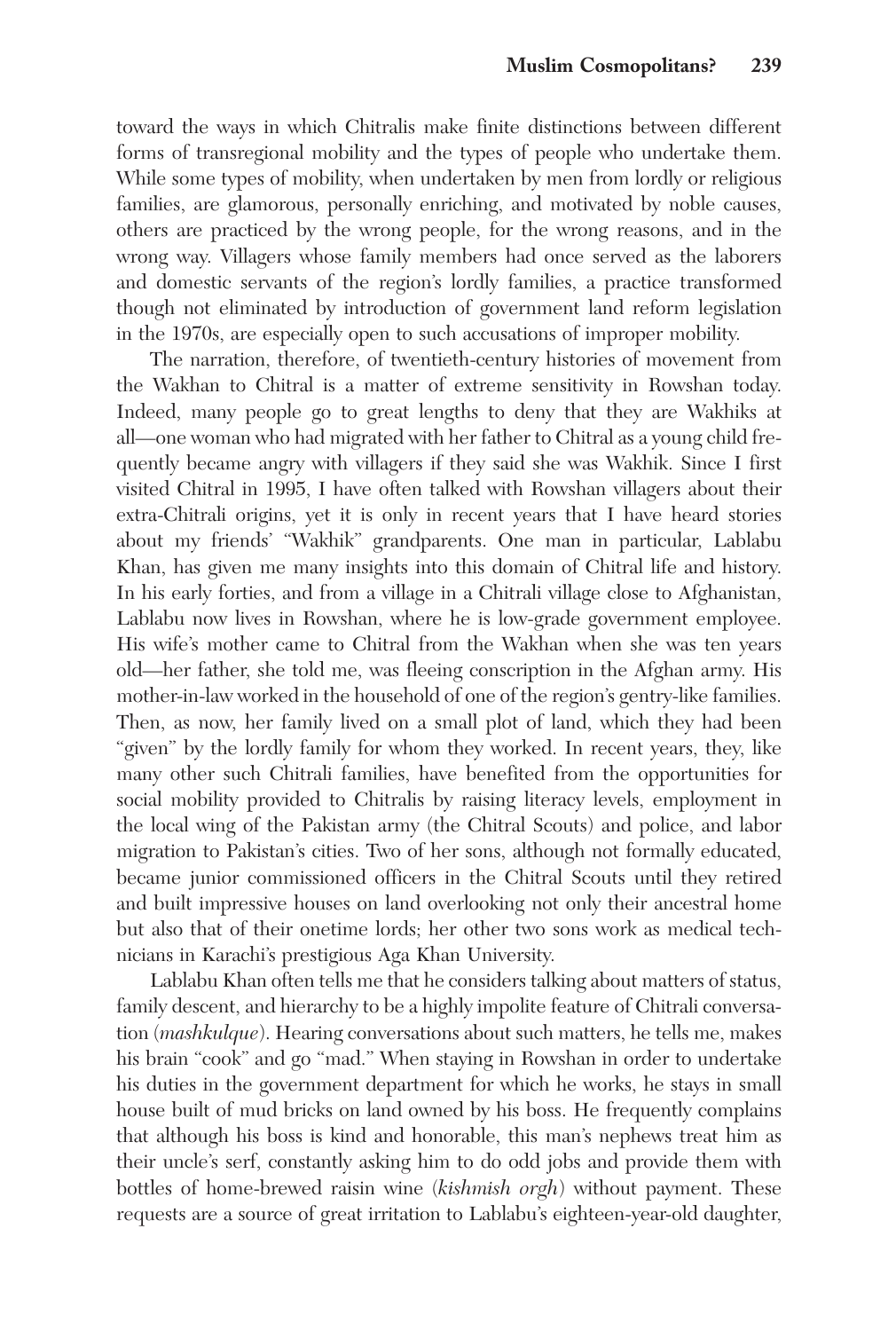educated as far as higher secondary level, who frequently tells her father that he should refuse to work for this family for free and consider them his equals and not his bosses (lalan).

The relatives of the *pir* of Zebak often told Rowshan villagers and me proudly about their connections in Afghanistan. They presented themselves as people with historically significant pasts that connect them to different places and mean that they are familiar with "conditions and personalities" (Ho 2006, 115) beyond the immediate setting of Rowshan and Chitral. Lablabu Khan, in contrast, urged me to write about and bring to the surface the cruel ways in which Chitralis talked about Wakhiks. In so doing, he highlighted his own recognition of the dynamic tension between "openness and closedness" (Ho 2006, 198) that is a prominent feature of the cosmopolitan discourses of Chitral's higher-status transregional families. In contrast to Rowshan's Seyyid families, then, men such as Lablabu Khan consider the reactivation of memories about familial connections with Afghanistan and the Wakhan to be sensitive and even dangerous—they have the capacity to undo the active and often disappointed attempts made by such men to transform their families' place in Chitral's shifting system of status and descent.

Interactions between Chitralis and refugees invoked different types of transnational self-understanding that were weighted with importance for different reasons. Some villagers have openly sought to reactivate their ties with Afghanistan and sometimes even treated these as a critical economic resource. The presence of Afghan refugees from Badakshan stimulated some Chitralis to travel to Afghanistan, not to fight in the country's jihad but to visit their relatives. The capacity to make such journeys, enjoy the hospitality and even command the respect of distant relatives, and display the gifts with which they were presented, was a source of glamour for Rowshan villagers. Others, in contrast, have sought to suppress their connections with the wider Farsi-speaking world: Being labeled an Afghan by one's fellow Chitralis also has very negative implications for certain groups of people in Chitral today.

## **CONCLUSION**

Over the past thirty years, Chitrali villages have employed post-Soviet Tajik men in their fields, learned Dari from Afghans, and embarked on journeys to their ancestral villages in northeastern Afghanistan. All this movement between deeply connected yet also discontinuous settings has stimulated practices of cosmopolitanism that valorize people's ability to move with art and skill across their wider world. These cosmopolitan practices are neither the onedimensional products of civil war nor the straightforward outcomes of global migration. They bear the imprint, rather, of older cultural influences—Persianate practices of travel, for example. Both nation-states and foreign powers frequently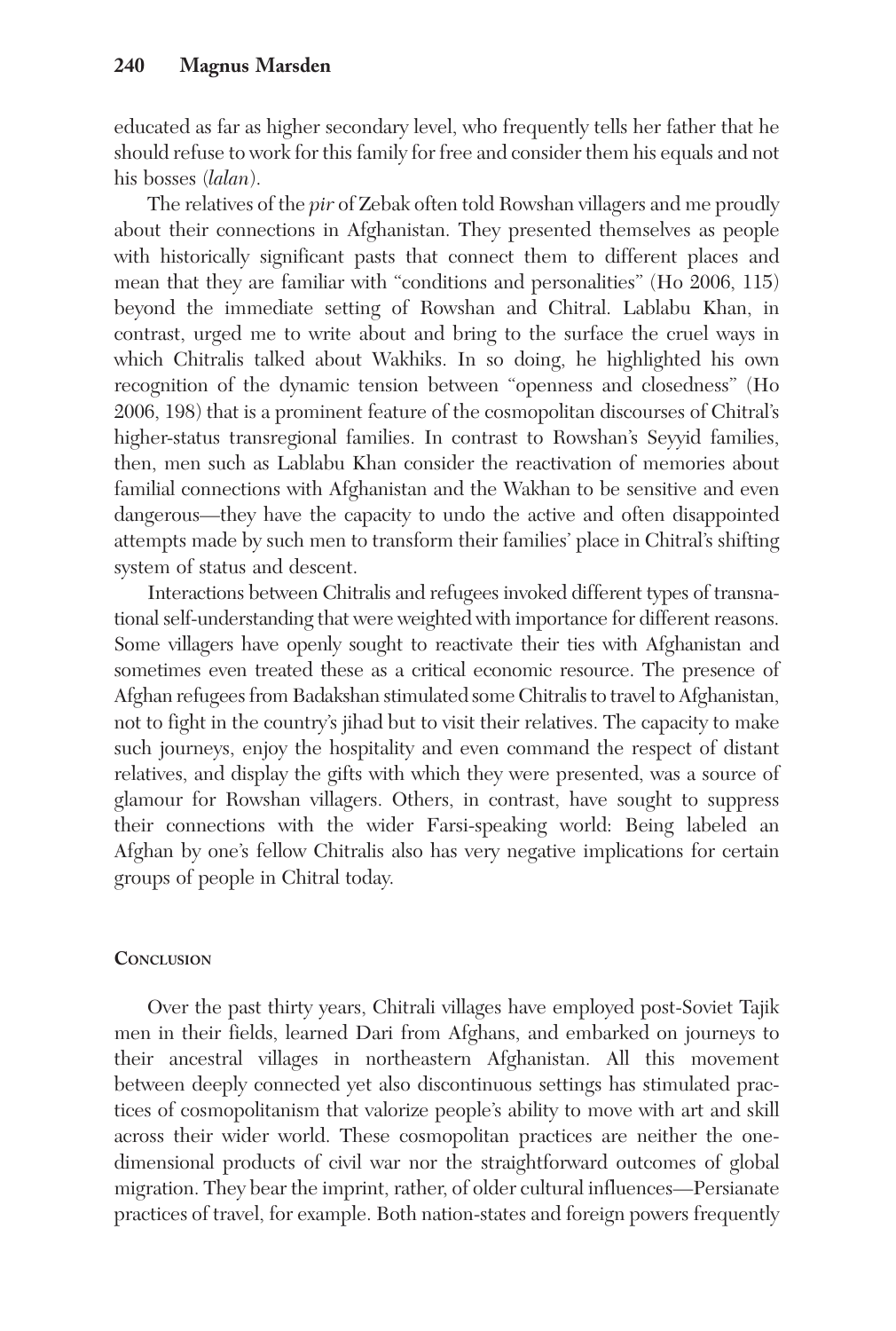interpret these patterns of mobility and the relations they forge between Muslims from apparently incompatible backgrounds as a dangerous source of instability. Yet local faces of the Pakistan state collaborate with the region's mobile Muslims, while some international nongovernmental organizations have also sought to instrumentally generate transregional forms of connectivity.

In short, the intimate relations and ever-changing life histories and experiences of people in this region illuminate much about their experiences of some of the most momentous events of the past three decades, the effects of these on the relationships between these transregional societies, and people's ways of being Muslim. The multidimensional ways of being Muslim documented here should certainly not be seen in terms of their unbounded fluidity. Nor have no Muslims in the region embraced radical ways of acting within and against the world around them. Rather, people living in this expansive transregional setting frequently shift between very different indexes and ways of being Muslim during the course of their daily lives. In so doing, they forge intricate, intimate, and dynamic relations with other Muslims, not only from different places, ethnolinguistic groups, or confessional backgrounds, but also with very different life histories and personal experiences of this transregional space. Importantly, most of the region's Muslims do not simply "smooth over" their experience of this complexity by adhering to rule-bound forms or "de-culturalized" forms of "global" Islam (Ossman 2007, 8). Rather, these relations lead to the production of intertwining forms of complicity and critical engagement with the forces behind the momentous changes that the region's people have experienced over the last thirty years. The indexes of being Muslim that the region's people enact are cross-cut by competing forms of sectarian, social, and ethnolinguistic distinction; they also bear the imprint of the differential effects of both British and Soviet Imperial expansion. Resultantly, as Muslims move between their region's different spaces, they identify with very different values, traditions and things—some of which stand in stark contrast to one another. Sulton, for example, joined the Taliban but did not refashion his Muslim self according to ultra-orthodox forms of doctrinal Islam. Instead, he tactically switched between different ways of being Muslim, and, in the course of doing so, he identified with a homogenous Ismai'li community, the Sunni Taliban, and a local smuggler of apricot schnapps.

These shifting ways of being Muslim and the modes of identification they stimulate are thus always about more complex processes than the ways in which Muslims attach meanings to their "identities." Rather, Muslims living in this transregional setting fashion personal ways of being Muslim that are richly informed by and facilitate projects of identification with a diverse range of intellectual, cultural, and aesthetic influences and standards. These include local musical traditions that build on an expansive Persianate Sufic poetic heritage and Persianate styles of miniature painting that have interacted with Socialist art genres. The modes of identification that such ways of being Muslim stimulate, therefore, are richly nourished by complex processes of interaction and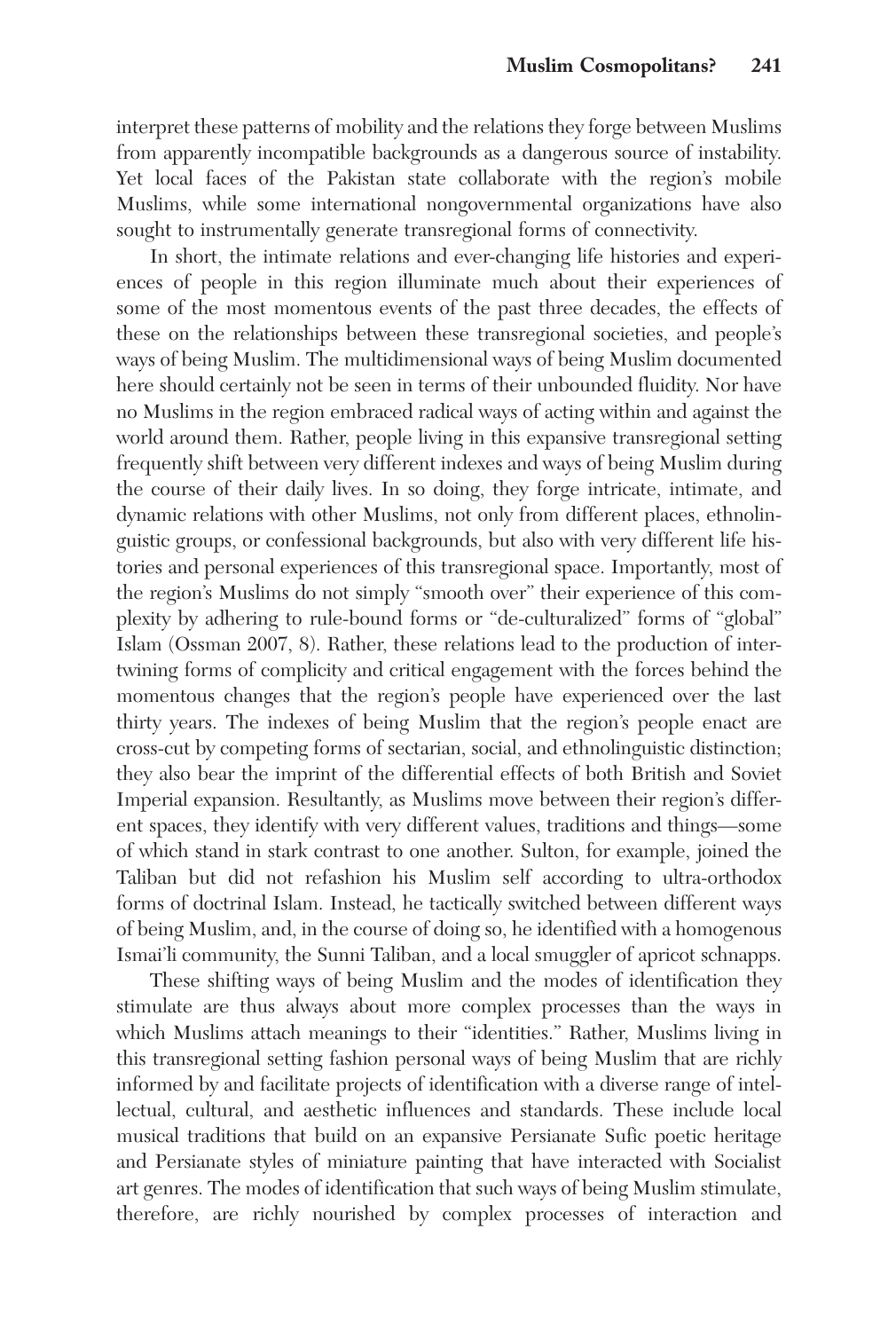exchange. Thus, in this connected yet discontinuous cultural, political, and religious setting in which transregional forms of mobility are a pervasive feature of everyday life, I have focused on the everyday factors that lead people to enact—although not necessarily embrace—shifting political, religious, and moral orientations or dispositions at contingent historical and personal junctures and in particular places.

#### Acknowledgments

This paper would not have been possible without the generous hospitality and kindness of many people in Chitral, Afghanistan, and Tajikistan, notably Mir Hussein Shah and his family in Chitral; Aka Hussein, Sarkar Baig, Abdul Iloliev, and their families in Tajikistan; and Sultan Mahmood, Allah Nazar, Mukhtar Ameen, Mujib Jan, and their families in Afghanistan. I have also benefited from the insightful comments and criticisms of Ben Hopkins, Humeira Iqtidar, and Mathew Carey, as well as seminar audiences at the Centre of South Asian Studies, University of Cambridge; Department of Social Anthropology, Brunel University; and the Leeds University South Asian Studies seminar. Pseudonyms are used for all people and small places.

#### List of References

- ABBASI-SHAVAZI M. J., and GLAZEBROOK D. 2006. Continued Protection Sustainable Reintegration: Afghan Refugees and Migrants in Iran. Kabul: Afghan Research and Evaluation Unit.
- AKINER, SHIRIN. 2002. Tajikistan: Disintegration or Reconciliation. London: Royal Institute of International Affairs.
- AKINER, SHIRIN, MOHAMMAD-REZA DJALILI, and FREDERIC GRARE. 1996. Tajikistan: The Trials of Independence. London: RoutledgeCurzon.
- ALAM, MUZAFFAR. 2004. The Languages of Political Islam: India, 1200–1800. London: Hurst.
- ALAM, MUZAFFAR, and SANJAY SUBRAHMANYAM. 2004. "Comparative Studies of South Asia." Africa and the Middle East 24 (2): 61–72.
- ——. 2007. Indo-Persian Travels in the Age of Discoveries, 1400–1800. Cambridge: Cambridge University Press.
- ALI, DAUD. 2004. Courtly Culture and Political Life in Early Medieval India. Cambridge: Cambridge University Press.
- ALI, KAMRAN ASDAR. 2005. "Courtesans in the Living Room." Institute for the Study of Islam in the Muslim World Review 15: 32–33.
- APPADURAI, ARJUN. 1996. Modernity at Large: Cultural Dimensions of Globalization. Minneapolis: University of Minnesota Press.
- BABAYAN, KATHRYN. 2002. Mystics, Monarchs, and Messiahs: Cultural Landscapes of Early Modern Iran. Cambridge, Mass.: Harvard University Press.
- BASHIR, ELENA. 1996. "The Areal Position of Khowar: South Asian and Other Affinities." In Proceedings of the Second International Hindukush Cultural Conference, ed. Elena Bashir and Israr-ud-Din, 167–79. Karachi: Oxford University Press.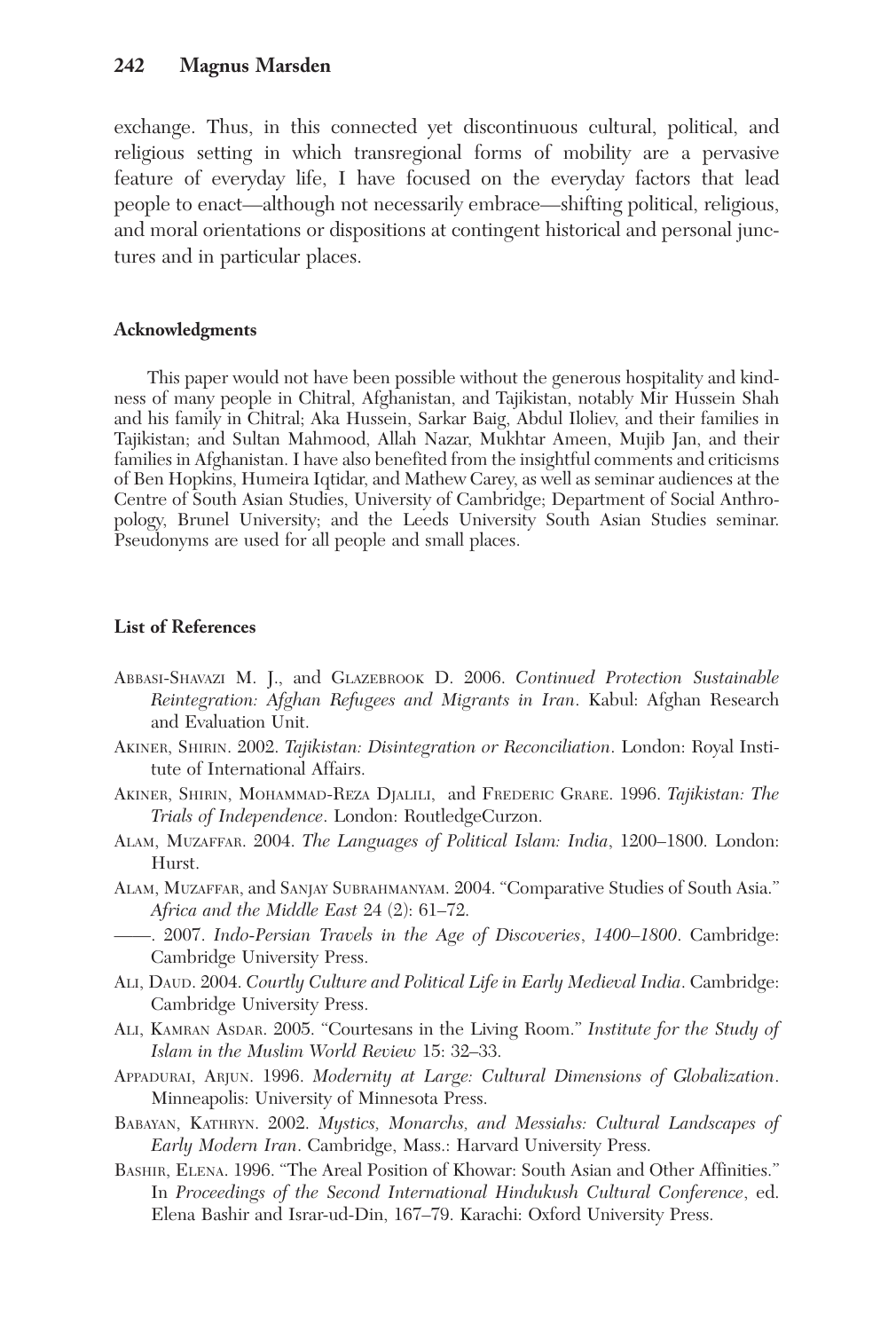- BAYLY, SUSAN. 2004a. "Imagining 'Greater India': French and Indian Visions of Colonialism in the Indic Mode." Modern Asian Studies 38 (3): 703–44.
- ——. 2004b. "Vietnamese Intellectuals in Revolutionary and Postcolonial Times." Critique of Anthropology 24 (3): 320–44.
- BECKER, SEYMOUR. 1968. Russia's Protectorates in Central Asia: Bukhara and Khiva, 1865–1924. Cambridge, Mass.: Harvard University Press.
- BHATTACHARYA, NEELADRI. 2006. "Predicaments of Mobility: Peddlers and Itinerants in Nineteenth-Century Northwestern India." In Society and Circulation: Mobile People and Itinerant Cultures in South Asia, 1750–1950, ed. Claude Markovits, Jacques Pouchepadass, and Sanjay Subrahmanyam, 163–214. New Delhi: Permanent Black.
- BIDDULPH, JOHN. 1972 [1880]. Tribes of the Hindu Kush. Lahore: Ali Kamran.
- BLANK, JONAH. 2001. Mullahs and the Mainframe: Islam and Modernity among the Daudi Bohras. Chicago: University of Chicago Press.
- BOWEN, JOHN R. 1989. "Salat in Indonesia: The Social Meaning of an Islamic Ritual." Man 24 (4): 600–619.
- ——. 1998. "What Is Universal and Local in Islam?" Ethos 26 (2): 258–61.
- CANFIELD, ROBERT L. ed. 1991. Turko-Persia in Historical Perspective. Cambridge: Cambridge University Press.
- CHANDAVARKAR, RAJNARAYAN. 1998. Imperial Power and Popular Politics: Class, Resistance, and the State in India, c. 1850–1950. Cambridge: Cambridge University Press.
- COLE, JUAN R. 2002. "Iranian Culture and South Asia, 1500–1900." In Iran and the Surrounding World: Interactions in Culture and Cultural Politics, Nikki R. Keddie and Rudi Matthee, 15–35. Seattle: University of Washington Press.
- COLLECTIVE FOR SOCIAL SCIENCE RESEARCH. 2006a. Afghans in Pakistan: Broadening the Focus. Kabul: Afghanistan Research and Evaluation Unit.
- ——. 2006b. Afghans in Peshawar: Migration, Settlement and Social Networks. Kabul: Afghanistan Research and Evaluation Unit.
- CONNOR, KERRY M. 1989. "Factors in the Residential Choices of Self-Settled Refugees in Peshawar, Pakistan." International Migration Review 23 (1): 904–32.
- DAFTARY, FARHAD. 1990. The Ismailis: Their History and Doctrines. Cambridge: Cambridge University Press.
- —. 1998. A Short History of the Ismailis. Edinburgh: Edinburgh University Press.
- DAS, VEENA, and DEBORAH POOLE, eds. 2004. Anthropology in the Margins of the State. Oxford: James Currey.
- DECKER, KENDALL D. 1992. Languages of Chitral. Islamabad: National Institute of Pakistan Studies, Quaid-i-Azam University, and Summer Institute of Linguistics.
- DE MUNCK, VICTOR C. 2005. "Sakhina: A Study of Female Masculinity in a Sri Lankan Muslim Community." South Asia Research 25 (2): 141–63.
- DIDIER, BRIAN J., and EDWARD, SIMPSON. 2005. "Islam along the South Asian Littoral." International Institute for the Study of Islam in the Modern World Review 16: 42–43.
- DURAND, ALGERNON. 2001. The Making of a Frontier: Five Years' Experiences and Adventures in Gilgit, Hunza, Nagar, Chitral, and the Eastern Hindu Kush. Karachi: Oxford University Press.
- EDWARDS, DAVID B. 1990. "Frontiers, Boundaries and Frames: The Marginal Identity of Afghan Refugees." In Pakistan: The Social Science Perspective, ed. Akbar S. Ahmed, 61–99. Karachi: Oxford University Press.
- -. 1994. "Afghanistan, Ethnography, and the New World Order." Cultural Anthropol $ogy\,9(3): 1-16.$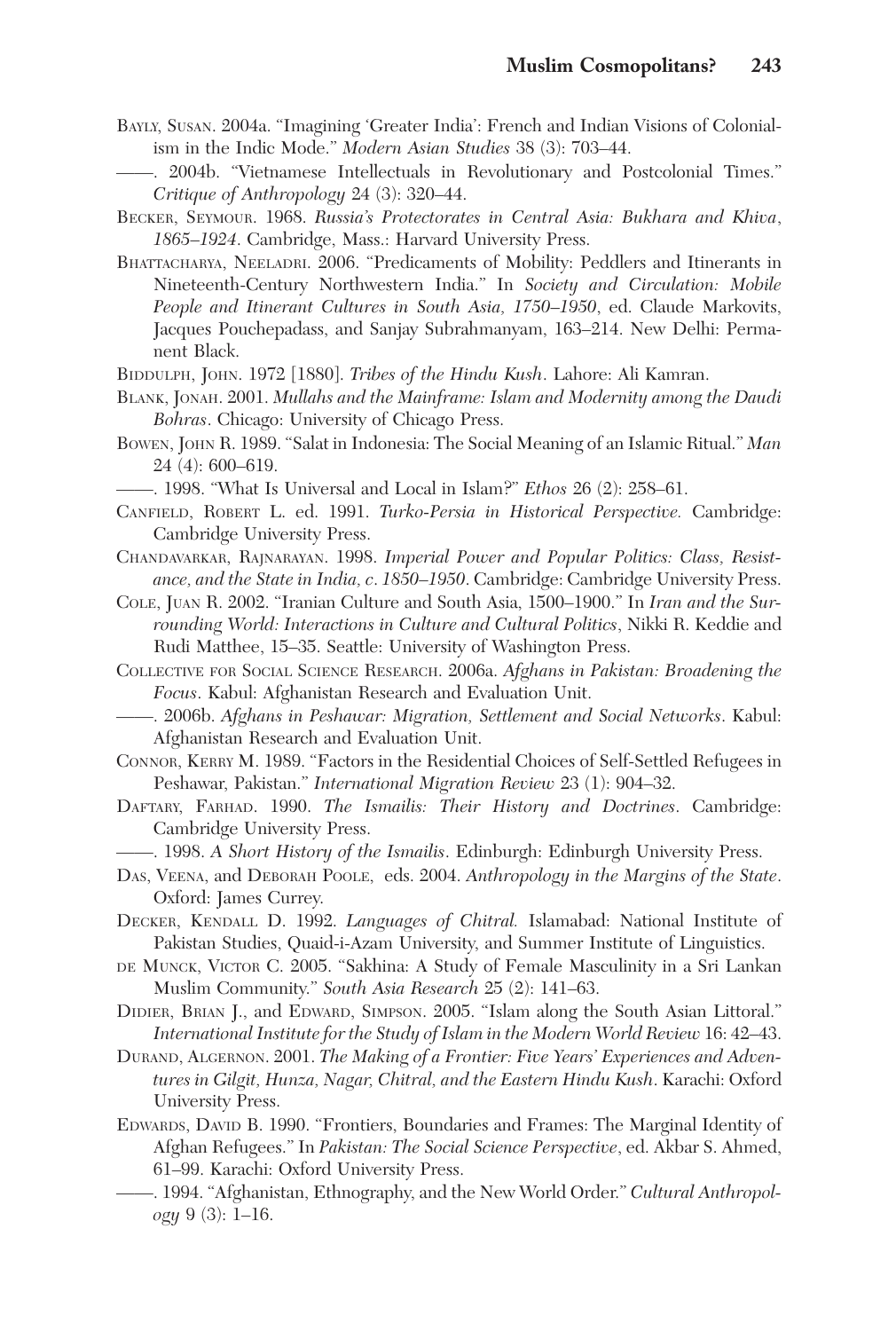- EHMADI, HAFIZULLAH. 1993. "Minority Group Politics: The Role of Ismailis in Afghanistan's Politics." Central Asian Survey 12 (3): 689–716.
- ——. 1998. "The End of Taqiya: Reaffirming the Religious Identities of Ismailis in Shughnan, Badakshan—Political Implications for Afghanistan." Middle Eastern Studies 32 (3): 687–716.
- EICKELMAN, DALE F., and JAMES PISCATORI. 1990. Muslim Travellers: Pilgrimage, Migration, and the Religious Imagination. Berkeley and Los Angeles: University of California Press.
- ENDRESSEN, ROLF THIEL, and KNUT KRISTIANSEN 1981. "Khowar Studies." Acta Iranica 21: 210–14.
- ENGINEER, ASGHAR ALI. 1989. The Muslim Communities of Gujarat: An Exploratory Study of Bohras, Khojas, and Memons. Delhi: Ajanta.
- FELMY, SABINE. 1997. The Voice of the Nightingale: A Personal Account of the Wakhi Culture in Hunza. Oxford: Oxford University Press.
- FERGUSON, JAMES. 1999. Expectations of Modernity: Myths and Meanings of Urban Life on the Zambian Copperbelt. Berkeley and Los Angeles: University of California Press.
- FROERER, PEGGY. 2006. "Emphasising 'Others': The Emergence of Hindu Nationalism in a Central Indian Tribal Community." Journal of the Royal Anthropological Institute 12:39–59.
- GIDWANI, VINAY, and SIVARAMAKRISHNAN K. 2003. "Circular Migration and Rural Cosmopolitanism." Contributions to Indian Sociology 37 (1–2): 339–67.
- GOMMANS, JOS. 2002. Mughal Warfare: Indian Frontiers and Highroads to Empire, 1500– 1700. London: Routledge.
- GOODMAN, BRYNA. 2000. "Improvisations on a Semicolonial Theme, or, How to Read a Celebration of a Transnational Urban Community." Journal of Asian Studies 59 (4): 889–926.
- GRANT, BRUCE. 2005. "The Good Russian Prisoner: Naturalising Violence in the Caucasus Mountains." Cultural Anthropology 20 (1): 39–67.
- GUPTA, AKHIL. 1992. "The Song of the Non-Aligned World: Trans-National Identities and the Reinscription of Space in Late Capitalism." Cultural Anthropology 7 (1): 63–79.
- HABIBI, GULBADEN, and PAMELA HUNTE. 2006. Afghan Returnees from NWFP, Pakistan, to Nangarhar Province. Kabul: Afghanistan Research and Evaluation Unit.
- HANNERZ, ULF. 1996. Transnational Connections: Culture, Peoples, Places. London: Routledge.
- HERZFELD, MICHAEL. 1997. Cultural Intimacy: Social Poetics in the Nation-State. London: Routledge.
- HO, ENGSENG. 2002. "Names beyond Nations: The Making of Local Cosmopolitans." Études rurales 163–64: 215–32.
- ——. 2004. "Empire through Diasporic Eyes: A View from the Other Boat." Comparative Studies in Society and History 46:210–246.
- ——. 2006. The Graves of Tarim: Genealogy and Mobility across the Indian Ocean. Berkeley and Los Angeles: University of California Press.
- HOLZWARTH, WOLFGANG. 1996. "Chitral History, 1540–1660: Comments on Sources and Historiography". In Proceedings of the Second International Hindukush Cultural Conference, ed. Elena Bashir and Israr-ud-Din, 116–34. Karachi: Oxford University Press.
- HOPKINS B. D. FORTHCOMING. "Race, Sex and Slavery: 'Forced Labour' in Central Asia and Afghanistan in the Early 19th Century." Modern Asian Studies.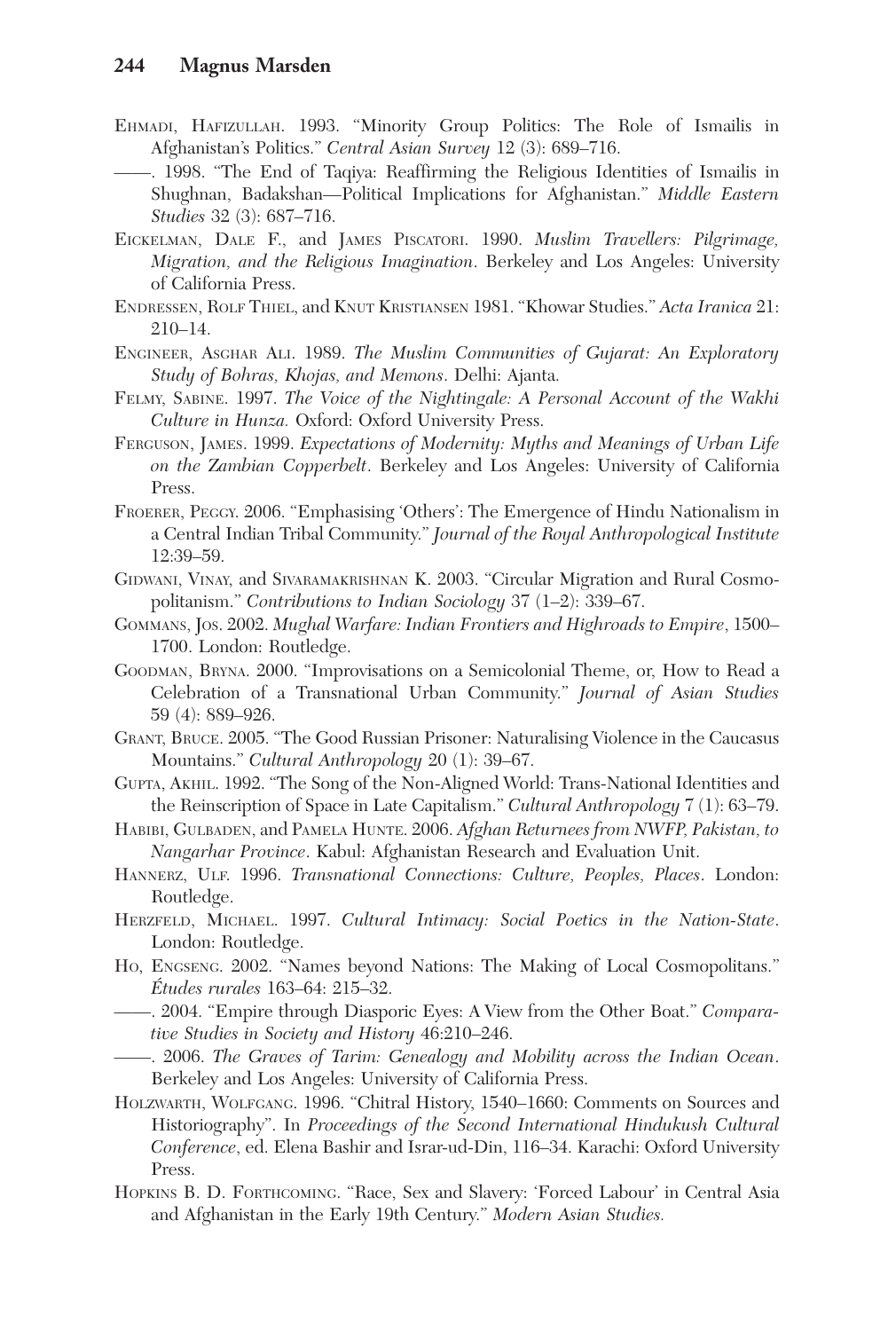- HUMPHREY, CAROLINE, MAGNUS MARSDEN, and VERA SKIRVSKAJA. Forthcoming. "Cosmopolitanism and the City: Interaction and Co-existence in Bukhara." In The Other Global City: Living Together in Asia, ed. MayaramShail. London: Routledge.
- HUNSBERGER, ALICE C. 2000. Nasir Khusraw, The Ruby of Badakshan: A Portrait of the Persian Poet, Traveller and Philosopher. London York: I.B. Tauris/Institute of Ismaili Studies.
- HUTT, MICHAEL. 2005. Unbecoming Citizens: Culture, Nationhood, and the Flight of Refugees from Bhutan. New Delhi: Oxford University Press.
- ILOLIEV, ABDUL. 2006. "Poetic Expression of Pamiri Ismaīlism: The Life and Thought of Mubārak-i Wakhānī, a Nineteenth-Century Mystic Poet and Religious Scholar." PhD diss., Cambridge University.
- IUCN PAKISTAN. 2004. Chitral: A Study in Statecraft (1320–1969). Karachi: IUCN Pakistan. http://www.iucn.org [accessed October 10, 2007].
- JAFFRELOT, CHRISTOPHE, ed. 2002. Pakistan: Nationalism without a Nation. London: Zed Books.
- KEPEL, GILLES. 2002. Jihad: The Trail of Political Islam. London: I.B. Tauris.
- KHALID, ADEEB. 2007. Islam after Communism: Religion and Politics in Central Asia. Berkeley and Los Angeles: California University Press.
- KREUTZMANN, HERMANN. 2003. "Ethnic Minorities and Marginality in the Pamirian Knot: Survival of Wakhi and Kirghiz in a Harsh Environment and Global Contexts." Geographical Journal 169 (3): 215–35.
- LAUNAY, ROBERT. 1992. Beyond the Stream: Islam and Society in a West African Town. Berkeley and Los Angeles: University of California Press.
- MALKKI, LIISA H. 1995. Purity and Exile: Violence, Memory, and National Cosmology among Hutu Refugees in Tanzania. Chicago: Chicago University Press.
- MANDAVILLE, PETER G. 2004. Transnational Muslim Politics: Reimagining the Umma. London: Routledge.
- MARSDEN, MAGNUS. 2005. Living Islam: Muslim Religious Experience in Pakistan's North-West Frontier. Cambridge: Cambridge University Press.
- METCALF, BARBARA D. 1999. "Nationalism, Modernity, and Muslim Identity in India before 1947." In Nation and Religion: Perspectives on Europe and Asia, ed. Peter van der Veer and Hartmut Lehmann, 129–43. Princeton, N.J.: Princeton University Press.
- MILLS, MARGARET A. 1991. Rhetorics and Politics in Afghan Traditional Storytelling. Philadelphia: University of Pennsylvania Press.
- MIR, FARINA. 2006. "Genre and Devotion in Punjabi Popular Narratives: Rethinking Cultural and Religious Syncretism." Comparative Studies in Society and History 48 (3): 727–58.
- MONSUTTI, ALESSANDRO. 2006. Afghan Transnational Networks: Looking beyond Repatriation. Kabul: Afghan Research and Evaluation Unit.
- MORGENSTIERNE, GEORG. 1932. Report on a Linguistic Mission to North-Western India. Cambridge, Mass.: Harvard University Press.
- ——. 1936. "Iranian Elements in Khowar." Bulletin of the School of Oriental Studies 8 (2–3): 657–71.
- MURTAZA, GHULAM MIRZA. 1982. New History of Chitral. Based on the original Persian text of Mirza Muhammad Ghufran; revised and enlarged with additional research of Late His Highness Sir Nasir-ul-Mulk by Mirza Ghulam Murtaza. Trans. Wazir Ali Shah. Chitral, n.p.
- NAJMABADI, AFSANEH. 2005. "Mapping Transformations of Sex, Gender and Sexuality in Modern Iran." Social Analysis 49 (2): 54–77.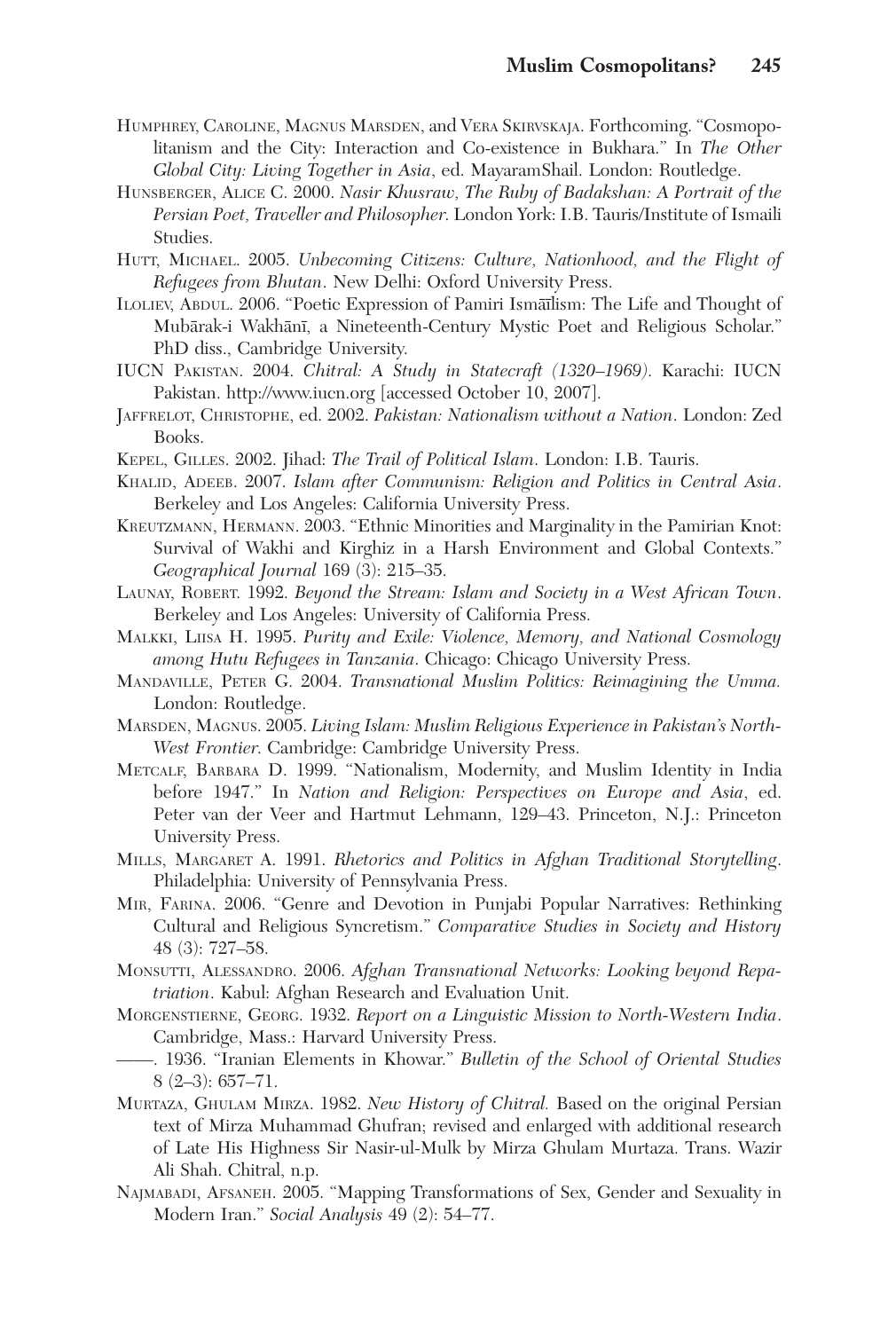- NASR, VALI. 2005. "National Identities and the India Pakistan Conflict." In The India-Pakistan Conflict: An Enduring Rivalry, ed. T. V. Paul, 178–201. Cambridge: Cambridge University Press.
- ——. 2006. The Shia Revival: How Conflicts within Islam Will Shape the Future. New York: W.W. Norton.
- NAVARO-YASHIN, YAEL. 2002. Faces of the State: Secularism and Public Life in Turkey. Princeton, N.J.: Princeton University Press.
- NOELLE, CHRISTINE. 1997. State and Tribe in Nineteenth-Century Afghanistan: The Reign of Amir Dost Muhammad Khan (1826–1863). Richmond: Curzon Press.
- NORTHROP, DOUGLAS. 2004. Veiled Empire: Gender and Power in Stalinist Central Asia. Ithaca, N.Y.: Cornell University Press.
- ONG, AIHWA. 2003. Buddha Is Hiding: Refugees, Citizenship, the New America. Berkeley and Los Angeles: California University Press.
- OSELLA, FILIPPO, and CAROLINE OSELLA. 2007. "'I Am Gulf ': The Production of Cosmopolitanism in Kozhikode, Kerala, India." In Struggling with History: Islam and Cosmopolitanism in the Western Indian Ocean, ed. Edward Simpson and Kai Kresse. London: Hurst.
- OSSMAN, SUSAN. 2007. Places We Share: Migration, Subjectivity, and Global Mobility. Lanham, Md.: Lexington Books.
- PARKES, PETER. 2000. "Enclaved Knowledge: Indigent and Indignant Representations of Environmental Management and Development among the Kalasha of Pakistan." In Indigenous Environmental Knowledge and Its Transformations: Critical Anthropological Perspectives, ed. Roy Ellen, Peter Parkes, and Alan Bicker, 253–91. Amsterdam: Harwood Academic.
- ——. 2001a. "Alternative Social Structures and Foster Relations in the Hindu Kush: Milk Kinship and Tributary Alliance in Former Mountain Kingdoms of Northern Pakistan." Comparative Studies in Society and History 43 (1): 4–36.
- ——. 2001b. "Unwrapping Rudeness: Inverted Etiquette in an Egalitarian Enclave." In An Anthropology of Indirect Communication, ed. Joy Hendry and C. W. Watson, 232–51. London: Routledge.
- PELKMANS, MATHIJS. 2006. Defending the Border: Identity, Religion, and Modernity in the Republic of Georgia. Ithaca, N.Y.: Cornell University Press.
- POLLOCK, SHELDON. 2000. "Cosmopolitan and Vernacular in History." Public Culture 12 (3): 591–625.
- –. 2004. "Forms of Knowledge in Early Modern South Asia: Introduction." *Compara*tive Studies of Africa, South Asia and the Middle East 24 (2): 19–21.
- ROY, OLIVIER. 1994. The Failure of Political Islam. London: I.B. Tauris.
- ——. 2004. Globalized Islam: The Search for a New Ummah. London: Hurst.
- ROY, OLIVIER, and MARIAM ABOU ZAHAB. 2004. Islamist Networks: The Afghan-Pakistan Connection. London: Hurst.
- SCHOMBERG R. C. F. 1935. Between the Oxus and the Indus. London: M. Hopkinson.
- SHAHRANI M. NAZIF. 1984. "Causes and Contexts of Responses to the Saur Revolution in Badakshan." In Revolutions and rebellions in Afghanistan: Anthropological Perspectives, ed. M. Nazif Shahrani and Robert L. Canfield, 139–69. Berkeley: Institute of International Studies, University of California, Berkeley.
- ——. 1991. "Local Knowledge of Islam and Social Discourse in Afghanistan and Turkistan in the Modern Period." In Turko-Persia in Historical Perspective, ed. Robert L. Canfield, 132–60. Cambridge: Cambridge University Press.
- ——. 1995. "Afghanistan's Muhajirin (Muslim "Refugee-Warriors"): Politics of Mistrust and Distrust of Politics." In Mistrusting Refugees, ed. E. Valentine Daniel and